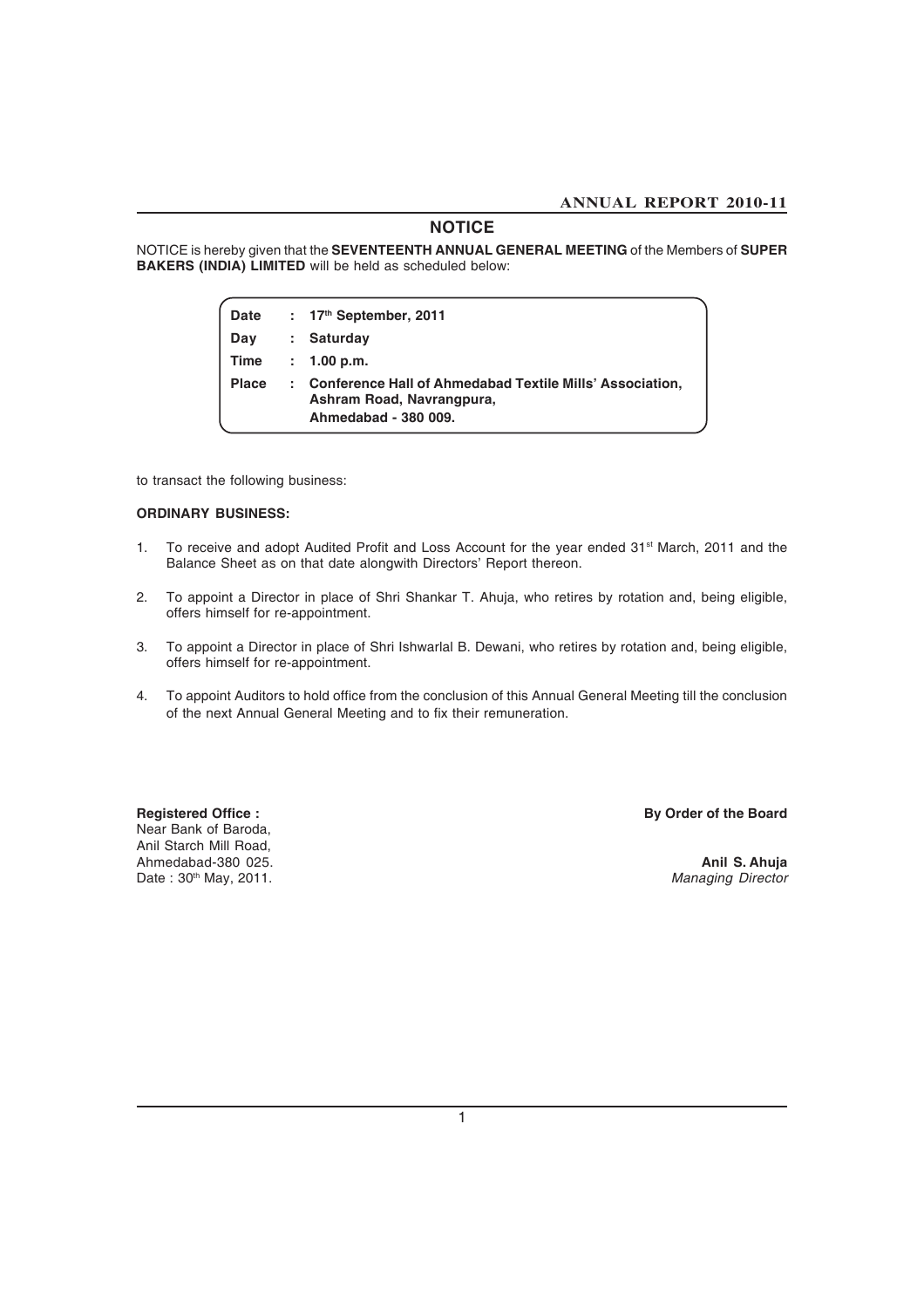### **NOTES:**

- 1. A MEMBER ENTITLED TO ATTEND AND VOTE AT THE MEETING IS ENTITLED TO APPOINT A PROXY TO ATTEND AND VOTE ON A POLL INSTEAD OF HIMSELF AND PROXY NEED NOT BE A MEMBER.PROXIES, IN ORDER TO BE EFFECTIVE, MUST BE RECEIVED BY THE COMPANY NOT LESS THAT 48 HOURS BEFORE THE TIME OF MEETING.
- 2. Pursuant to section 154 of the Companies Act, 1956, Register of Members and Shares Transfer Books of the Company will remain closed from Monday, the  $12<sup>th</sup>$  September, 2011, to Saturday, the  $17<sup>th</sup>$ September, 2011 (both days inclusive).
- 3. Members intending to require information about accounts at the meeting are requested to write to the Company at least 10 days in advance of the Annual General Meeting.
- 4. Members are requested to:
	- a. Intimate, if Shares are held in the same name or in the same order and names, but in more than one account to enable the Company to club the said accounts in to one account.
	- b. Notify immediately the Change if any, in the registered address, to the Company.
- 5. The Equity Shares of the Company are now available for dematerialisation, as the Company has entered into agreement with National Securities Depository Limited (NSDL) and Central Depository Services (India) Limited (CDSL). Those shareholders who wish to hold shares in electronic form may approach their Depository Participant. The ISIN of the Equity Shares is INE897A01011.

Near Bank of Baroda, Anil Starch Mill Road, Ahmedabad-380 025.<br> **Anil S. Ahuja**<br>
Date : 30<sup>th</sup> May. 2011. Date: 30<sup>th</sup> May, 2011.

**Registered Office :** By Order of the Board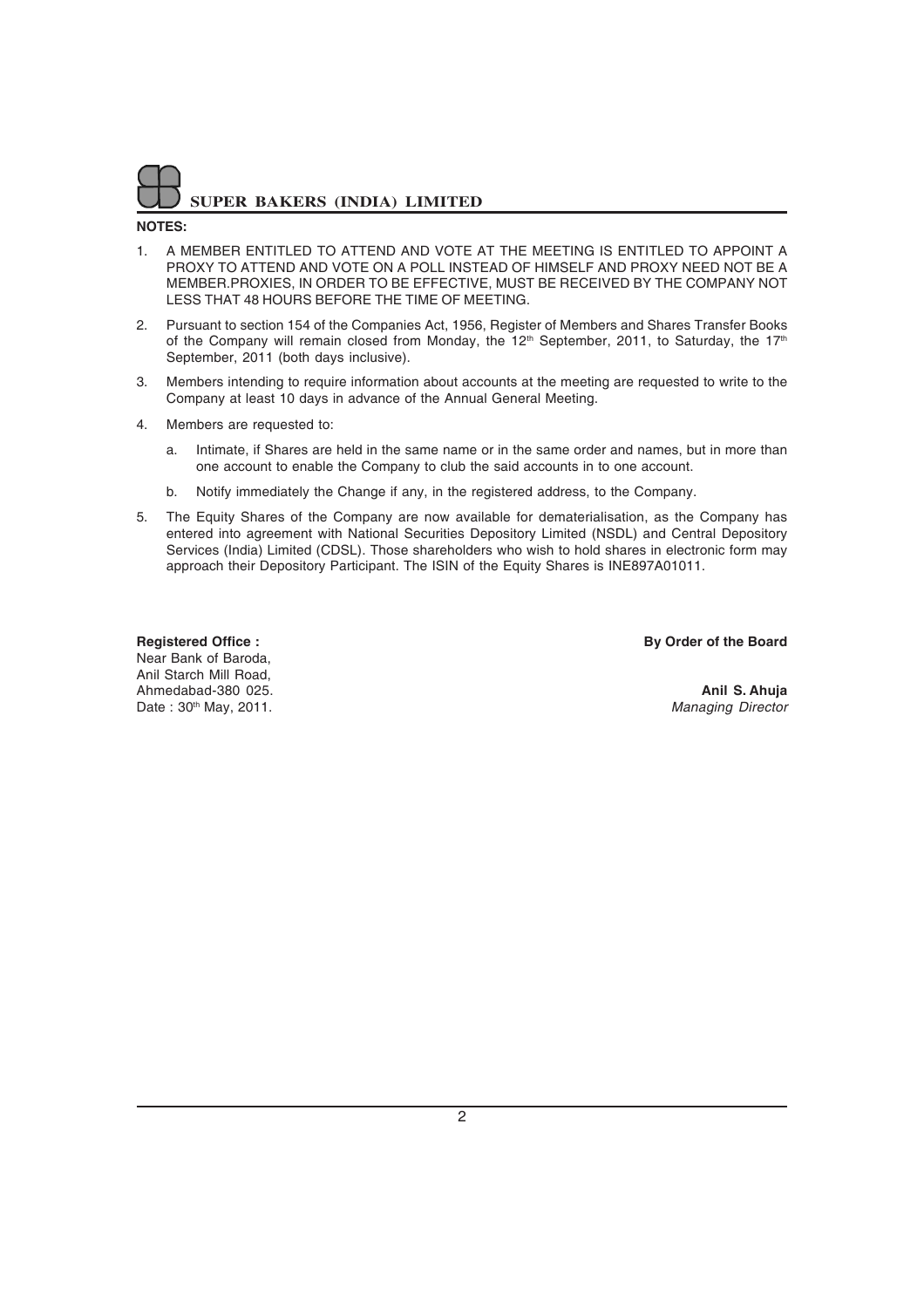### **DIRECTORS' REPORT**

Dear Shareholders,

The Directors present the SEVENTEENTH ANNUAL REPORT together with the Audited Statement of Accounts for the Financial Year 2010-11 ended 31<sup>st</sup> March, 2011.

### **1. FINANCIAL RESULTS :**

|                                                       |         | (Rs. in Lacs) |
|-------------------------------------------------------|---------|---------------|
| <b>Particulars</b>                                    | 2010-11 | 2009-10       |
| Profit before Interest and Depreciation               | 30.27   | 23.96         |
| Less: Interest                                        | 2.48    | 2.25          |
| Profit before Depreciation                            | 27.79   | 21.71         |
| Less: Depreciation                                    | 19.21   | 20.22         |
| Profit before Tax                                     | 8.58    | 1.49          |
| Less: Provision for Taxation                          | 4.50    | 2.40          |
| Add: Reversal of Deferred Tax                         | 1.85    | 2.09          |
| <b>Profit after Tax</b>                               | 5.93    | 1.18          |
| Less: Short Provision for the earlier years           | 0.12    |               |
| Add: Opening (debit) balance of Profit & Loss Account | (31.41) | (32.59)       |
| (Debit) Balance carried to Balance Sheet              | (25.60) | (31.41)       |

### **2. DIVIDEND:**

In view of the insufficient profit during the year as well as accumulated losses, the Board of Directors are unable to recommend any dividend on the Equity Shares for the year under review.

### **3. PRODUCTION, SALES AND WORKING RESULTS:**

The production of Wheat Flour during the year under review was 19038 M.T. compared to 15873 M. T. during 2009-10. The Company has leased out its Plastic Packaging Unit.

During the year under review, the Company has continued the transactions with the Government of Gujarat (Civil Supply Department) under the scheme of MDM, AAY and ICDS for which the Company receives Job Work charges.

The Sales during the year under review stood at Rs. 787 lacs compared to Rs. 1438 lacs during 2009-10. As most of the Production/ Sales during the year under review was as Job Work, the figures of Sales during the year under review are not comparable with the figures of Sales during 2009-10.

Your Company has achieved during the year, Profit before Interest and Depreciation of Rs. 30.27 lacs as compared to Rs.23.96 lacs during 2009-10. After charging financial cost and Depreciation, the Company earned profit before tax of Rs. 8.58 lacs as compared to loss of Rs. 1.49 lacs during 2009-10. After providing for Taxation Rs. 4.50 lacs and reversing deferred tax liability of Rs. 1.85 lacs profit after tax stood at Rs. 5.93 lacs compared to Profit of Rs.1.18 lacs during 2009-10. After bringing forward debit balance of Profit and Loss accounts of Rs. 31.41 lacs, the debit balance of Rs. 25.60 lacs has been transferred to Balance Sheet.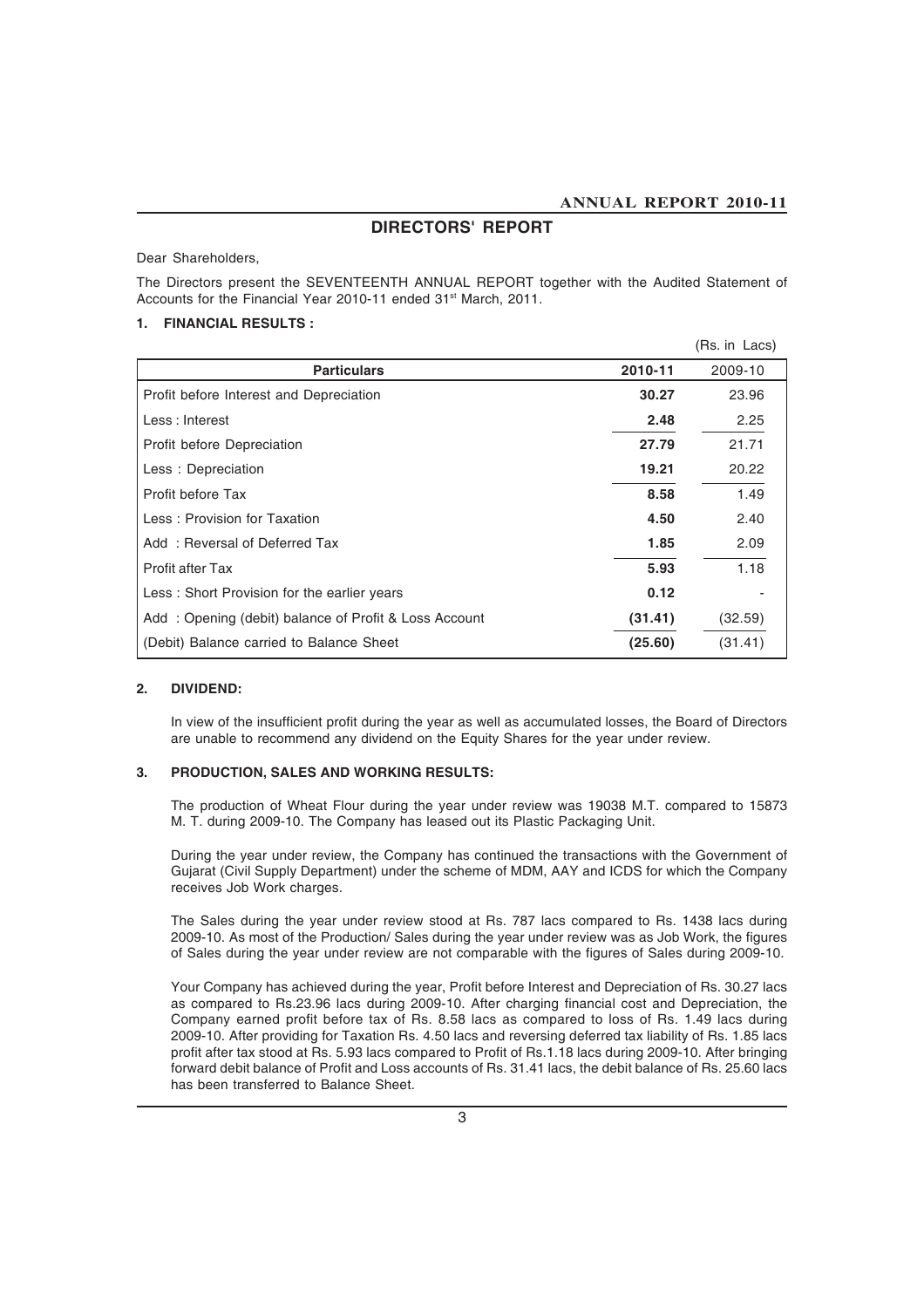Shareholders will appreciate that in absence of export demand coupled with factors beyond the control of the Company such as higher input cost, electricity and other utilities cost etc., the performance of the Company during the year under review may be treated satisfactory.

### **4. FUTURE PLANS:**

The retail marketing of consumer packing of 1 Kg., 2 Kg., 5 Kg. and 10 Kg. of 'Super Shudh Atta' Wheat Flour have earned expected results. The Company is in the process of strengthening the distribution channel so as to cover larger area of Gujarat. The Company is planning to enter in the retail marketing of consumer packing in other states also.

### **5. FINANCE:**

The Company has not availed any Working Capital Facilities. The Company is also regular in payment of EMI to Axis Bank Limited for Car loan.

### **6. RESEARCH AND DEVELOPMENT:**

The Quality Control and R & D Department of your Company has shown satisfactory performance during the year under review.

### **7. DIRECTORS:**

Two of your Directors viz. Shri Shankar T. Ahuja and Shri Ishwarlal B. Dewani retire by rotation in terms of Articles 109 of the Articles of Association of the Company. They, however, being eligible offer themselves for reappointment.

### **8. DIRECTORS' RESPONSIBILITY STATEMENT:**

Pursuant to the requirement of Section 217 (2AA) of the Companies Act, 1956, with respect to Directors' Responsibility Statement, it is hereby confirmed:

- (i) that in the preparation of the annual accounts, the applicable accounting standards had been followed along with proper explanation relating to material departures;
- (ii) that the Directors had selected such accounting policies and applied them consistently and made judgments and estimates that are reasonable and prudent, so as to give a true and fair view of the state of affairs of the Company at 31<sup>st</sup> March, 2011 being end of the financial year 2010-11 and of the profit of the Company for the year;
- (iii) that the Directors had taken proper and sufficient care for maintenance of adequate accounting records in accordance with the provisions of the Companies Act, 1956 for safeguarding the assets of the Company and for preventing and detecting fraud and other irregularities;.
- (iv) that the Directors had prepared the annual accounts on a going concern basis.

### **9. DEMATERIALISATION OF EQUITY SHARES:**

Shareholders have an option to dematerialise their shares with either of the depositories viz NSDL and CDSL. The ISIN allotted is INE897A01011.

### **10. PERSONNEL AND H. R. D.:**

The industrial relations continued to remain cordial and peaceful and your Company continued to give ever increasing importance to training at all levels and other aspects of H. R. D.

### **11. CORPORATE GOVERNANCE:**

The Report on Corporate Governance as per Clause 49 of the Listing Agreement is annexed.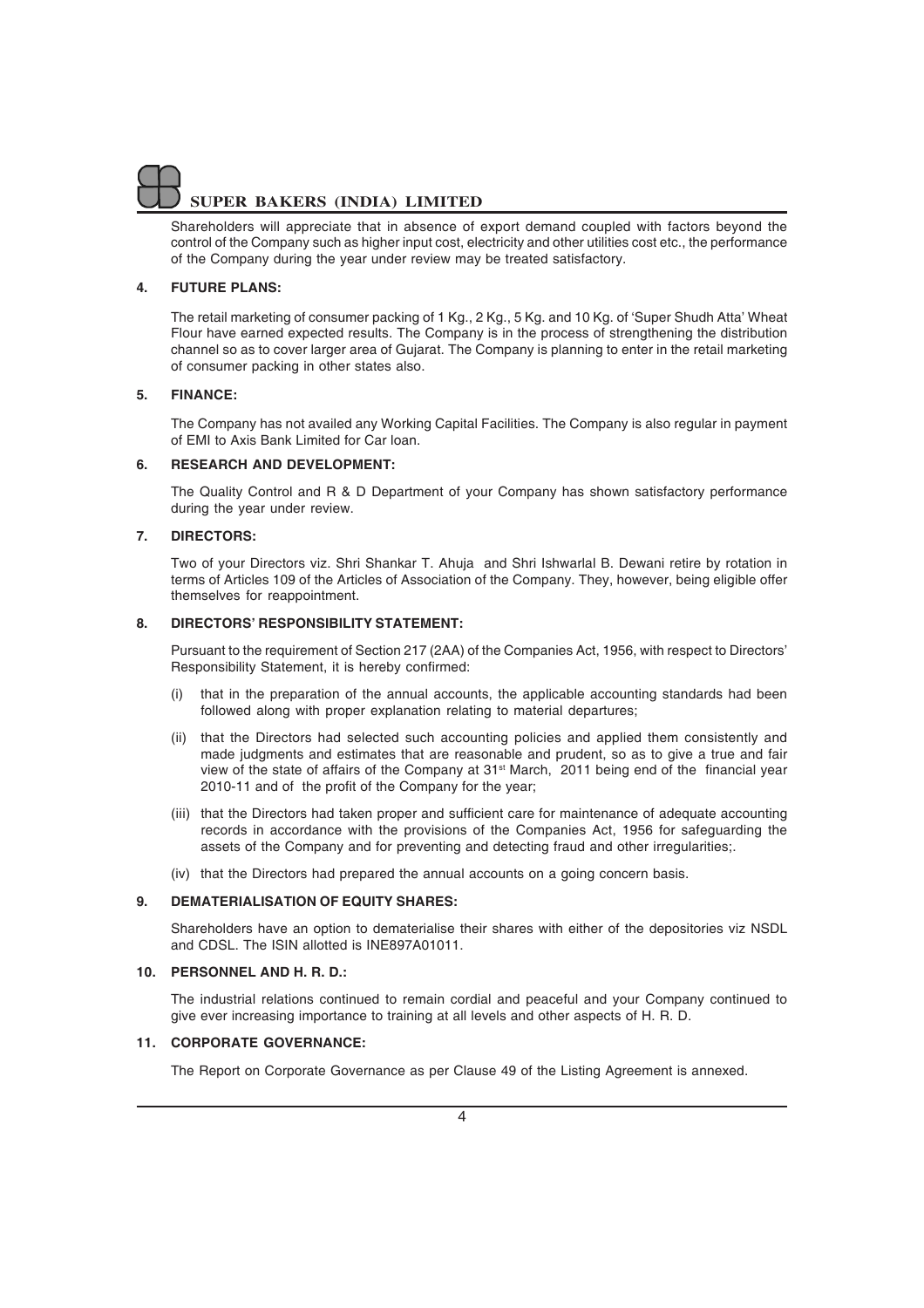### **12. COMPLIANCE CERTIFICATE UNDER THE COMPANIES ACT, 1956:**

Your Company has obtained Compliance Certificate as required under the Proviso to Section 383A of the Companies Act. 1956 from M/s. Mehta Hurkat & Associates, Company Secretaries, Ahmedabad which is attached to the Directors' Report.

### **13. LISTING:**

The Equity Shares of the Company are listed on Ahmedabad, Mumbai, Saurashtra-Kutch (Rajkot), Vadodara and Jaipur Stock Exchanges. The Company is in the process of getting Equity Shares delisted from Ahmedabad, Saurashtra-Kutch (Rajkot), Vadodara and Jaipur Stock Exchanges for which necessary approval from members has already been obtained. The Company is generally regular in payment of Annual Listing Fees. The Company has paid Listing fees upto the year 2011-12 to Ahmedabad and Bombay Stock Exchanges.

### **14. GENERAL:**

### 14.1 INSURANCE:

The Company's properties including building, plant and machinery, stocks, stores etc. continue to be adequately insured against risks such as fire, riot, strike, civil commotion, malicious damages, machinery breakdown etc.

### 14.2 AUDITORS:

The present Auditors of the Company M/s. T. K. Tekwani & Co., Chartered Accountants, Ahmedabad will retire at the ensuing Annual General Meeting. They have submitted certificate for their eligibility for re-appointment under Section 224(1-B) of the Companies Act, 1956. The notes of Auditors on accounts are self-explanatory.

#### 14.3 PARTICULARS OF EMPLOYEES:

None of the employees of the Company is drawing remuneration requiring disclosure of information under Section 217(2-A) of the Companies Act, 1956, read with the Companies (Particulars of Employees) Rules, 1975.

### 14.4 DEPOSITS:

At the end of the Financial Year under Report, no fixed deposit remained unclaimed by the deposit holder which was due for repayment.

### **15. PARTICULARS AS REQUIRED UNDER COMPANIES (DISCLOSURE OF PARTICULARS IN THE REPORT OF THE BOARD OF DIRECTORS) RULES, 1988:**

#### **A. Conservation of Energy:**

Measures taken, proposals and impact of measures:

The Company installed better individual Capacitors for various machineries. The Company has also installed capacitors at OCB being the initial stage of supply of power. This has resulted into saving of power.

Total energy consumption and energy consumption per unit of production as per Form-A prescribed in the Rules is at Annexure-I to this report.

### **B. Technology Absorption and Foreign Exchange:**

The laboratory of the Company is fully equipped with equipments like oven, furnace and other ancillary equipments. The Quality Control Department is primarily responsible for moisture, gluten, protein and ash control in the final products.

The Company has not earned or spent any amount in foreign exchange during the year under review.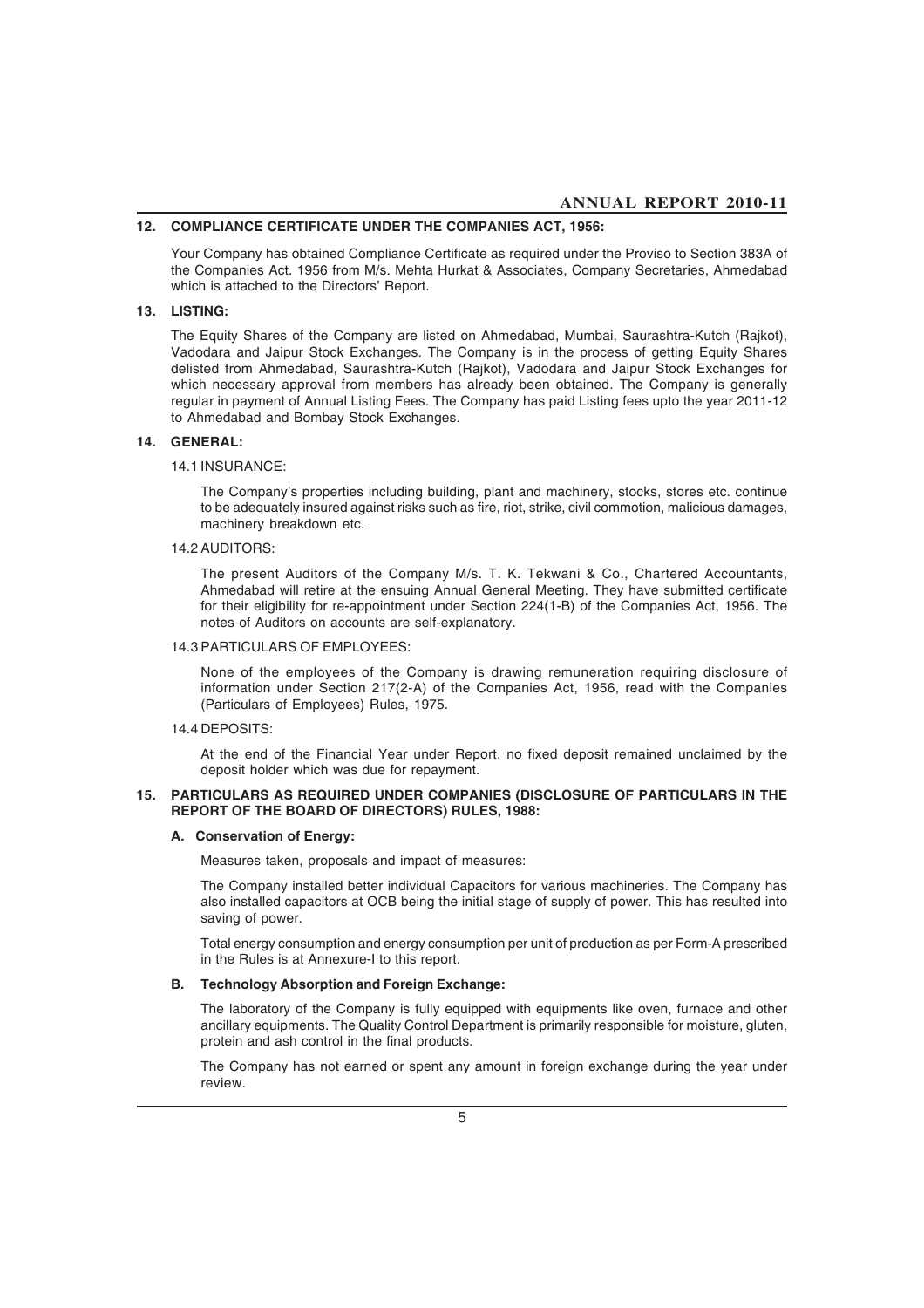### **16. ACKNOWLEDGMENT:**

Your Directors express their sincere thanks and appreciation to Promoters, Shareholders, Suppliers and Customers for their constant support and co-operation.

Your Directors also place on record their gratitude to the Banks, Financial Institutions and Government Departments for their confidence reposed in the Company.

for and on behalf of the Board,

**ANNEXURE -I**

|  | Place: Ahmedabad           | <b>Shankar T. Ahuja</b> |
|--|----------------------------|-------------------------|
|  | Date: $30^{th}$ May, 2011. | Chairman                |

|    |    |                 | <b>FORM - A</b>                                                  |             |          |
|----|----|-----------------|------------------------------------------------------------------|-------------|----------|
|    |    |                 | Disclosure of particulars with respect to Conservation of Energy |             |          |
|    |    |                 | <b>Particulars</b>                                               | 2010-11     | 2009-10  |
| А. |    |                 | Power and fuel consumption:                                      |             |          |
|    | 1. |                 | <b>Electricity</b>                                               |             |          |
|    |    | a)              | Purchased Power (Units)                                          | 9,52,128    | 9,07,220 |
|    |    |                 | Total Amount (Rs. in Lacs)                                       | 52.43       | 52.75    |
|    |    |                 | Rate (Unit)                                                      | 5.51        | 5.81     |
|    |    | b)              | Own generation                                                   | <b>N.A.</b> | N.A      |
|    |    |                 | Through Diesel Generator                                         |             |          |
|    | 2. | Coal            |                                                                  | <b>N.A.</b> | N.A      |
|    | 3. |                 | <b>Furnace oil</b>                                               | N.A.        | N.A      |
|    | 4. | <b>LSHS</b>     |                                                                  | <b>N.A.</b> | N.A      |
|    |    | 3(a) Diesel     |                                                                  |             |          |
| В. |    |                 | <b>Consumption of Electricity units per ton of Production:</b>   |             |          |
|    |    | <b>Products</b> |                                                                  |             |          |
|    |    |                 | <b>Wheat Flour</b>                                               | 50.01       | 57.16    |
|    |    |                 |                                                                  |             |          |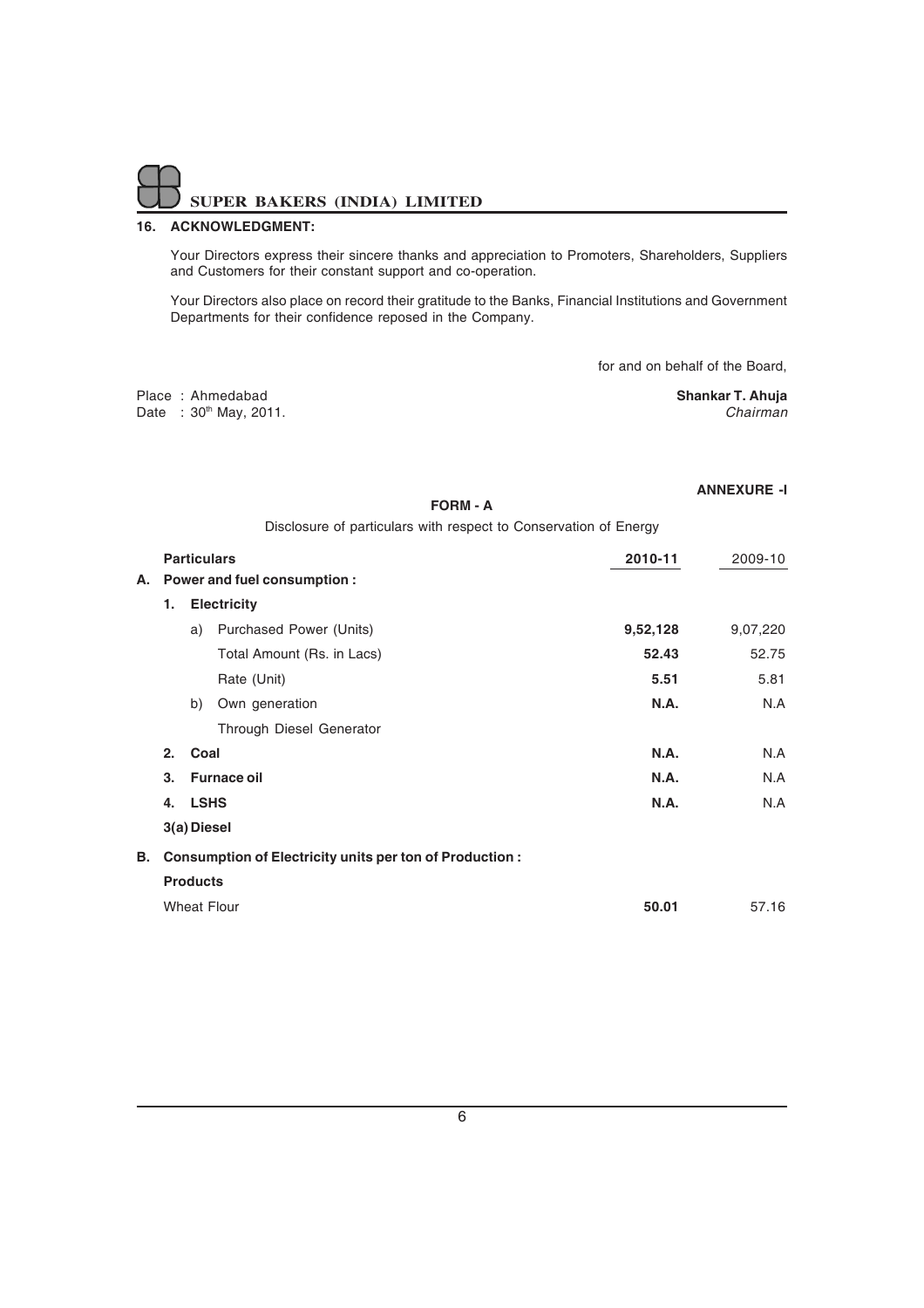### **REPORT ON CORPORATE GOVERNANCE**

### **INTRODUCTION:**

Corporate Governance is important to build confidence and trust which leads to strong and stable partnership with the Investors and all other Stakeholders. The detailed Report on implementation of Corporate Governance Code as incorporated in Clause 49 of the Listing Agreement with the Stock Exchange/s is set out below:

### **1. COMPANY'S PHILOSOPHY ON CODE OF GOVERNANCE:**

The Company's philosophy on Corporate Governance lays strong emphasis on transparency, accountability and ability. The Company has implemented the mandatory requirements of the 'Code of Governance' as mentioned in Clause 49 of the Listing Agreement. The Compliance Report of the Company vis-a-vis the Stock Exchange Listing Agreement is presented below.

### **2. BOARD OF DIRECTORS:**

| Name of Directors                         | Category of<br>Directorship   | No. of<br>other<br>Director-<br>ships * | Committee<br>(1) Membership/<br>(2) Chairmanship in<br>other Companies | No. of<br>Board<br>Meetings<br>attended | Attendance<br>at the AGM<br>held on 23rd<br>September,<br>2010<br>Yes(Y)/No(N) |
|-------------------------------------------|-------------------------------|-----------------------------------------|------------------------------------------------------------------------|-----------------------------------------|--------------------------------------------------------------------------------|
| Shankar T. Ahuja<br>Chairman              | Non-executive                 |                                         |                                                                        | 5                                       | Υ                                                                              |
| Anil S. Ahuja<br><b>Managing Director</b> | Executive                     | $\mathfrak{p}$                          |                                                                        | 5                                       | Y                                                                              |
| Sunil S. Ahuja                            | Non-executive                 | $\mathfrak{p}$                          |                                                                        | 5                                       | Y                                                                              |
| Prakash B. Ahuja                          | Non-Executive                 |                                         |                                                                        | 5                                       | Υ                                                                              |
| Ishwarlal B. Dewani                       | Independent<br>Non-Executivel |                                         |                                                                        | 5                                       | Y                                                                              |
| Karuna V. Advani                          | Independent<br>Non-Executivel |                                         |                                                                        | 5                                       | Y                                                                              |

### **a) Composition and Category of Directors:**

\* Private Companies excluded.

### **b) Details of the Directors seeking Appointment/Reappointment in forthcoming Annual General Meeting:**

| Name of Director                                                                 | Shankar T. Ahuja                                                                              | Ishwarlal B. Dewani                                |
|----------------------------------------------------------------------------------|-----------------------------------------------------------------------------------------------|----------------------------------------------------|
| Date of Birth                                                                    | 10-01-1950                                                                                    | 10-02-1957                                         |
| Date of Appointment                                                              | 11-03-1994                                                                                    | 15-03-2003                                         |
| Expertise in specific functional areas                                           | Management & Marketing                                                                        | Accounts & Administration                          |
| List of Public Limited Companies in<br>which Directorships held                  | Superfin Impex Ltd                                                                            |                                                    |
| Chairman/Member of the<br>Committees of the Board of<br>Directors of the Company | Audit Committee,<br><b>Remuneration Committee &amp;</b><br>Investors' Grievances<br>Committee | Audit Committee &<br><b>Remuneration Committee</b> |
| Chairman/Member of the Committees<br>of Directors of other Companies             |                                                                                               |                                                    |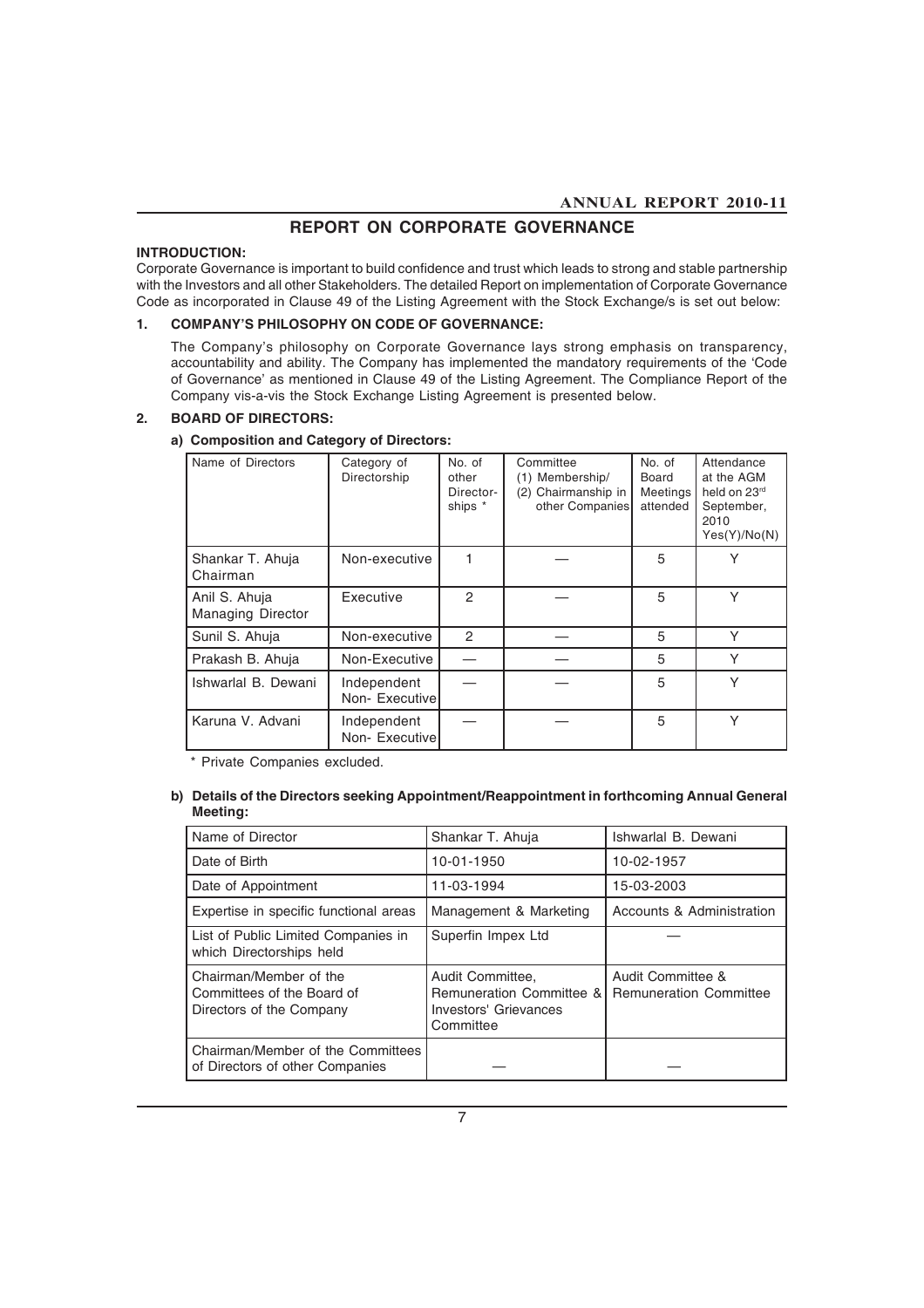

### **c) Board Procedures:**

The Board of Directors meets once a quarter to review the performance and Financial Results. A detailed Agenda File is sent to all the Directors well in time of the Board Meetings. The Chairman/ Managing Director briefs the Directors at every Board Meeting, overall performance of the Company. All major decisions/approvals are taken at the Meeting of the Board of Directors such as policy formation, business plans, budgets, investment opportunities, Statutory Compliance etc. The meeting of the Board of Directors were held on 10-05-2010, 29-05-2010, 06-08-2010, 13-11- 2010 & 08-02-2011.

### **3. AUDIT COMMITTEE:**

The Audit Committee consists of the following Directors:

| Name of the Director Expertise                              |                                                                                                                                                                             | <b>Functions of the Committee</b>                                                                                                                                                                                                                                                             | Attendance                                                                                                                                         |
|-------------------------------------------------------------|-----------------------------------------------------------------------------------------------------------------------------------------------------------------------------|-----------------------------------------------------------------------------------------------------------------------------------------------------------------------------------------------------------------------------------------------------------------------------------------------|----------------------------------------------------------------------------------------------------------------------------------------------------|
| Karuna V. Advani<br>Ishwarlal B. Dewani<br>Shankar T. Ahuja | All members are<br>Non-Executive, Chairman is<br>Independent Director and<br>majority are independent.<br>One member has thorough<br>financial and accounting<br>knowledge. | The functions of the Audit Committee<br>are as per Company Law and Listing<br>Agreement with Stock Exchange(s),<br>which include approving and<br>implementing the audit procedures,<br>review of financial reporting system,<br>internal control procedures and risk<br>management policies. | All the members<br>and Internal<br>Auditors were<br>present at the<br>meeting held on<br>29-05-2010.<br>06-08-2010.<br>13-11-2010 &<br>08-02-2011. |

### **4. REMUNERATION COMMITTEE:**

The Board Committee is vested with the responsibilities to function as per SEBI Guidelines and recommends to the Board Compensation Package for the Managing Director. It also reviews from time to time the overall Compensation structure and related policies with a view to attract, motivate and retain employees.

The Committee comprises the following Directors as members:

- 1. Karuna V. Advani, Chairman Non-executive Independent
- 2. Ishwarlal B. Dewani, Member- Non-executive Independent
- 3. Shankar T. Ahuja, Member Non-executive

All the members attended the meetings held on 29-05-2010 and 08-02-2011.

Details of remuneration paid:

- 1. Shri Anil S. Ahuja, Managing Director was paid Rs.5,40,000/- as managerial remuneration during the year 2010-11.
- 2. No Sitting Fees, Commission or Stock Option has been offered to the Directors.

### **5. SHAREHOLDERS/INVESTORS' GRIEVANCES COMMITTEE:**

The Board has constitutes a Shareholders/Investors' Grievances Committee for the purpose of effective redressal of the complaints of the shareholders such as Dematerialisation, Share Transfer, Non-receipt of Balance Sheet etc.

Shri Shankar T. Ahuja, Chairman and Ms. Karuna V. Advani, Director are the Members of the Committee.

The Company receive no complaints during the year and all were resolved to the satisfaction of the shareholders. There was no valid request for transfer of shares pending as on 31<sup>st</sup> March, 2011.

Shri Hargovind H. Parmar, Secretarial Executive is the Compliance Officer for the above purpose.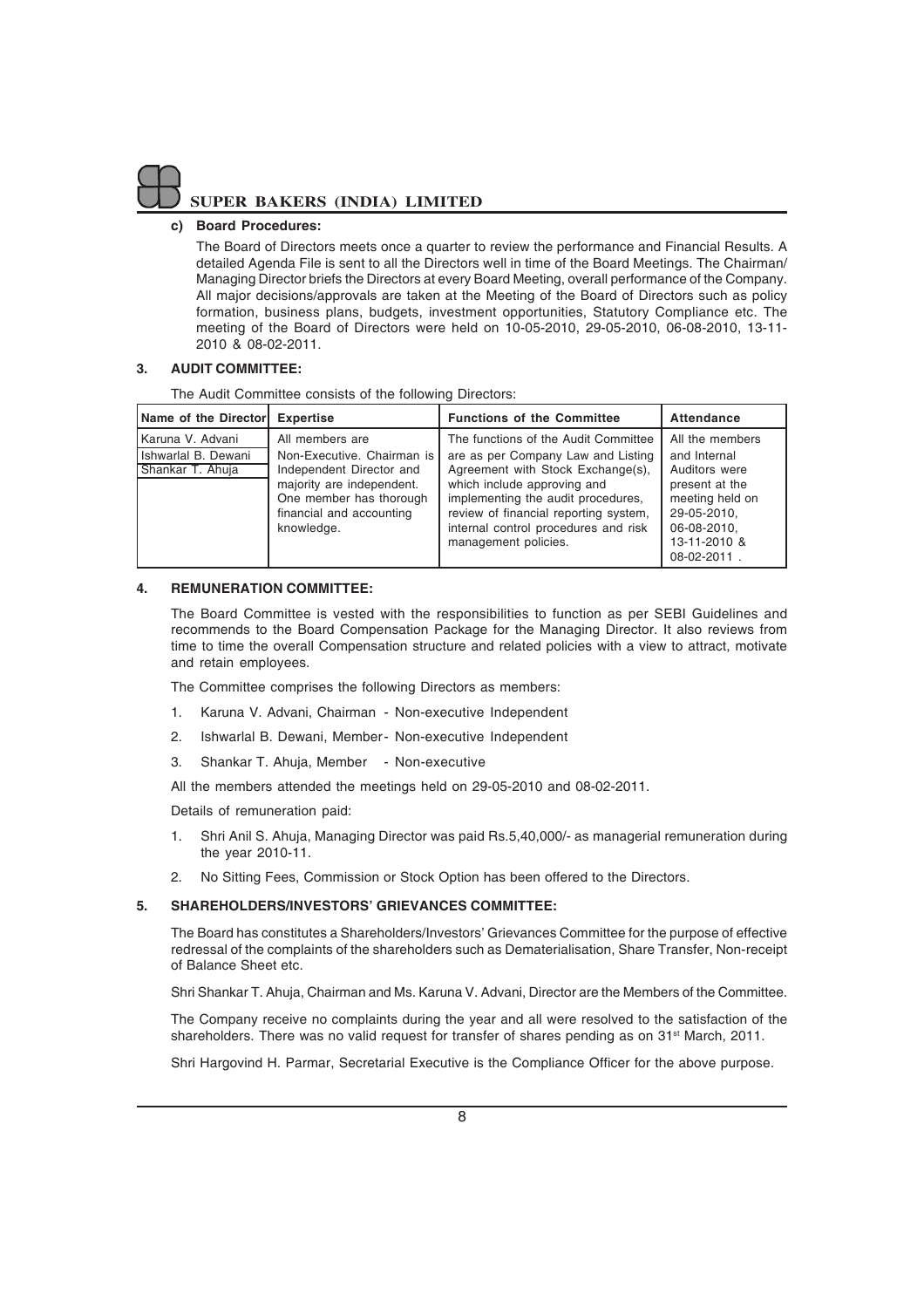### **6. GENERAL BODY MEETINGS:**

Details of last three Annual General Meetings of the Company are given below:

| <b>Financial Year I</b> | Date       | Time      | Venue                                |  |
|-------------------------|------------|-----------|--------------------------------------|--|
| 2007-08                 | 11-09-2008 | 1.00 p.m. | Regd. Office at Near Bank of Baroda, |  |
| 2008-09                 | 25-09-2009 | 1.00 p.m. | Anil Starch Mill Road.               |  |
| 2009-10                 | 23-09-2010 | 1.00 p.m. | Naroda Road, Ahmedabad -380 025      |  |

### **7. DISCLOSURES:**

- a) The Company has not entered into any transaction of material nature with the Promoters, the Directors or the Management that may have any potential conflict with the interest of the Company. The Company has no subsidiary.
- b) There has neither been any non-compliance of any legal provision of applicable law, nor any penalty, stricture imposed by the Stock Exchange/s or SEBI or any other authorities, on any matters related to Capital Market during the last three years.

### **8. MEANS OF COMMUNICATIONS:**

a) In compliance with the requirements of the Listing Agreement, the Company is regularly intimates Unaudited/ Audited Financial Results to the Stock Exchange/s immediately after they are taken on record by the Board of Directors. These Financial Results are normally published in 'Western Times' (English and Gujarati).

Results are not displayed on Website and are not sent individually to the Shareholders.

- b) During the year ended on 31<sup>st</sup> March, 2011, no presentation was made to Institutional Investors or analyst or any other enterprise.
- c) Management Discussion and Analysis form part of the Annual Report.

### **9. SHAREHOLDERS' INFORMATION:**

| a)       | <b>Registered Office</b>                                                                                                                                     | ÷                         | Near Bank of Baroda.<br>Anil Starch Mill Road, Naroda Road,<br>Ahmedabad - 380 025.                                                                                                                        |  |  |
|----------|--------------------------------------------------------------------------------------------------------------------------------------------------------------|---------------------------|------------------------------------------------------------------------------------------------------------------------------------------------------------------------------------------------------------|--|--|
| b)       | Annual General Meeting                                                                                                                                       | $\mathbb{R}^{\mathbb{Z}}$ | Day : Saturday<br>Date: 17 <sup>th</sup> September, 2011<br>Time : 1.00 p.m.<br>Venue:<br>Conference Hall of Ahmedabad<br>Textile Mills' Association,<br>Ashram Road, Navrangpura,<br>Ahmedabad - 380 009. |  |  |
| C)<br>d) | <b>Financial Calendar</b><br>1st Quarter Results<br>Half-yearly Results<br>3rd Quarter Results<br><b>Audited yearly Results</b><br><b>Book Closure Dates</b> | ÷<br>÷<br>÷               | Mid August, 2011.<br>Mid November, 2011.<br>Mid February, 2012.<br>End-May, 2012.<br>From: Monday,<br>the 12 <sup>th</sup> September, 2011                                                                 |  |  |
|          |                                                                                                                                                              |                           | To: Saturday,<br>the 17 <sup>th</sup> September, 2011.<br>(Both days inclusive).                                                                                                                           |  |  |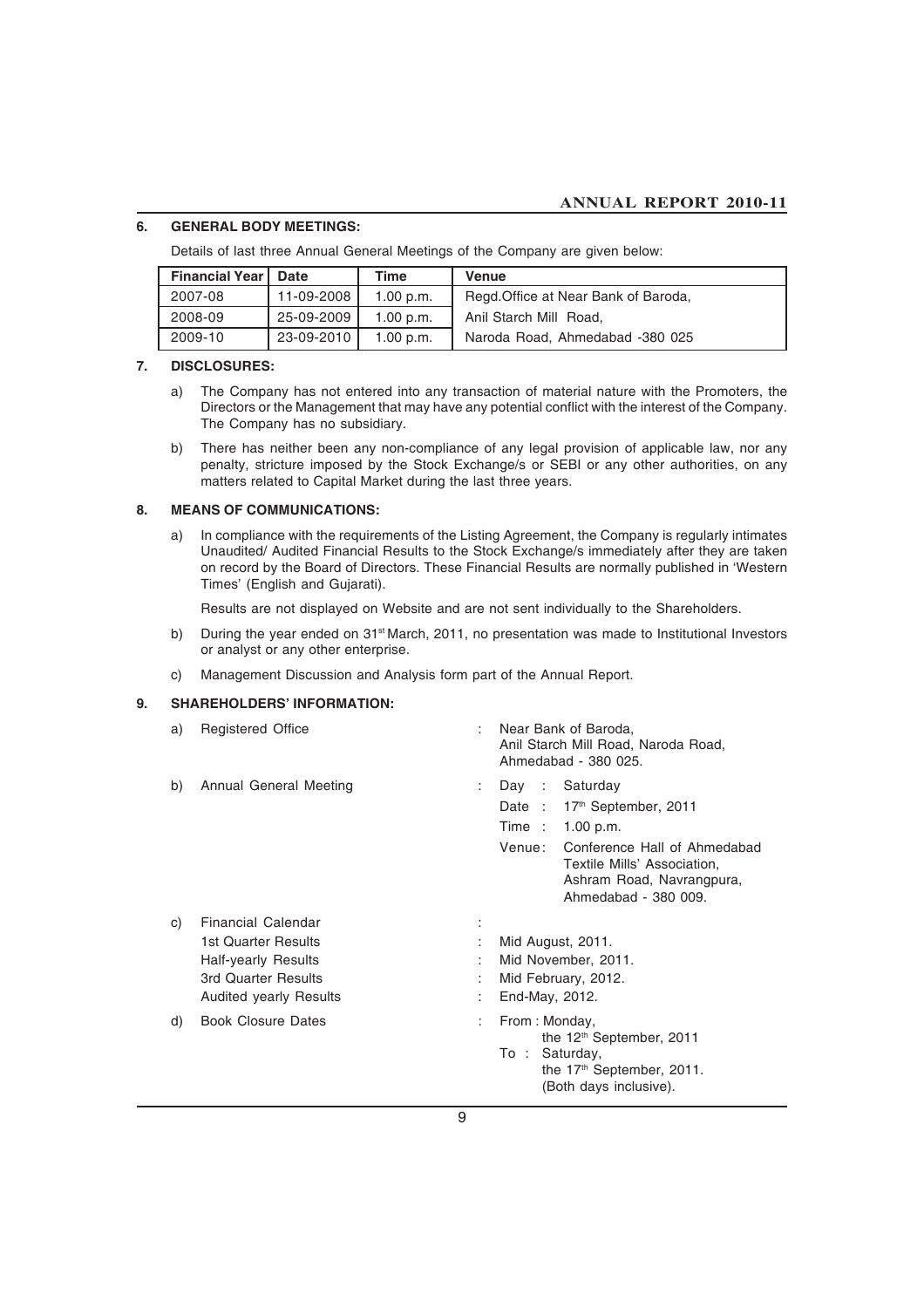### e) Registrar and Share Transfer Agents :

In terms of SEBI Circular No. D&CC/FITTC/CIR-15/2003 dated 27th December, 2002 read with Circular No. D&CC/FITTC/CIR-18/2003 dated 12<sup>th</sup> February, 2003, on appointment of common agency for share registry work, the Company has appointed the below mentioned agency as Registrars and Share Transfer Agents (RTA) for both Physical and Demat Segment of Equity Shares of the Company:

### **M/s. Link Intime India Private Limited.**

211, Sudarshan Complex, Nr. Mithakhali Under Bridge, Navrangpura, Ahmedabad – 380 009 Tele. No. :(079) 2646 5179 Fax No. :(079) 2646 5179

e-mail Address:ahmedabad@linkintime.co.in

### f) ISIN : INE897A01011

|      | n) - Stock Evchange Code | Stock Exchange                         |
|------|--------------------------|----------------------------------------|
| 3) I | Dividend Payment Date    | The Company has not declared Dividend. |

- 
- h) Stock Exchange Code : **Stock Exchange Code** Ahmedabad Stock Exchange Limited 57473 Bombay Stock Exchange Limited 530735 Jaipur Stock Exchange Limited Vadodara Stock Exchange Limited ---Saurashtra-Kutch Stock Exchange Limited --

i) Stock Price Data : The shares of the Company were traded on The Stock Exchange - Mumbai. The information on stock price data are as under:

| <b>Month</b>    |             | <b>BSE</b> |                      |
|-----------------|-------------|------------|----------------------|
|                 | <b>High</b> | Low        | <b>Shares Traded</b> |
|                 | (Rs.)       | (Rs.)      | (No.)                |
| April, 2010     | 6.87        | 5.18       | 62,476               |
| May, 2010       | 6.80        | 5.50       | 48,810               |
| June, 2010      | 6.72        | 5.01       | 4.959                |
| July, 2010      | 6.72        | 5.60       | 12,784               |
| August, 2010    | 6.79        | 5.47       | 28,929               |
| September, 2010 | 6.69        | 5.25       | 53,519               |
| October, 2010   | 6.72        | 5.58       | 55,838               |
| November, 2010  | 7.33        | 5.61       | 61,393               |
| December, 2010  | 7.05        | 5.50       | 40,308               |
| January, 2011   | 7.20        | 5.75       | 51,610               |
| February, 2011  | 7.69        | 6.40       | 28,387               |
| March, 2011     | 8.26        | 7.04       | 40,056               |

j) Share Transfer System :

The transfer of shares in physical form is processed and completed by M/s. Link Intime India Private Limited. within a period of 25 days from the date of receipt thereof.

In case of Shares in electronic form, the transfers are processed by NSDL/CDSL through the respective Depository Participants.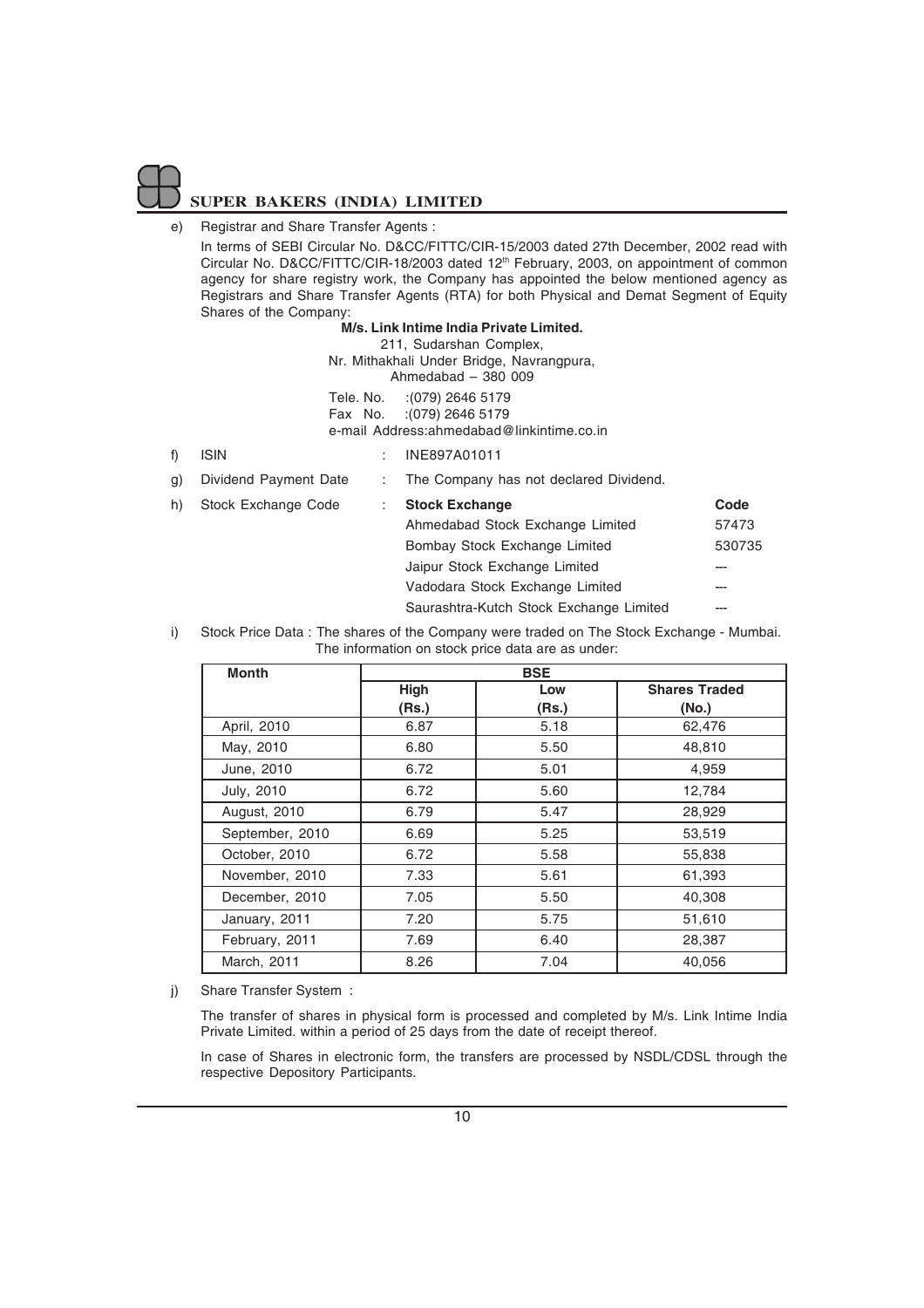| No. of Equity<br><b>Shares held</b> | No. of<br><b>Shareholders</b> | $%$ of<br><b>Shareholders</b> | No. of<br><b>Shares held</b> | $%$ of<br><b>Shareholding</b> |
|-------------------------------------|-------------------------------|-------------------------------|------------------------------|-------------------------------|
| 500<br>Up to                        | 1937                          | 75.49                         | 419933                       | 13.90                         |
| 1000<br>501<br>to                   | 299                           | 11.65                         | 259571                       | 8.59                          |
| to 2000<br>1001                     | 153                           | 5.96                          | 242028                       | 8.01                          |
| 2001 to 3000                        | 53                            | 2.07                          | 136517                       | 4.52                          |
| 3001 to 4000                        | 29                            | 1.13                          | 104058                       | 3.44                          |
| 5000<br>4001 to                     | 32                            | 1.25                          | 151826                       | 5.02                          |
| 5001 to 10000                       | 27                            | 1.05                          | 209956                       | 6.95                          |
| 10001& Above                        | 36                            | 1.40                          | 1497711                      | 49.57                         |
| <b>Grand Total</b>                  | 2566                          | 100.00                        | 3021600                      | 100.00                        |

k) Distribution of Shareholding as on 31<sup>st</sup> March, 2011:

l) Category of Shareholders as on 31<sup>st</sup> March, 2011:

| Category                          | No. of Shares held | % of Shareholding |
|-----------------------------------|--------------------|-------------------|
| Promoters (Directors & Relatives) | 707829             | 23.43             |
| Financial Institutions/ Banks     |                    |                   |
| <b>Mutual Fund</b>                |                    |                   |
| <b>Bodies Corporate</b>           | 264391             | 8.75              |
| Other                             | 41899              | 1.39              |
| <b>Public</b>                     | 2007481            | 66.43             |
| <b>Grand Total</b>                | 3021600            | 100.00            |

- m) Outstanding GDRs/ADRs/Warrants or any Convertible Instruments, Conversion Date and likely impact on Equity: The Company has not issued any GDRs/ADRs.
- 

n) Dematerialisation of Shares. : The Company has entered into Shares. Agreement with NSDL/CDSL for Dematerialisation of Shares.

As on 31st March, 2011, a total of 25,56,370 Shares of the Company which form 85 % of the Share Capital of the Company stands dematerialised.

### **10. PLANT LOCATIONS:**

The Company's Plants : Flour Mill Unit :

Plot 1 & 2, Ambica Industrial Estate,

Post:Iyava, Taluka:Sanand, Dist:Ahmedabad - 382 110.

### **11. ADDRESS FOR CORRESPONDENCE:**

| For both Physical and | M/s. Link Intime India Private Limited.                                                                                                                                                             |
|-----------------------|-----------------------------------------------------------------------------------------------------------------------------------------------------------------------------------------------------|
| Electronic Form       | 211, Sudarshan Complex, Nr. Mithakhali Under Bridge,                                                                                                                                                |
|                       | Navrangpura, Ahmedabad - 380 009                                                                                                                                                                    |
|                       | Tele. No.: (079) 2646 5179                                                                                                                                                                          |
|                       | Fax No. : (079) 2646 5179                                                                                                                                                                           |
|                       | e-mail Address: ahmedabad@linkintime.co.in                                                                                                                                                          |
|                       | For any assistance regarding correspondence<br>dematerialisation of shares, share transfers, transactions,<br>change of address, non-receipt of dividend or any other query,<br>relating to shares: |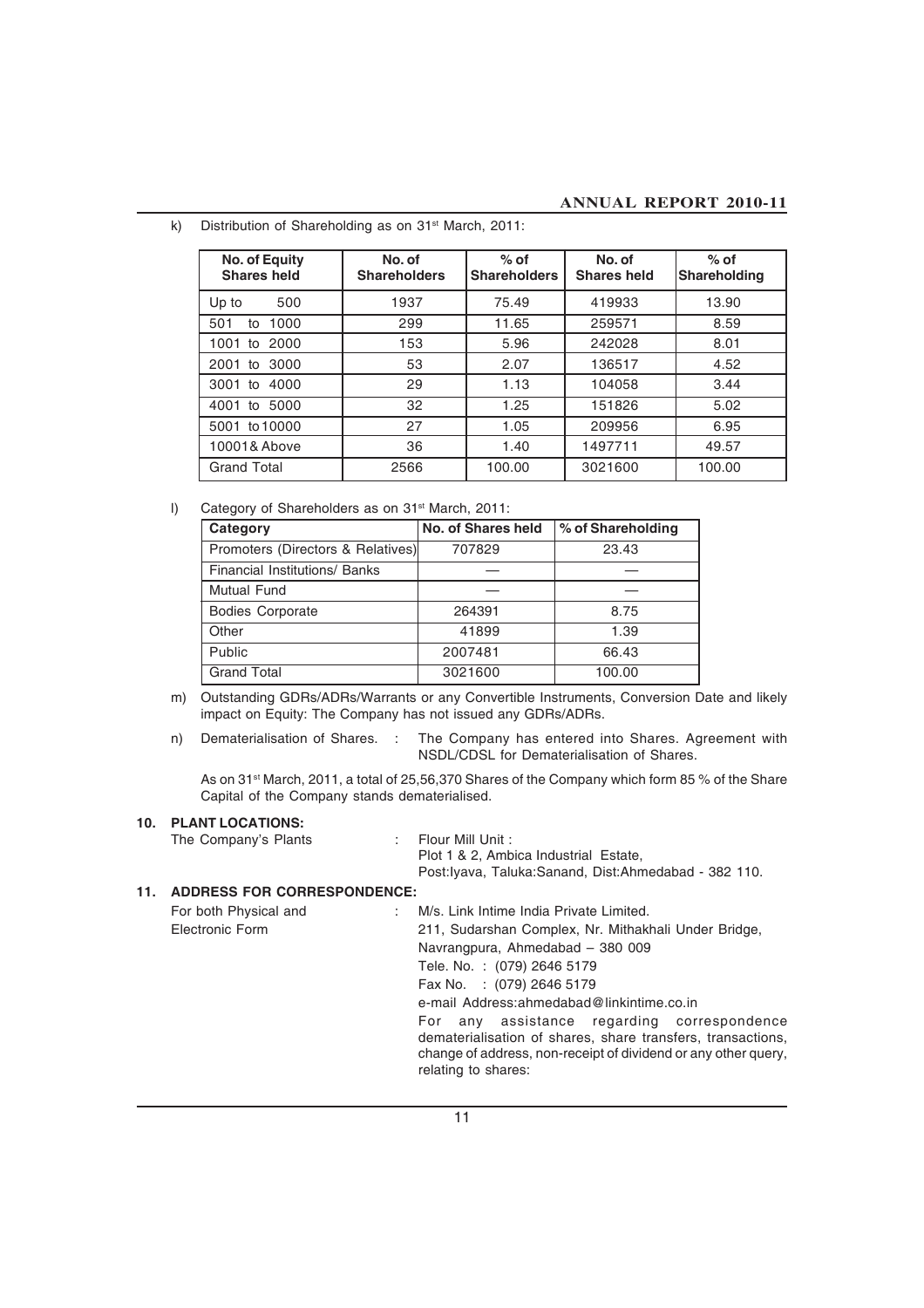| <b>Registered Office</b> | Near Bank of Baroda, Anil Starch Mill Road.<br>Ahmedabad - 380 025.<br>Telephone Nos.: (079) 2220 1011, (079) 2220 4240 |
|--------------------------|-------------------------------------------------------------------------------------------------------------------------|
| Compliance Officer       | Shri Hargovind H. Parmar                                                                                                |

Place : Ahmedabad **Shankar T. Ahuja** Date : 30th May, 2011. *Chairman*

for and on behalf of the Board,

### **CERTIFICATE**

To The Members of Super Bakers (India) Limited, Ahmedabad

We have examined the compliance of conditions of Corporate Governance by M/s. SUPER BAKERS (INDIA) LIMITED, for the year ended on 31st March, 2011 as stipulated in Clause 49 of the Listing Agreement of the said Company with stock exchange in India. We have conducted our review on the basis of relevant records and documents maintained by the Company for the year ended 31st March, 2011 and furnished to us for the purpose of the review and the information and explanation given to us by the Company during the course of review.

The compliance of conditions of corporate governance is the responsibility of the management. Our examination was limited to procedures and implementation thereof adopted by the Company for ensuring the compliance of conditions of corporate governance. It is neither an audit nor an expression of opinion on the financial statements of the Company.

In our opinion and to the best of our information and according to the explanations given to us, we certify that the Company has complied in almost all materials respects with the conditions of corporate governance as stipulated in the above-mentioned listing agreement.

As required by the Guidance Note issued by the Institute of Chartered Accountants of India, we have to state that no investor grievances is pending for period exceeding one month against the Company as per the records maintained by the Company.

We further state that such compliance is neither an assurance as to the future viability of the Company nor the efficiency or effectiveness with which the management has conducted the affairs of the Company.

> **For Mehta Hurkat & Associates,** Company Secretaries

Place : Ahmedabad **KASHYAP R. MEHTA** Date : 30<sup>th</sup> May, 2011 **Partner Partner Partner Partner** C.O.P. No. 2052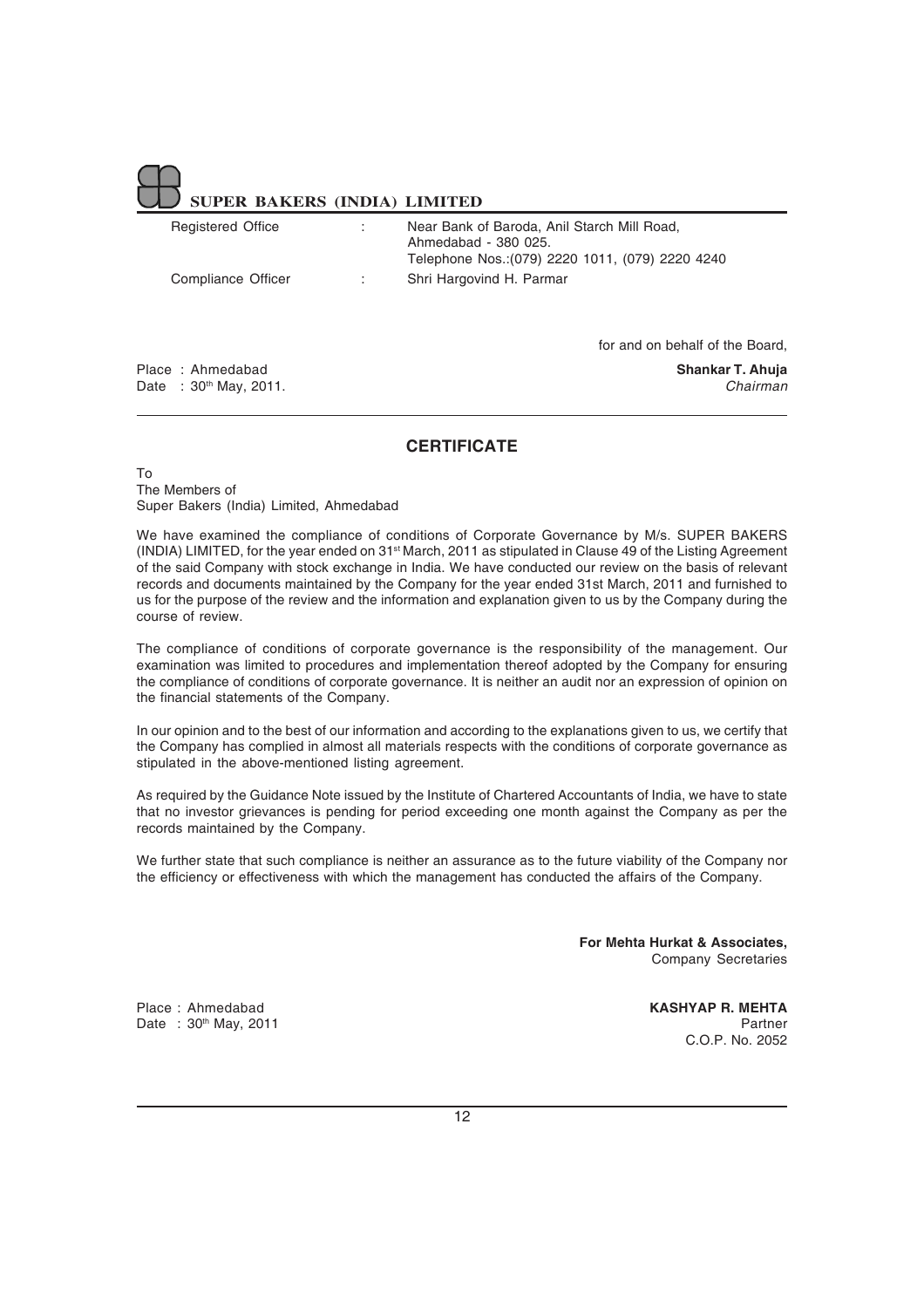### **MANAGEMENT DISCUSSION AND ANALYSIS**

### **a. Industry Structure and Developments:**

The Flour Mill industry is passing through a difficult phase, but with the hope of revival of economy in general and expectation of good monsoon, the management is hopeful of better future of the industry.

### **b. Opportunities and Threats:**

The Flour Mill industry is subject to competition among various manufactures within the country. The liking towards ready-made food and increase in demand of fast food will provide opportunity to company to increase its sales and capture more market share.

### **c. Segmentwise Performance:**

The Company has only one segment.

### **d. Recent Trend and Future Outlook:**

The Management is confident of improvement in the demand of wheat flour in the near future with fast changing food habits of the people. The management is also hopeful of increasing export demand.

### **e. Risks and Concerns:**

Like any other industry, Flour Mill industry is also exposed to risk of competition, government policies, natural factor etc. As the Company is neither importing nor exporting raw materials/ finished product, the Company has no risk on account of Exchange Rate fluctuations. The Company has taken necessary measures to safeguard its assets/interests etc.

### **f. Internal Control Systems and their Adequacy:**

The Company has adequate systems of Internal Controls commensurate with its size and operations to ensure orderly and efficient conduct of business. These controls ensure safeguarding of assets, reduction and detection of fraud and error, adequacy and completeness of the accounting records and timely preparation of reliable financial information.

The Company has appointed an external firm of Chartered Accountants to supplement efficient Internal Audit.

### **g. Financial Performance with respect to Operational Performance:**

The financial performance of the Company for the year 2010-11 is described in the Directors' Report under the head 'Production, Sales and Working Results'.

### **h. Material Developments in Human Resources and Industrial Relations Front:**

The Company has continued to give special attention to Human Resources/Industrial Relations development. Industrial relations remained cordial throughout the year and there was no incidence of strike, lock-out etc.

### **i. Cautionary Statement:**

Statement in this Management Discussion and Analysis Report, describing the Company's objectives, estimates and expectations may constitute 'Forward Looking Statements' within the meaning of applicable laws or regulations. Actual results might differ materially from those either expressed or implied.

For and on behalf of the Board,

Place : Ahmedabad **Shankar T. Ahuja** Date : 30th May, 2011. *Chairman*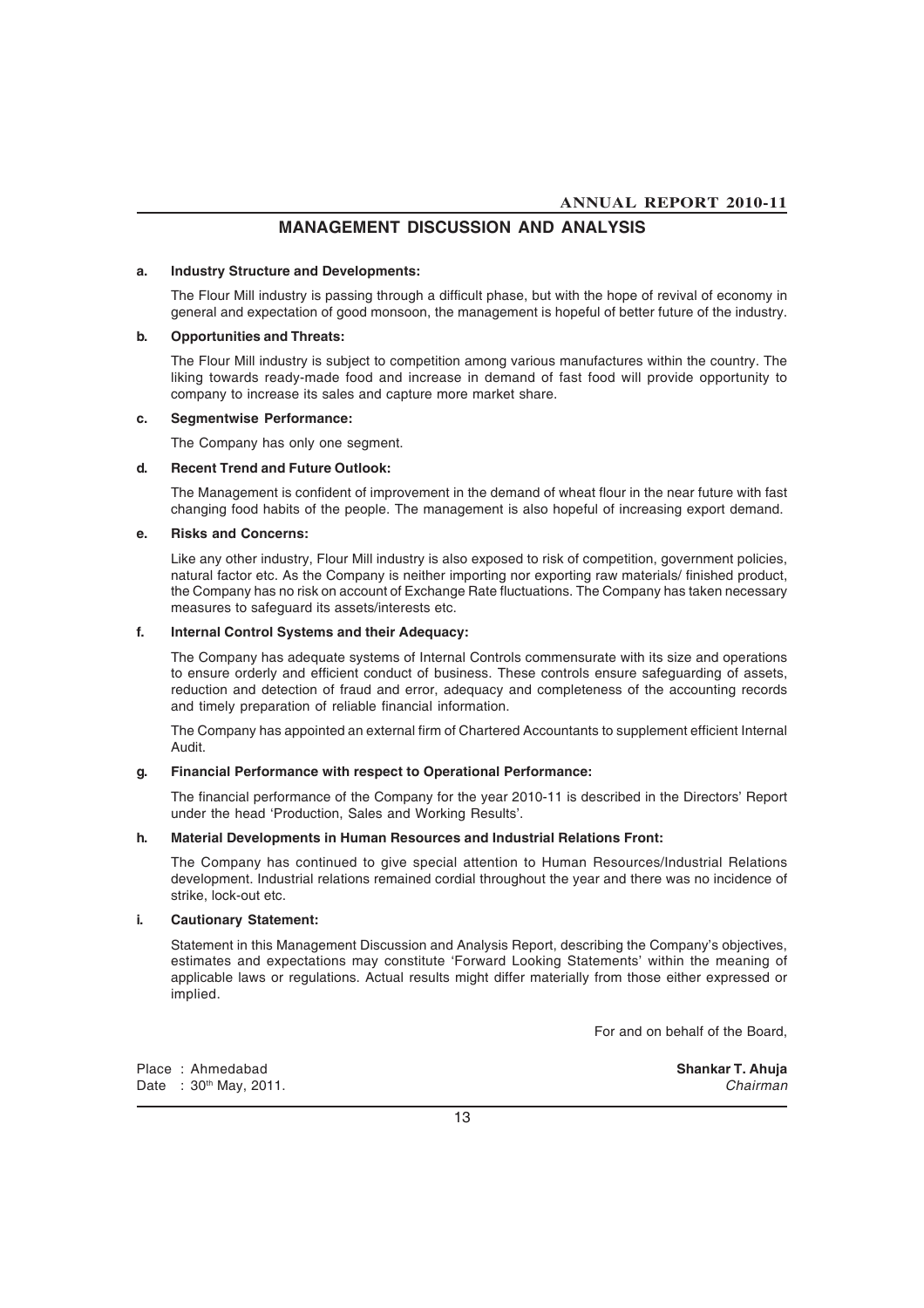

**CIN:L74999GJ1994PLC021521 Authorised Capital: Rs. 4,00,00,000/-**

**FORM [SEE RULE 3] Compliance Certificate**

To, The Members, Super Bakers (India) Limited, Near Bank of Baroda, Anil Starch Mill Road, Naroda Road, Ahmedabad – 380 025.

We have examined the registers, records, books and papers of Super Bakers (India) Limited (the Company) as required to be maintained under the Companies Act, 1956, (the Act) and the rules made there under and also the provisions contained in the Memorandum and Articles of Association of the Company for the financial year ended on 31st March, 2011. In our opinion and to the best of our information and according to the examinations carried out by us and explanations furnished to us by the Company, its officers and agents, we certify that in respect of the aforesaid financial year:

- 1. The Company has kept and maintained all registers as stated in Annexure 'A' to this Certificate, as per the provisions and the rules made thereunder and all entries therein have been duly recorded.
- 2. The Company has duly filed the forms and returns as stated in Annexure 'B' to this Certificate, with the Registrar of Companies, Regional Director, Central Government, Company Law Board or other authorities within the time prescribed under the Act and the rules made there under.
- 3. The Company is Public limited company with its equity shares listed on Ahmedabad Stock Exchange Limited, Bombay Stock Exchange Limited, Vadodara Stock Exchange Limited, Saurashtra – Kutch Stock Exchange Limited and Jaipur Stock Exchange Limited.
- 4. The Board of Directors duly met 5 times on 10<sup>th</sup> May, 2010, 29<sup>th</sup> May, 2010, 6<sup>th</sup> August, 2010, 13<sup>th</sup> November, 2010 and 8<sup>th</sup> February, 2011 in respect of which meetings proper notices were given and the proceedings were properly recorded and signed. The Company has not passed any circular resolution during the year.
- 5. The Company closed its Register of Members from Wednesday, the  $8<sup>th</sup>$  September, 2010 to Thursday, 23<sup>rd</sup> September, 2010 (both days inclusive) and necessary compliance of section 154 of the Act has been made.
- 6. The Annual General Meeting for the financial year ended on 31<sup>st</sup> March, 2010 was held on 23<sup>rd</sup> September, 2010 after giving due notice to the members of the Company and the resolutions passed thereat were duly recorded in the Minutes Book maintained for the purpose.
- 7. The Company has not held Extraordinary General Meeting of the Company during the financial year.
- 8. The Company has not advanced loan to its directors and/or persons or firms or companies referred in the Section 295 of the Act.
- 9. The Company has entered into contract during 01-04-2010 to 30-04-2010 for cash at prevailing market prices with related parties hence approval of Central Government is not required within the provisions of Section 297 of the Act.
- 10. The Company has made necessary entries in the register maintained under Section 301 of the Act.
- 11. As there were no instances falling within the purview of section 314 of the Act during the year under review, the Company has not obtained any approvals from the Board of Directors, members or the Central Government as the case may be.
- 12. The Company has not issued duplicate share certificates during the financial year under review.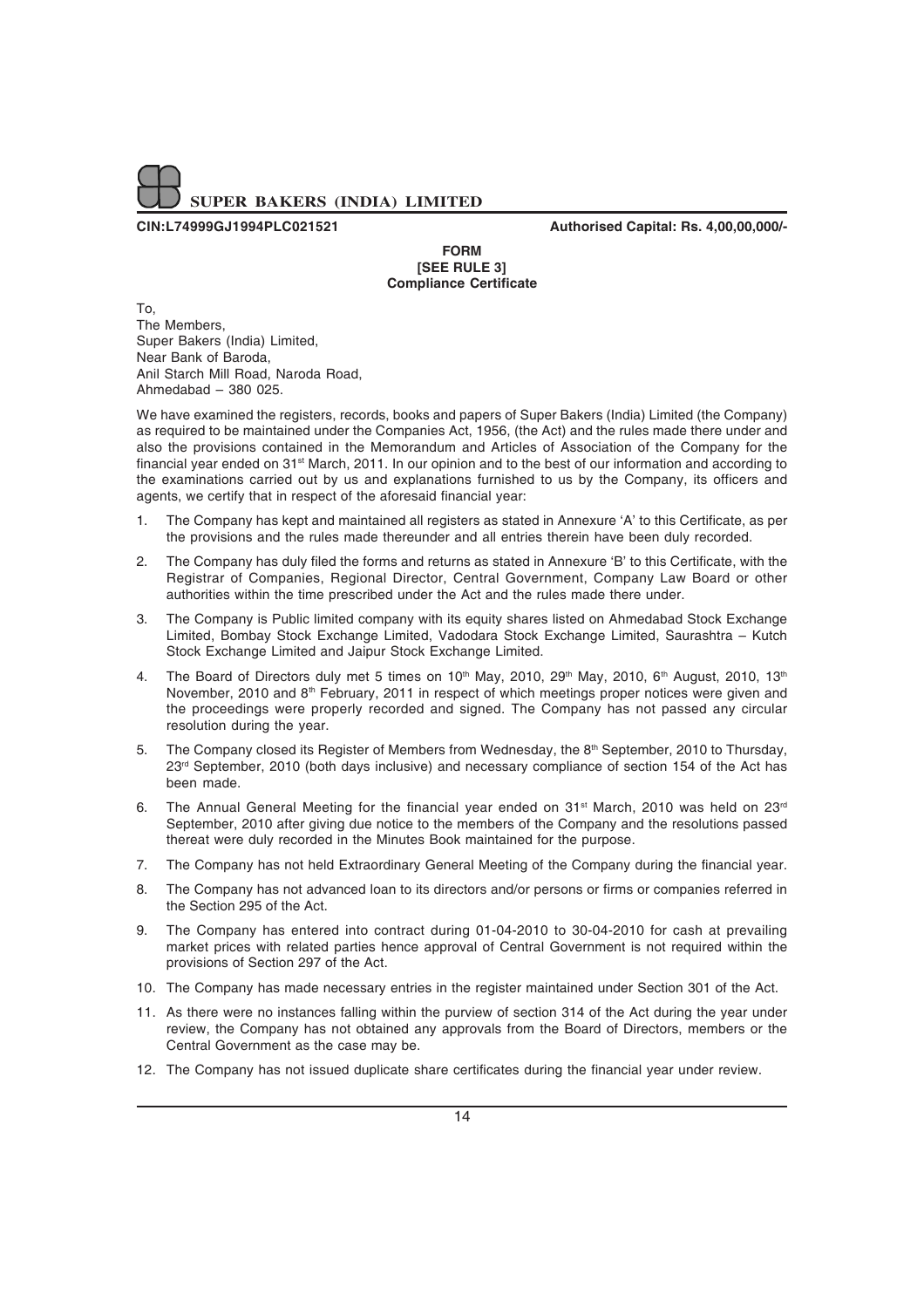13. The Company has:

- a. not delivered any certificate as there was no allotment of any Security and no Securities were lodged for transfer/transmission or for any other purpose during the year under review.
- b. not deposited any amount in a separate Bank Account as no dividend was declared during the financial year.
- c. not posted any warrants to any members of the company as no dividend was declared during the financial year.
- d. not transferred the amounts in unpaid dividend account, application money due for refund, matured deposits, matured debentures, and the interest accrued thereon which have remained unclaimed or unpaid for a period of 7 (seven) years to Investor Education and Protection Fund as there were no such amounts.
- e. duly complied with the requirements of Section 217 of the Act.
- 14. The Board of Directors of the Company is duly constituted and there was no appointment of directors, additional director or director to fill casual vacancy during the financial year.
- 15. The Company has not made appointment/reappointment of Executive Director/Whole Time Director during the year.
- 16. The Company has not appointed any sole-selling agent during the financial year.
- 17. The Company was required to obtain approvals of the Company Law Board for compounding of offences under the provisions of the Companies Act, 1956. Except for this, the Company was not required to obtain any other approval of the Registrar of Companies, Regional Director, Central Government or any other authority under the provisions of the Companies Act, 1956.
- 18. The Directors have disclosed their interest in other firms/ companies to the Board of Directors pursuant to the provisions of the Act and the rules made thereunder.
- 19. The Company has not issued any shares, debentures or other securities during the financial year.
- 20. The Company has not bought back any shares during the financial year.
- 21. The Company has not issued any preference shares/debentures and hence there is no question of redemption of the same.
- 22. There were no transactions necessitating the Company to keep in abeyance rights to dividend, rights shares and bonus shares pending registration of transfer of shares.
- 23. The Company has not accepted or invited any deposit including unsecured loans falling within the purview of Section 58A of the Companies Act, 1956 during the year and hence no comments are offered for the same.
- 24. The Company has not borrowed during the period under review any money from members or public, hence no comments are offered for the same. The Company has not invited any deposit during the year under review. The amount placed with the Company in the past by Directors /relatives were within the limits mentioned in the statement in lieu of advertisement and such loan does not bear any rate of interest.
- 25. During the year under report, the Company has not made any loans and investments, or given guarantees or provided securities to other bodies corporate.
- 26. The Company has not altered the provisions of the Memorandum with respect to situation of the Company's Registered Office from one state to another during the year under scrutiny.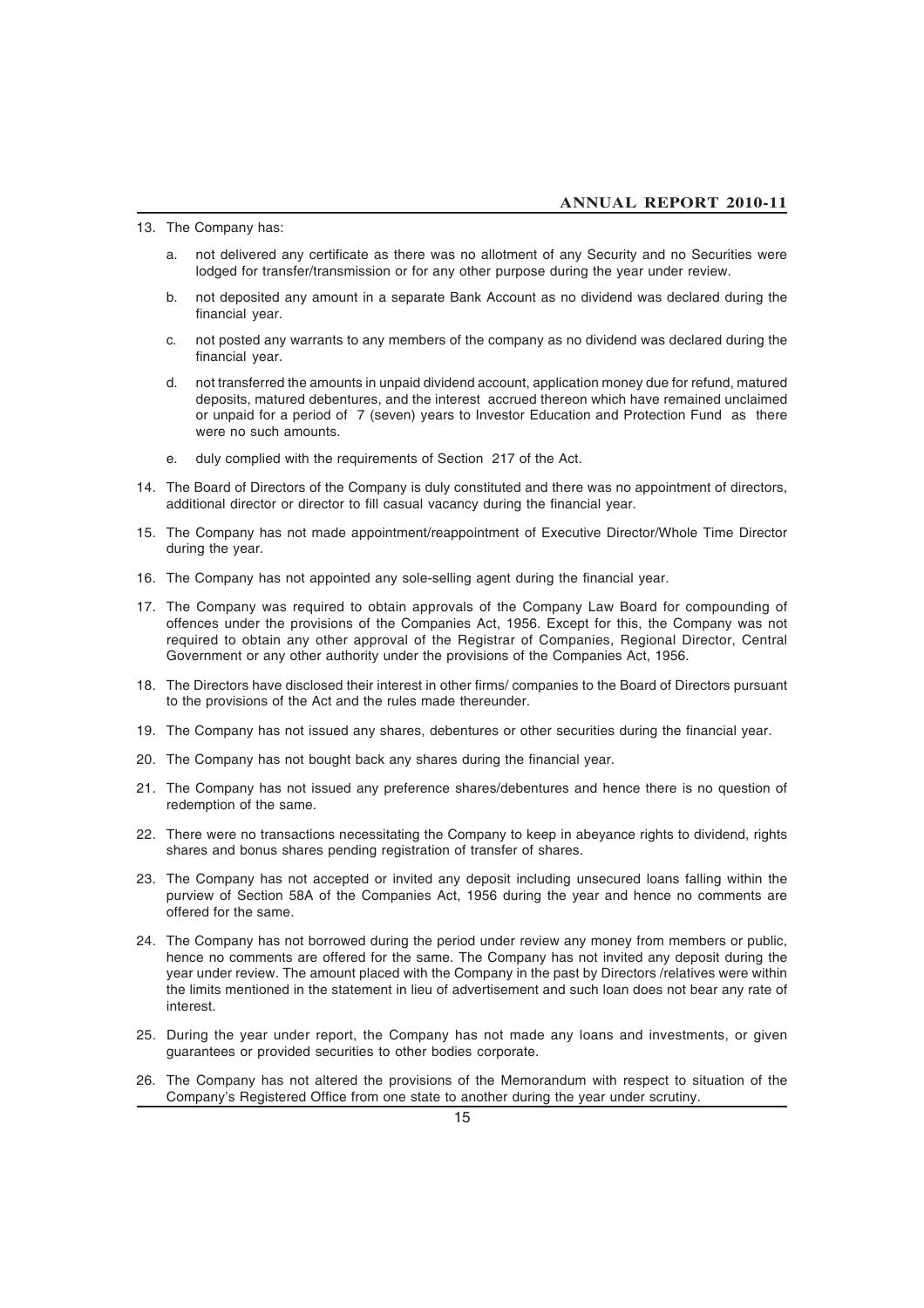- 27. The Company has not altered the provisions of Memorandum with respect to the objects of the Company during the year under scrutiny.
- 28. The Company has not altered the provisions of Memorandum with respect to name of the Company during the year under scrutiny.
- 29. The Company has not altered the provisions of Memorandum with respect to Share Capital of the Company during the year under scrutiny.
- 30. The Company has not altered its Articles of Association during the year under scrutiny.
- 31. The Company had received show cause notice under Section 297 of the Act from the Office of the Registrar of Companies, Gujarat for which necessary replies have been made by the Company and application under section 621A has been made.
- 32. The Company has not received any amount as security from its employees during the year under certification and hence the question of deposit of the same as per provisions of Section 417(1) of the Act does not arise.
- 33. The company has deposited both employee's and employer's contribution to Provident Fund with prescribed authorities pursuant to section 418 of the Act.

### **For MEHTA HURKAT & ASSOCIATES Company Secretaries**

Place : Ahmedabad **Kashyap R. Mehta** Kashyap R. Mehta Date : 30<sup>th</sup> May, 2011 **Partner** 

COP No.: 2052

### **Annexure - A**

LIST OF REGISTERS AS MAINTAINED BY THE COMPANY:

- 1. Register of charges under section 143
- 2. Register of members under section 150
- 3. Index of Members under section 151
- 4. Minutes book of General Meeting under section 193
- 5. Minutes book of Board meeting under section 193
- 6. Minutes books of Committee meetings under section 193
- 7. Books of Accounts under section 209
- 8. Register of contracts under section 301
- 9. Register of general notice of directors under section 301(3)
- 10. Register of Directors etc. under section 303
- 11. Register of Directors' shareholding under section 307
- 12. Register of Intercorporate Loans etc. under section 372A
- 13. Register of renewed and duplicate certificates under Rules 7 of the Companies (Issue of Share Certificates) Rules, 1960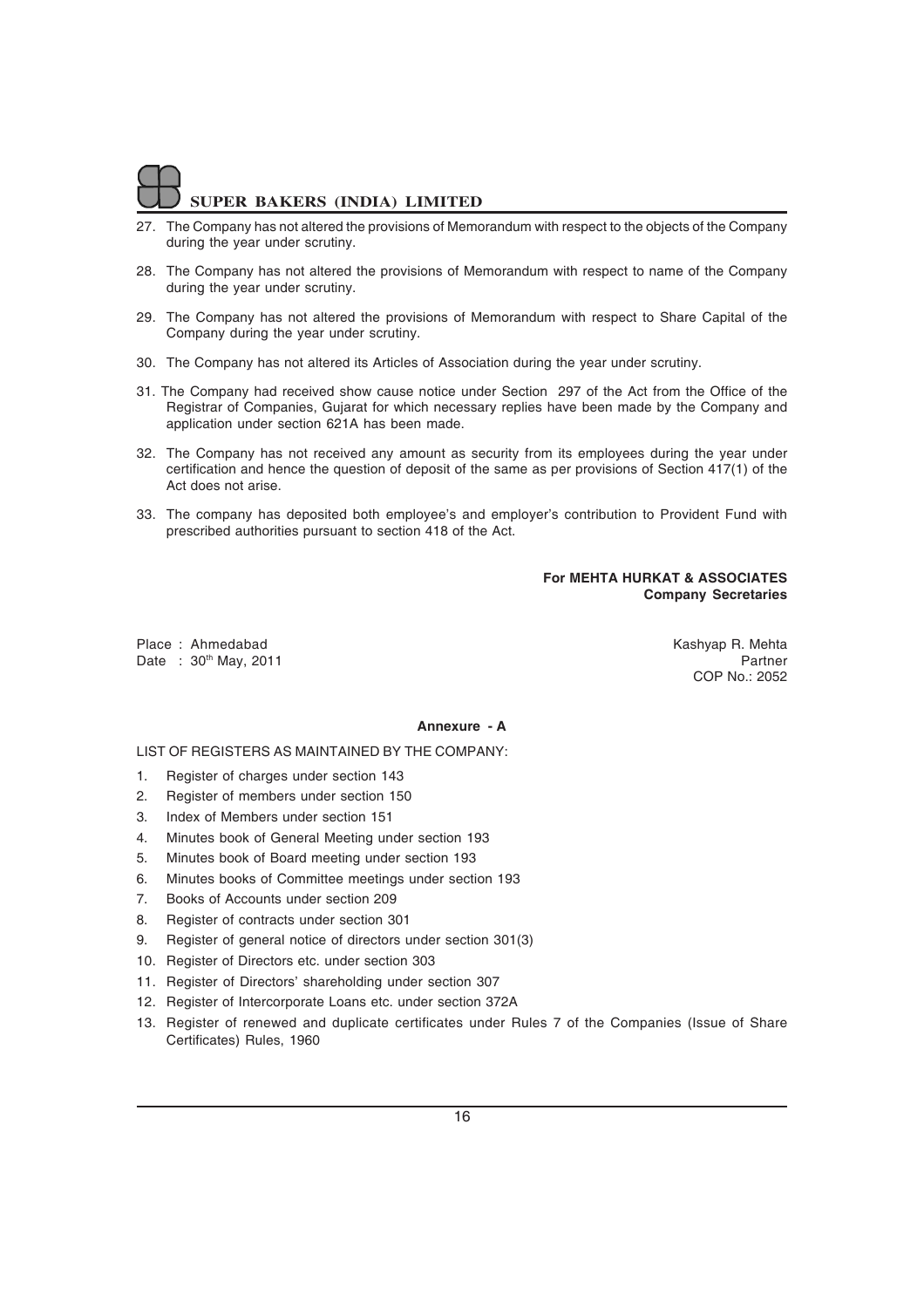### **Annexure – B**

Forms and Returns as filed by the Company with the Registrar of Companies, Regional Director, Central Government or other authorities during/relating to the financial year ending on 31<sup>st</sup> March, 2011.

A. REGISTRAR OF COMPANIES, GUJARAT:

| Sr.<br>No. | Form No.                             | <b>Under</b><br>section | <b>Purpose</b>                                                                                                                                  | Date of filing | <b>Whether filed</b><br>within time? |
|------------|--------------------------------------|-------------------------|-------------------------------------------------------------------------------------------------------------------------------------------------|----------------|--------------------------------------|
| 1.         | 61                                   |                         | Compounding Application under<br>section 297 to CLB / RD                                                                                        | 13-05-2010     |                                      |
| 2.         | 67                                   |                         | Addendum to Form No. 61 being<br>Compounding Application under<br>section 297                                                                   | 23-06-2010     |                                      |
| 3.         | 21                                   | 621A                    | <b>CLB Order</b>                                                                                                                                | 23-06-2010     |                                      |
| 4.         | 62                                   |                         | Submission of Statement lieu of<br>advertisement pursuant to the<br>rules 4A of the Companies<br>(Acceptance of Deposits)<br><b>Rules, 1975</b> | 23-06-2010     | Yes                                  |
| 5.         | <b>Balance Sheet</b><br>(23AC+23ACA) | 220                     | Balance Sheet as on 31 <sup>st</sup> March,<br>2010 with all annexure and<br>attachments                                                        | 24-09-2010     | Yes                                  |
| 6.         | Compliance<br>Certificate (66)       | 383A                    | Company Law Compliance<br>Certificate for the year ended on<br>31 <sup>st</sup> March, 2010.                                                    | 24-09-2010     | Yes                                  |
| 7.         | Annual Return<br>(20B)               | 159                     | Annual Return made up to<br>23rd September, 2010                                                                                                | 19-10-2010     | Yes                                  |

### B. REGIONAL DIRECTOR, CENTRAL GOVERNMENT OR OTHER AUTHORITIES

Compounding Application under section 297 to CLB / RD was made on 13-05-2010.

**For MEHTA HURKAT & ASSOCIATES Company Secretaries**

Place : Ahmedabad **Kashyap R. Mehta**<br>Date : 30<sup>th</sup> May, 2011 **Rathless Controller State Research Controller State Research Partner** Date :  $30<sup>th</sup>$  May, 2011

COP No.: 2052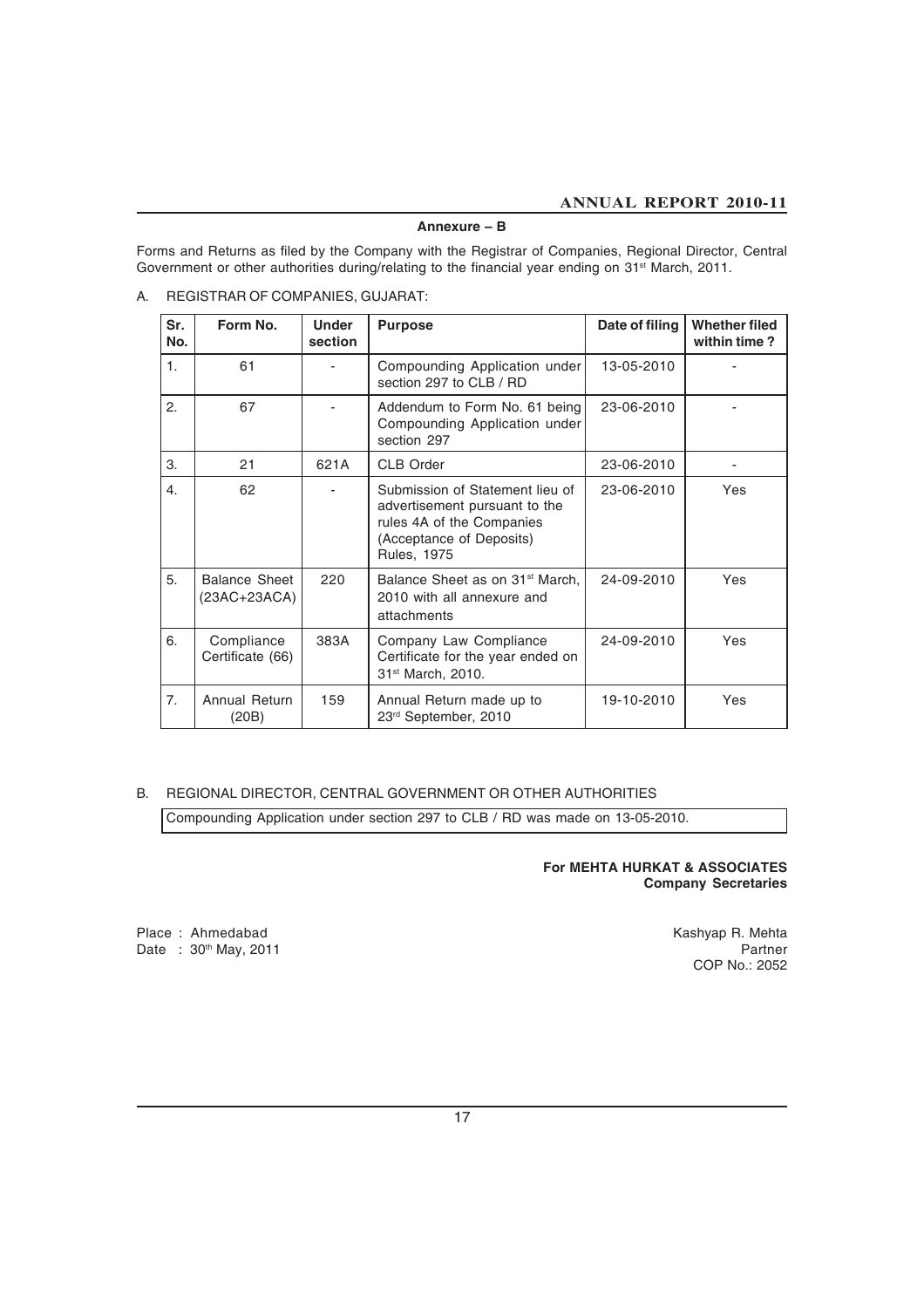### **AUDITORS' REPORT**

### To, The Members of **SUPER BAKERS (INDIA) LIMITED** Ahmedabad.

- 1. We have audited the attached Balance Sheet of Super Bakers (India) Limited as at 31st March, 2011, the Profit and Loss Account and also the Cash Flow Statement for the year ended on 31st March, 2011, annexed thereto. These financial statements are the responsibility of the company's management. Our responsibility is to express an opinion on these financial statements based on our audit.
- 2. We conducted our audit in accordance with the auditing standards generally accepted in India. Those Standards require that we plan and perform the audit to obtain reasonable assurance about whether the financial statements are free of material misstatement. An audit includes examining, on a test basis, evidence supporting the amounts and disclosures in the financial statements. An audit also includes assessing the accounting principles used and significant estimates made by management, as well as evaluating the overall financial statement presentation. We believe that our audit provides a reasonable basis for our opinion.
- 3. As required by the Companies (Auditor's Report) Order, 2003 as amended by Companies (Auditor's Report) Order, 2004 (together 'The Order') issued by the Central Government of India in terms of subsection (4A) of section 227 of the Companies Act, 1956, and on the basis of information and explanation given to us and the books and records examined by us in the normal course of audit and to the best of our knowledge and belief, we enclose in the Annexure a statement on the matters specified in paragraphs 4 and 5 of the said Order.
- 4. Further to our comments in the Annexure referred to in paragraph (3) above, we report that:
	- (i) We have obtained all the information and explanations, which to the best of our knowledge and belief were necessary for the purposes of our audit;
	- (ii) In our opinion, proper books of accounts as required by law have been kept by the Company so far as appears from our examination of those books;
	- (iii) The Balance Sheet, Profit and Loss Account and Cash flow statement dealt with by this report are in agreement with the books of accounts;
	- (iv) In our opinion, the Balance Sheet, Profit and loss account and Cash Flow statement dealt with by this report, read with the notes to accounts and accounting policies, comply with the applicable accounting standards referred to in sub-section (3C) of section 211 of the Companies Act, 1956, to the extent applicable;
	- (v) On the basis of review of the written representations received from the directors, as on March 31, 2011, and taken on record by the Board of Directors, we report that none of the directors is disqualified as on March 31, 2011, from being appointed as a Director in terms of clause (g) of sub-section (1) of section 274 of the Companies Act, 1956;
	- (vi) In our opinion and to the best of our information and according to the explanations given to us, the said accounts read with notes thereon give the information required by the Companies Act, 1956, in the manner so required and give a true and fair view in conformity with the accounting principles generally accepted in India:
		- (a) In the case of the balance sheet, of the state of affairs of the Company as at  $31<sup>st</sup>$  March, 2011;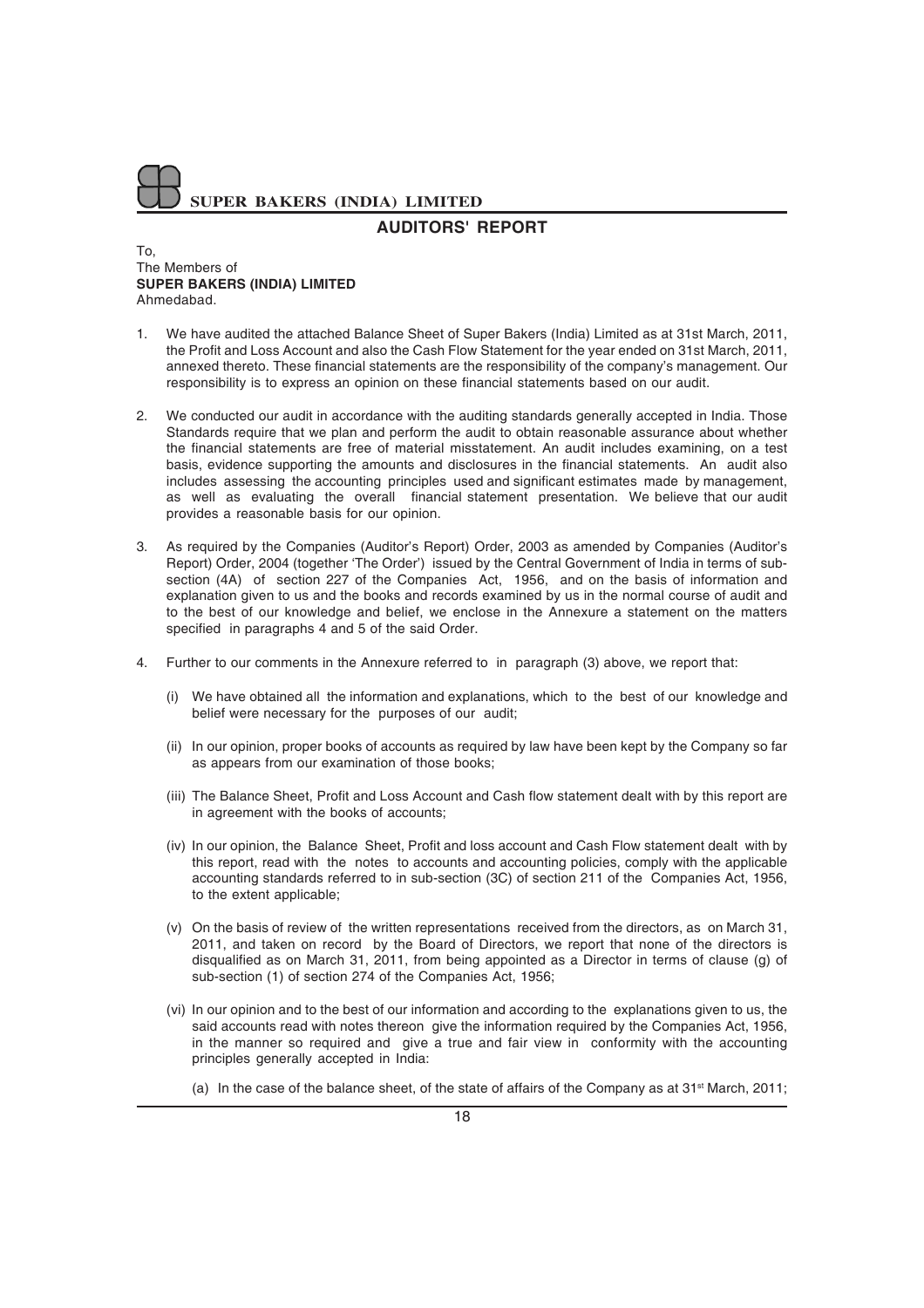(b) In the case of the Profit and Loss Account, of the Profit for the year ended on that date; and

(c) In the case of the cash flow statement, of the cash flows for the year ended on that date.

**For T. K. TEKWANI & CO.,** *Chartered Accountants* [FRN : 110851W]

Place : Ahmedabad (**TULSIRAM TEKWANI)** Date : 30th May, 2011 *Proprietor*

*M. No. 33551*

### **ANNEXURE TO THE AUDITORS' REPORT**

(Referred to in paragraph (3) of our report of even date)

- 1. (a) The company has maintained proper records showing full particulars including quantitative details and situation of fixed assets.
	- (b) We are informed that certain assets have been physically verified by the Management. As explained to us the Company has a policy to carry out a physical verification of all Fixed Assets at reasonable intervals, which in our opinion, is reasonable having regard to the size of the Company and nature of its assets. We are informed that no material discrepancies were noticed on such verification.
	- (c) During the year the company has not disposed off any part of the fixed assets.
- 2. (a) As explained to us, we are informed that inventories have been physically verified during the year by the management at reasonable intervals during the year.
	- (b) In our opinion and according to information and explanation given to us, the procedures of physical verification of inventories followed by the management are reasonable and adequate in relation to the size of the company and the nature of its business.
	- (c) In our opinion and according to information and explanation given to us, the company has maintained proper records of its inventory and no material discrepancies were noticed on physical verification.
- 3. (a) As informed to us the company has not given any loans secured or unsecured covered in the register maintained under section 301 of the Companies Act, 1956.
	- (b) As informed to us, the company has taken unsecured loan from one party listed in the register maintained under section 301 of the Companies Act, 1956. The maximum amount involved during the year was Rs.4.00 lacs and year end balance was Rs.4.00 lacs. The terms of interest and repayment were not stipulated and no interest has been provided on the said loan.
	- (c) As the company has not given any advance to a party listed in the register maintained u/s 301 of the Companies Act, 1956, no interest has been charged.
	- (d) The terms and conditions of rate of interest or repayment of loan is also not stipulated.
	- (e) The company has not repaid any loans during the year form the parties listed in the register maintained under Section 301 of the Companies Act, 1956.
- 4. In our opinion and according to the information and explanations given to us, there are adequate internal control procedures commensurate with the size of the company and the nature of its business with regard to purchases of inventory, fixed assets and for the sale of goods. During the course of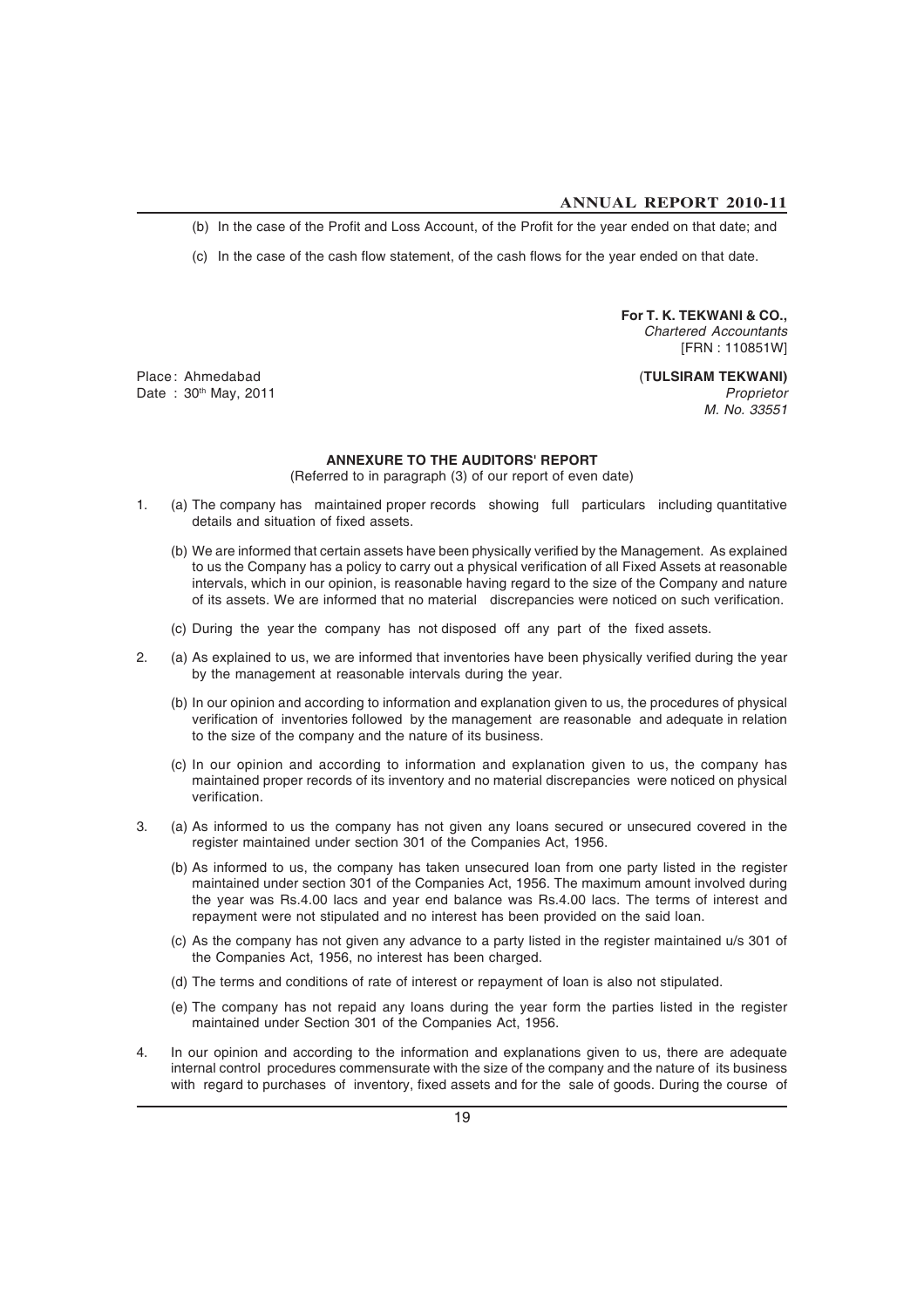our audit, we have not observed any continuing failure to correct major weaknesses in internal control systems.

- 5. (a) According to the information and explanations given to us, we are of the opinion that the transactions that need to be entered into the register maintained under section 301 of the Companies Act, 1956 have been so entered.
	- (b) The transactions have been made by the company in pursuance of contracts or arrangements entered in the register maintained under section 301 of the Companies Act, 1956 and exceeding the value of rupees five lacs. However considering the nature of business and transactions, we have relied on management representation that the prices were fair and reasonable.
- 6. According to information and explanation given to us the company has not accepted any deposit from public. Hence the provisions of Section 58A and 58AA of the Companies Act, 1956, Companies (Acceptance of Deposits) Rules, 1975 and directives issued by the Reserve Bank of India in this respect are not applicable.
- 7 In our opinion, the coverage of internal audit carried out by firm of Chartered Accountants appointed by the management, as well as, by the officials of the Company during the year can be considered as an adequate internal audit system commensurate with the size of the Company and the nature of its business.
- 8 The company is not required to maintain any cost records u/s 209(1)(d) of the Companies Act, 1956, and as such clause 4(viii) of the aforesaid order is not applicable to the company.
- 9. (a) The company is generally regular in depositing with appropriate authorities undisputed statutory dues including provident fund, employees' state insurance, income tax, fringe benefit tax, sales tax, cess and other material statutory dues applicable to it.
	- (b) According to the information and explanations given to us, no undisputed amounts payable in respect of income tax, wealth tax, service tax, sales tax, customs duty, excise duty and cess were in arrears, as at 31st March, 2011 for a period of more than six months from the date they became payable except in case of payment of installment of Advance Tax payable under the Income Tax Act.
	- (c) According to the information and explanation given to us, there were no dues of sales tax, income tax, wealth tax and cess that have not been deposited on account of any dispute.
- 10. The Company's accumulated losses at the end of the financial year are less than fifty per cent of its net worth and it has not incurred cash losses in the current financial year as well as in the immediately preceding financial year.
- 11. Based on our audit procedures and on the information and explanations given by the Management, we are of the opinion that the Company has not defaulted in repayment of dues to a financial institution or bank.
- 12. Based on our examination of documents and records, we are of the opinion that the Company has not granted loans and advances on the basis of security by way of pledge of shares, debentures or other securities.
- 13. The provisions of any special statutes applicable to the chit funds, nidhi or mutual benefit society are not applicable to the company.
- 14. In our opinion, the company is not dealing in or trading in shares, securities, debentures and other investments.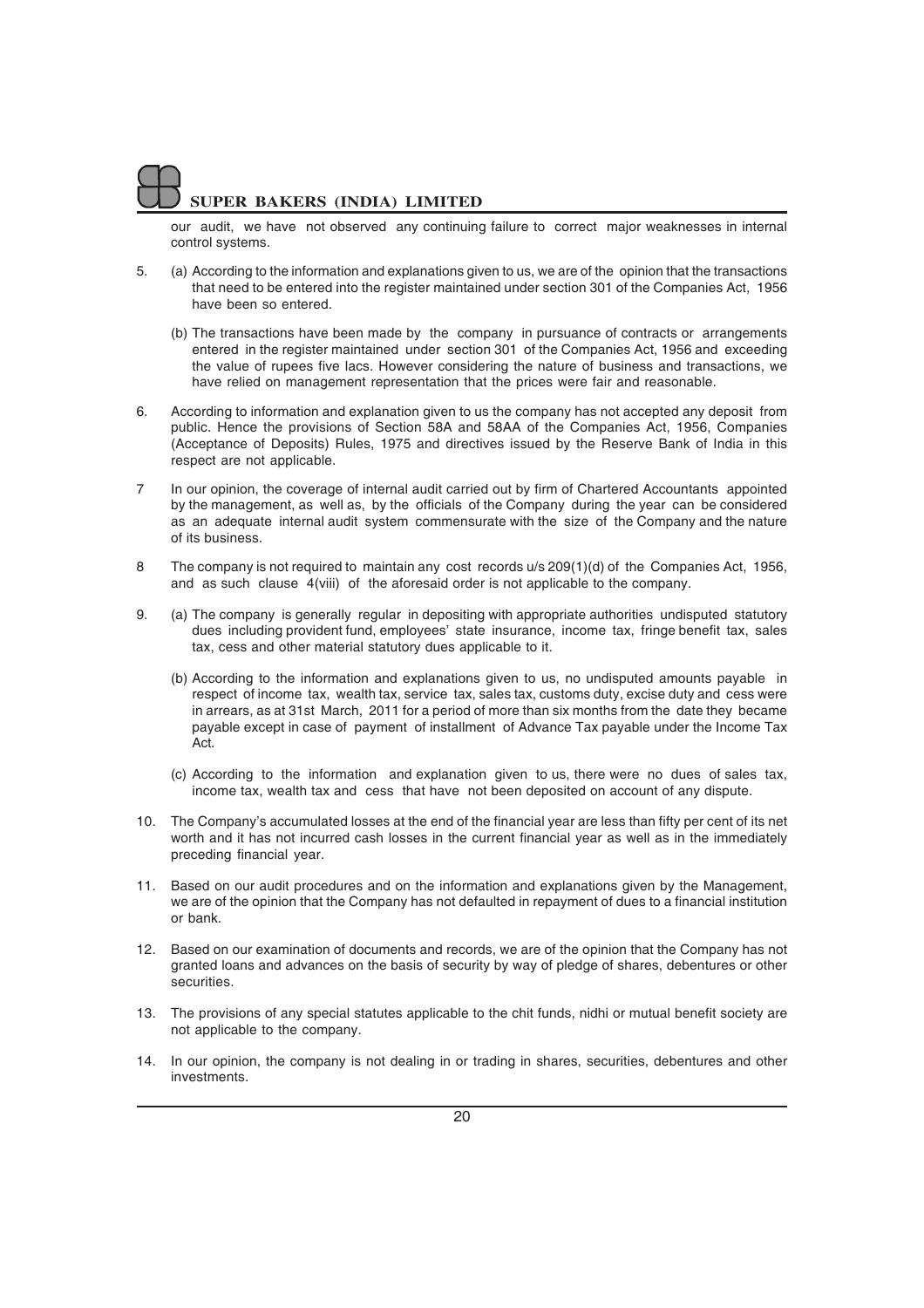- 15. According to the information and explanations given to us, the company has not given any guarantee for the loans taken by others from banks or financial institution.
- 16. In our opinion, the term loans have been applied for the purpose for which they were raised.
- 17. According to the information and explanations given to us and on an overall examination of the balance sheet of the company, we report that no funds raised on short-term basis have been used for long-term investment.
- 18. According to the information and explanations given to us, the company has not made preferential allotment of shares to parties and companies covered in the register maintained under section 301 of the Act.
- 19. Since the company does not have any debentures, the question of creation of securities for debentures does not arise.
- 20. Since the company has not raised any money by way of public issues during the year, the clause of the order is not applicable
- 21. According to the information and explanations given to us, no fraud on or by the company has been noticed or reported during the course of our audit.

**For T. K. TEKWANI & CO.,** *Chartered Accountants* [FRN : 110851W]

Place : Ahmedabad (**TULSIRAM TEKWANI)** Date : 30<sup>th</sup> May, 2011 *Proprietor Proprietor M. No. 33551*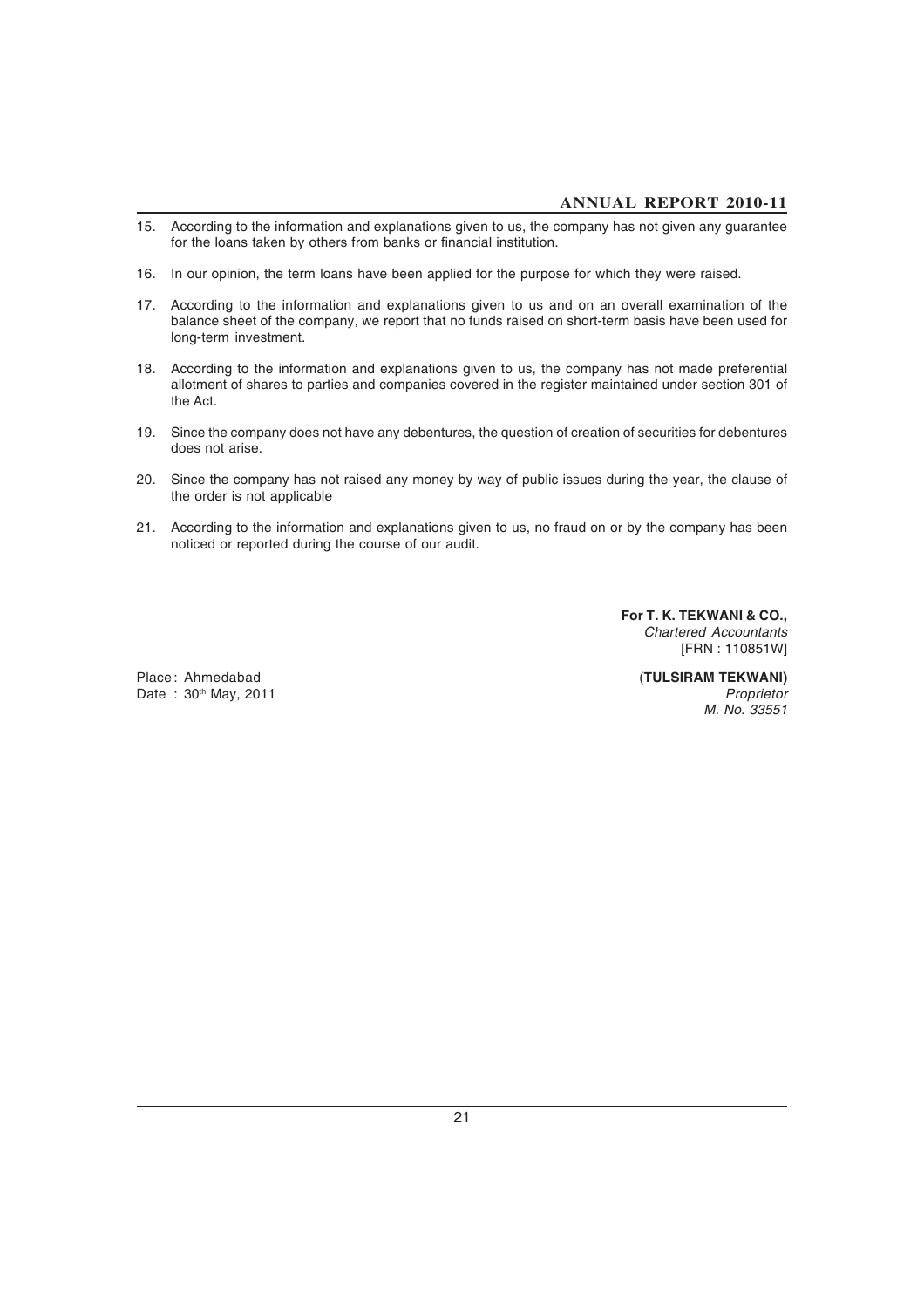|                         |            |                                                                | <b>BALANCE SHEET AS AT 31ST MARCH, 2011</b> |                                         |                                       |
|-------------------------|------------|----------------------------------------------------------------|---------------------------------------------|-----------------------------------------|---------------------------------------|
|                         |            | <b>Particulars</b>                                             | <b>SCHEDULE</b><br>No.                      | 31-03-2011<br><b>Amount</b><br>(in Rs.) | 31-03-2010<br>Amount<br>$(in$ Rs. $)$ |
| А.                      |            | <b>SOURCES OF FUNDS:</b>                                       |                                             |                                         |                                       |
|                         | 1          | <b>SHARE HOLDERS' FUNDS</b>                                    |                                             |                                         |                                       |
|                         |            | a) Share Capital<br>b) Reserve and Surplus                     | $\mathbf{1}$<br>$\overline{2}$              | 3,02,16,000<br>51,00,000                | 3,02,16,000<br>51,00,000              |
|                         |            | <b>LOAN FUNDS</b>                                              |                                             |                                         |                                       |
|                         | 2          | a) Secured Loans                                               | 3                                           | 36,99,723                               | 9,28,482                              |
|                         |            | b) Unsecured Loans                                             | 4                                           | 4,00,000                                | 4,00,000                              |
|                         |            | DEFERRED TAX LIABILITIES (NET)                                 |                                             |                                         | 38,821                                |
|                         |            | <b>TOTAL</b>                                                   |                                             | 3,94,15,723                             | 3,66,83,303                           |
| В.                      |            | <b>APPLICATION OF FUNDS:</b>                                   |                                             |                                         |                                       |
|                         | 1          | <b>FIXED ASSETS</b>                                            | 5                                           |                                         |                                       |
|                         |            | <b>Gross Block</b>                                             |                                             | 3,30,66,195                             | 2,88,11,406                           |
|                         |            | Less: Depreciation                                             |                                             | 2,09,94,136                             | 1,90,73,250                           |
|                         |            | Net Block                                                      |                                             | 1,20,72,059                             | 97,38,156                             |
|                         | 2.         | <b>INVESTMENTS</b>                                             | 6                                           | 1,04,125                                | 1,04,125                              |
|                         | 3.         | <b>CURRENT ASSETS, LOANS &amp; ADVANCES</b><br>Current Assets: |                                             |                                         |                                       |
|                         |            | Inventories<br>a.                                              | 7                                           | 42,61,832                               | 86,08,174                             |
|                         |            | <b>Sundry Debtors</b><br>b.<br>Cash and Bank Balances          | 8<br>9                                      | 90,31,095                               | 1,10,12,765                           |
|                         |            | C.                                                             |                                             | 46,75,548<br>1,79,68,475                | 9,86,665<br>2,06,07,604               |
|                         |            | Loans and Advances:                                            | 10                                          | 1,48,61,317                             | 1,45,55,344                           |
|                         |            |                                                                |                                             | 3,28,29,792                             | 3,51,62,948                           |
|                         |            | Less: Current Liabilities and Provisions                       |                                             |                                         |                                       |
|                         |            | <b>Current Liabilities</b><br>a.                               | 11                                          | 72,48,529                               | 1,03,92,194                           |
|                         |            | Provisions<br>b.                                               | 12                                          | 10,48,108                               | 10,71,198                             |
|                         |            |                                                                |                                             | 82,96,637                               | 1,14,63,392                           |
|                         |            | <b>NET CURRENT ASSETS</b>                                      |                                             | 2,45,33,155                             | 2,36,99,556                           |
|                         | 4.         | MISCELLANEOUS EXPENDITURES                                     |                                             |                                         |                                       |
|                         |            | DEFERRED TAX ASSETS (NET)                                      |                                             | 1,46,566                                |                                       |
|                         |            | Profit & Loss A/c Balance                                      |                                             | 25,59,818                               | 31,41,466                             |
|                         |            | <b>TOTAL</b>                                                   |                                             | 3,94,15,723                             | 3,66,83,303                           |
|                         |            | SIGNIFICANT ACCOUNTING POLICIES AND<br>NOTES ON ACCOUNTS       | 19                                          |                                         |                                       |
|                         |            | As per our Report of even date                                 |                                             |                                         |                                       |
| For T. K. TEKWANI & CO. |            |                                                                |                                             |                                         |                                       |
|                         |            | <b>Chartered Accountants</b>                                   | for and on behalf of the Board              |                                         |                                       |
|                         |            | (TULSIRAM TEKWANI)                                             | SHANKAR T. AHUJA                            | ANIL S. AHUJA                           |                                       |
|                         | Proprietor | (Membership No. 33551)                                         | Chairman                                    | <b>Managing Director</b>                |                                       |
|                         |            | [FRN No.: 110851W]                                             |                                             |                                         |                                       |
|                         |            | Place: Ahmedabad                                               | Place: Ahmedabad                            |                                         |                                       |

Date: 30<sup>th</sup> May, 2011

Date: 30th May, 2011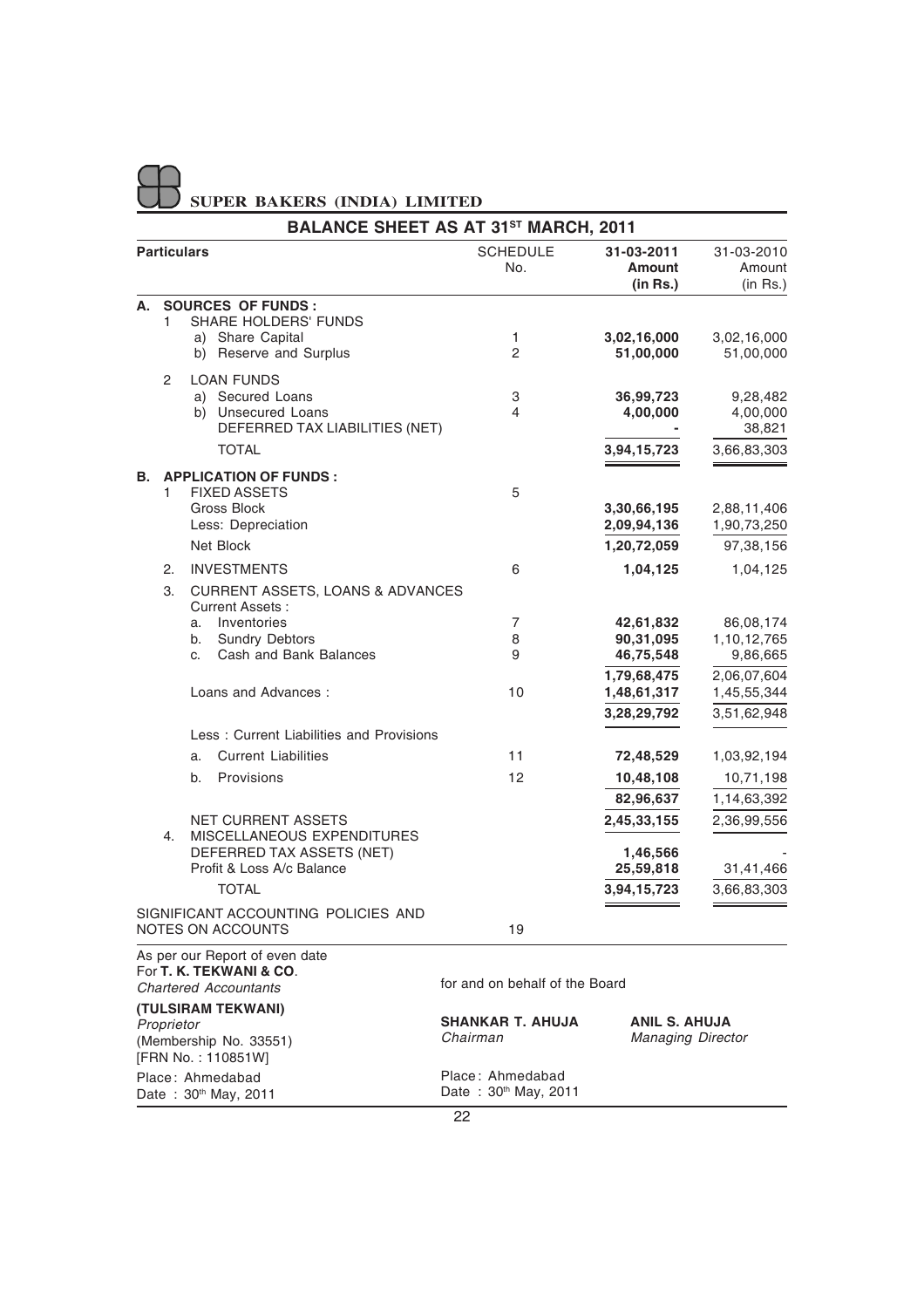| <b>Particulars</b>                                           | Schedule | <b>Current Year</b><br>2010-11<br>(Rs.) | Previous Year<br>2009-10<br>(Rs.) |
|--------------------------------------------------------------|----------|-----------------------------------------|-----------------------------------|
| <b>INCOME:</b>                                               |          |                                         |                                   |
| <b>Sales</b>                                                 |          | 7,86,52,008                             | 14,37,92,509                      |
| Other Income                                                 | 13       | 4,80,000                                | 4,80,000                          |
| Increase/(Decrease) in stock                                 | 14       | (17, 81, 683)                           | (7, 75, 118)                      |
| <b>TOTAL (I)</b>                                             |          | 7,73,50,325                             | 14,34,97,391                      |
| <b>EXPENDITURES:</b>                                         |          |                                         |                                   |
| Consumption of:                                              |          |                                         |                                   |
| <b>Raw Material</b>                                          |          | 4,46,66,133                             | 11,73,02,246                      |
| Packing Material                                             |          | 57,92,901                               | 36,67,383                         |
| <b>Machinery Spares</b>                                      |          | 6,48,358                                | 2,85,086                          |
| Other Purchase & Manufacturing Expenses                      | 15       | 1,64,79,052                             | 1,27,17,472                       |
| Expenses on Employees                                        | 16       | 13,01,108                               | 11,54,541                         |
| Administrative, Selling & General Expenses                   | 17       | 54,35,998                               | 59,74,475                         |
| <b>Financial Charges</b>                                     | 18       | 2,47,950                                | 2,25,331                          |
| <b>TOTAL (II)</b>                                            |          | 7,45,71,500                             | 14, 13, 26, 534                   |
| Profit before Depreciation & Income-Tax Provision (I -II)    |          | 27,78,825                               | 21,70,857                         |
| Less: Depreciation                                           |          | 19,20,886                               | 20,22,029                         |
| Profit before Tax                                            |          | 8,57,939                                | 1,48,828                          |
| Provision for I.T.                                           |          | 4,50,000                                | 2,40,000                          |
| Reversal of Deferred Tax Liability/(Creation of Defered Tax) |          | (1, 85, 387)                            | 2,08,868                          |
| <b>Profit After Tax</b>                                      |          | 5,93,326                                | 1,17,696                          |
| Less : Short provision for the earlier years                 |          | 11,678                                  | 244                               |
|                                                              |          | 5,81,648                                | 1,17,452                          |
| Profit and Loss Account (Bal. C/f)                           |          | (31, 41, 466)                           | (32, 58, 918)                     |
| <b>Transferred to Balance Sheet</b>                          |          | (25, 59, 818)                           | (31, 41, 466)                     |
| Earnings per Share (Basic & Diluted)                         |          | 0.19                                    | 0.04                              |

### **ANNUAL REPORT 2010-11**

As per our Report of even date For **T. K. TEKWANI & CO**. *Chartered Accountants* **(TULSIRAM TEKWANI)** *Proprietor* (Membership No. 33551) [FRN No. : 110851W] Place : Ahmedabad Date: 30th May, 2011

for and on behalf of the Board

**SHANKAR T. AHUJA ANIL S. AHUJA** *Chairman Managing Director* Place : Ahmedabad Date: 30th May, 2011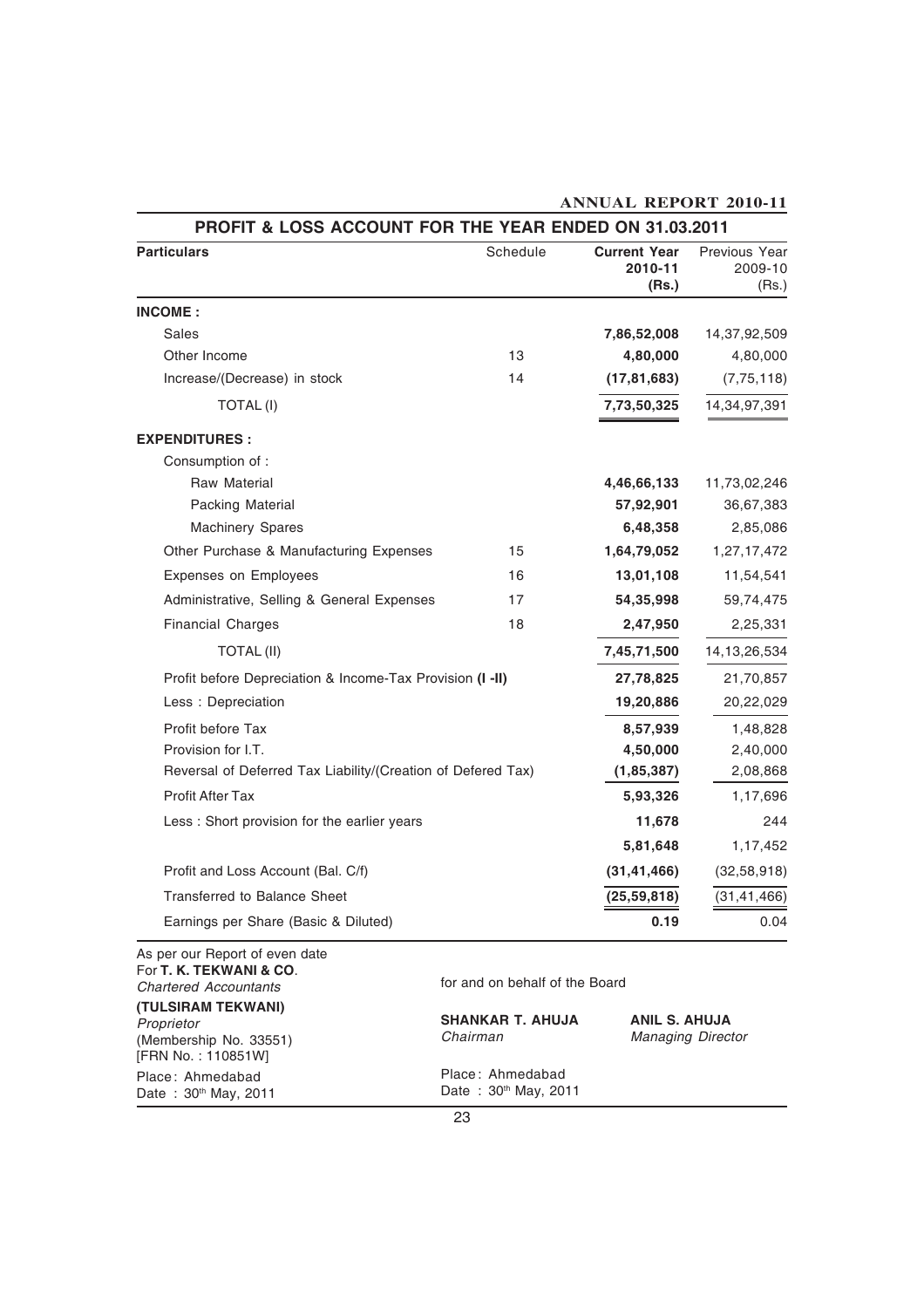|    | <b>SUPER BAKERS (INDIA) LIMITED</b>                                                                                                                            |                                         |                                         |
|----|----------------------------------------------------------------------------------------------------------------------------------------------------------------|-----------------------------------------|-----------------------------------------|
|    | CASH FLOW STATEMENT FOR THE YEAR ENDED ON 31 <sup>st</sup> MARCH, 2011                                                                                         |                                         |                                         |
|    |                                                                                                                                                                | 2010-11<br>(Rs.)                        | 2009-10<br>(Rs.)                        |
|    | (A) CASH FLOW FROM OPERATING ACTIVITIES:                                                                                                                       |                                         |                                         |
|    | Net Profit before tax                                                                                                                                          | 8,57,939                                | 1,48,828                                |
|    | Adjustments for:<br>Depreciation<br>Loss on Assets sold<br>Interest paid                                                                                       | 19,20,886<br>2,47,950                   | 20,22,029<br>2,25,331                   |
|    | Operating profit before Working Capital Changes                                                                                                                | 30,26,775                               | 23,96,188                               |
|    | Adjustments for:<br>Trade and Other Receivables<br>Inventories<br>Trade Payable & Other Liabilities                                                            | 17,26,094<br>43,46,342<br>(31, 11, 755) | (46, 26, 427)<br>24,02,947<br>13,29,007 |
|    | <b>Cash Generated from Operations</b>                                                                                                                          | 59,87,456                               | 15,01,715                               |
|    | Income tax paid                                                                                                                                                | (5,67,075)                              | (1, 95, 741)                            |
|    | Net Cash from Operating Activities (a)                                                                                                                         | 54,20,381                               | 13,05,974                               |
| В. | <b>CASH FLOW FROM INVESTING ACTIVITIES:</b><br>Purchase of Fixed assets<br>Sale of Fixed assets                                                                | (42, 54, 789)                           | (11, 30, 122)                           |
|    | Net Cash From Investing Activities (b)                                                                                                                         | (42, 54, 789)                           | (11, 30, 122)                           |
| C. | <b>CASH FLOW FROM FINANCING ACTIVITIES:</b><br><b>Interest Paid</b><br>Accept/(Repayment) of Secured borrowings<br>Increase/(Decrease) in Unsecured borrowings | (2, 47, 950)<br>27,71,241               | (2, 25, 331)<br>3,09,310<br>(20,000)    |
|    | Net Cash From Financing Activities (c)                                                                                                                         | 25,23,291                               | 63,979                                  |
|    | Net Increase in Cash and Cash Equivalents $(a + b + c)$                                                                                                        | 36,88,883                               | 2,39,830                                |
|    | Opening Cash and Cash Equivalents                                                                                                                              | 9,86,665                                | 7,46,835                                |
|    | <b>Closing Cash and Cash Equivalents</b>                                                                                                                       | 46,75,548                               | 9,86,665                                |

1. The Cash Flow Statement has been prepared under the 'Indirect Method' as set out in Accounting Standard 3 on Cash Flow Statement issued by the Institute of Chartered Accountants of India.

2. The previous year's figures have been regrouped and reclassified, wherever necessary.

| As per our Report of even date<br>For T. K. TEKWANI & CO.<br><b>Chartered Accountants</b> | for and on behalf of the Board           |                                                  |
|-------------------------------------------------------------------------------------------|------------------------------------------|--------------------------------------------------|
| (TULSIRAM TEKWANI)<br>Proprietor<br>(Membership No. 33551)<br>[FRN No.: 110851W]          | <b>SHANKAR T. AHUJA</b><br>Chairman      | <b>ANIL S. AHUJA</b><br><b>Managing Director</b> |
| Place: Ahmedabad<br>Date: 30th May, 2011                                                  | Place: Ahmedabad<br>Date: 30th May, 2011 |                                                  |
|                                                                                           | $\bigcap$                                |                                                  |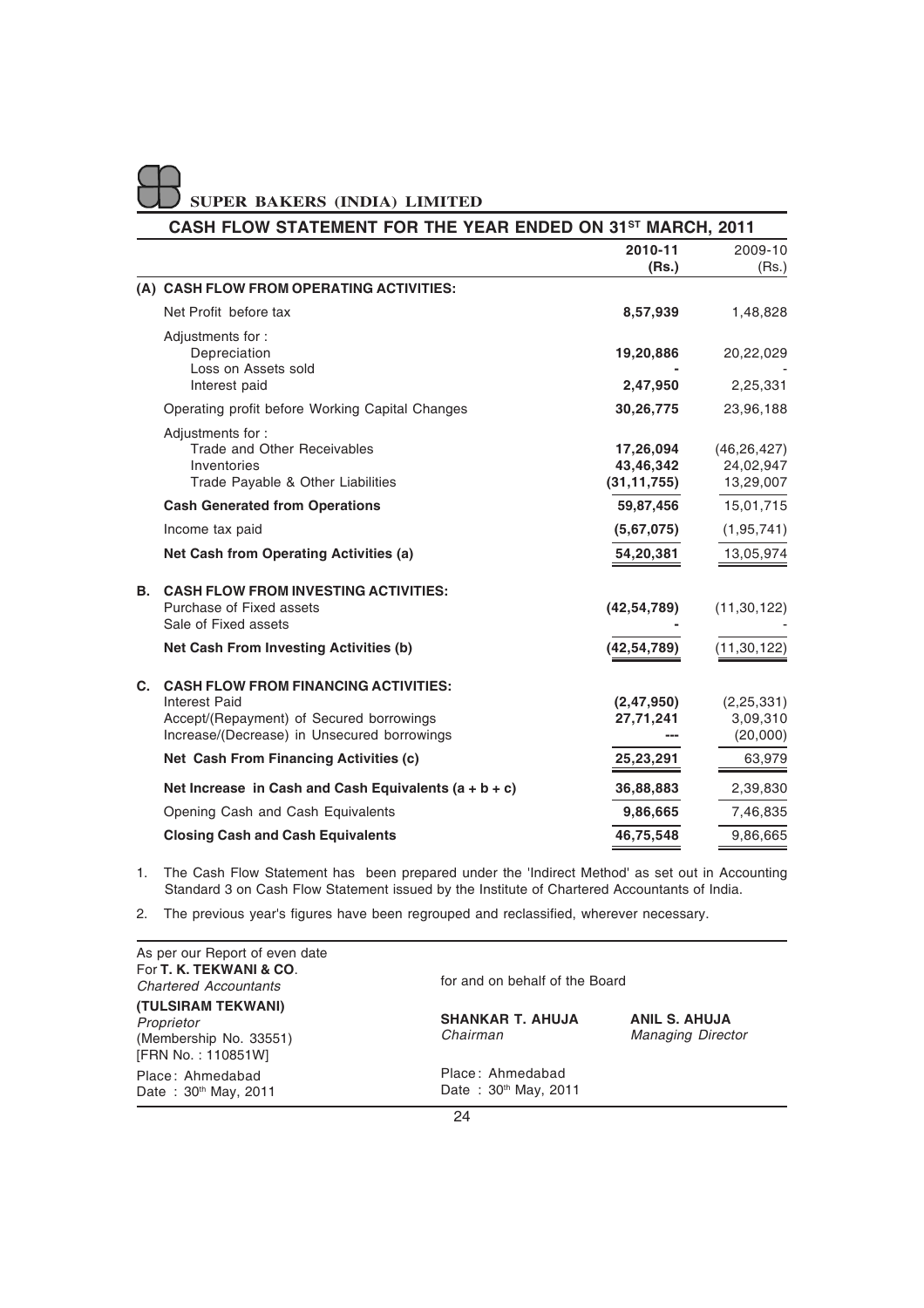| SCHEDULES FORMING PART OF BALANCE SHEET AS AT 31 <sup>st</sup> MARCH, 2011                                           |                              |                              |
|----------------------------------------------------------------------------------------------------------------------|------------------------------|------------------------------|
| <b>Particulars</b>                                                                                                   | As At<br>31-03-2011<br>(Rs.) | As At<br>31-03-2010<br>(Rs.) |
| <b>SCHEDULE - 1 : SHARE CAPITAL</b><br><b>AUTHORISED SHARE CAPITAL</b><br>A<br>4000000 Equity Shares of Rs 10/- each | 4,00,00,000                  | 4,00,00,000                  |
| <b>ISSUED, SUBSCRIBED &amp; PAID UP SHARE CAPITAL</b><br>B<br>3021600 Equity Shares of Rs 10/- each fully paid up    | 3,02,16,000<br>3,02,16,000   | 3,02,16,000<br>3,02,16,000   |
| <b>SCHEDULE - 2 : RESERVES AND SURPLUS</b><br>Share Premium                                                          | 51,00,000<br>51,00,000       | 51,00,000<br>51,00,000       |
| <b>SCHEDULE - 3 : SECURED LOANS</b><br>Axis Bank Ltd.<br>H.D.F.C. Bank Ltd.<br>(Secured against Car Hypothecation)   | 4,07,503<br>32,92,220        | 9,28,482                     |
|                                                                                                                      | 36,99,723                    | 9,28,482                     |
| <b>SCHEDULE - 4 : UNSECURED LOANS</b><br>From Directors<br><b>Others</b>                                             | 4,00,000                     | 4,00,000                     |
|                                                                                                                      | 4,00,000                     | 4,00,000                     |

**ANNUAL REPORT 2010-11**

### **SCHEDULE - 5 : FIXED ASSETS**

| <b>PARTICULARS</b>      |                              | <b>GROSS BLOCK</b>             |                                        |                    |                              | <b>DEPRECIATION</b>            |                                         |                   | <b>NET BLOCK</b>  |                   |  |
|-------------------------|------------------------------|--------------------------------|----------------------------------------|--------------------|------------------------------|--------------------------------|-----------------------------------------|-------------------|-------------------|-------------------|--|
|                         | Opening<br>as on<br>01/04/10 | Addition<br>durina<br>the year | <b>Deduction</b><br>During<br>the year | As at<br>31/3/2011 | Opening<br>as on<br>01/04/10 | Provided<br>durina<br>the year | <b>IDeduction</b><br>durina<br>the year | As at<br>31/03/11 | As at<br>31/03/11 | As at<br>31/03/10 |  |
| Land & Buildings        |                              |                                |                                        |                    |                              |                                |                                         |                   |                   |                   |  |
| Land & Site             | 1124963                      |                                | -                                      | 1124963            |                              |                                |                                         |                   | 1124963           | 1124963           |  |
| <b>Factory Building</b> | 3783947                      |                                | -                                      | 3783947            | 1659374                      | 126384                         | -                                       | 1785758           | 1998189           | 2124573           |  |
| Plant & Machineries     | 13400661                     | 12000                          | -                                      | 13412661           | 11214331                     | 994641                         | -                                       | 12208972          | 1203689           | 2186330           |  |
| Other Machineries       | 713003                       |                                |                                        | 713003             | 492143                       | 33867                          |                                         | 526010            | 186993            | 220860            |  |
| <b>FURNITURE &amp;</b>  |                              |                                |                                        |                    |                              |                                |                                         |                   |                   |                   |  |
| <b>FIXTURES</b>         | 1493923                      |                                |                                        | 1493923            | 812050                       | 94565                          |                                         | 906615            | 587308            | 681873            |  |
| Office Equipments       | 1837418                      | 28875                          | -                                      | 1866293            | 1337627                      | 51746                          | -                                       | 1389373           | 476920            | 499791            |  |
| Vehicles                | 6457491                      | 4213914                        | -                                      | 10671405           | 3557725                      | 619683                         | -                                       | 4177408           | 6493997           | 2899766           |  |
| Total, Rs.              | 28811406                     | 4254789                        | -                                      | 33066195           | 19073250                     | 1920886                        | -                                       | 20994136          | 12072059          | 9738156           |  |
| Prev.Year               | 27681284                     | 1130122                        | -                                      | 28811406           | 17051221                     | 2022029                        | -                                       | 19073250          | 9738156           | 10630063          |  |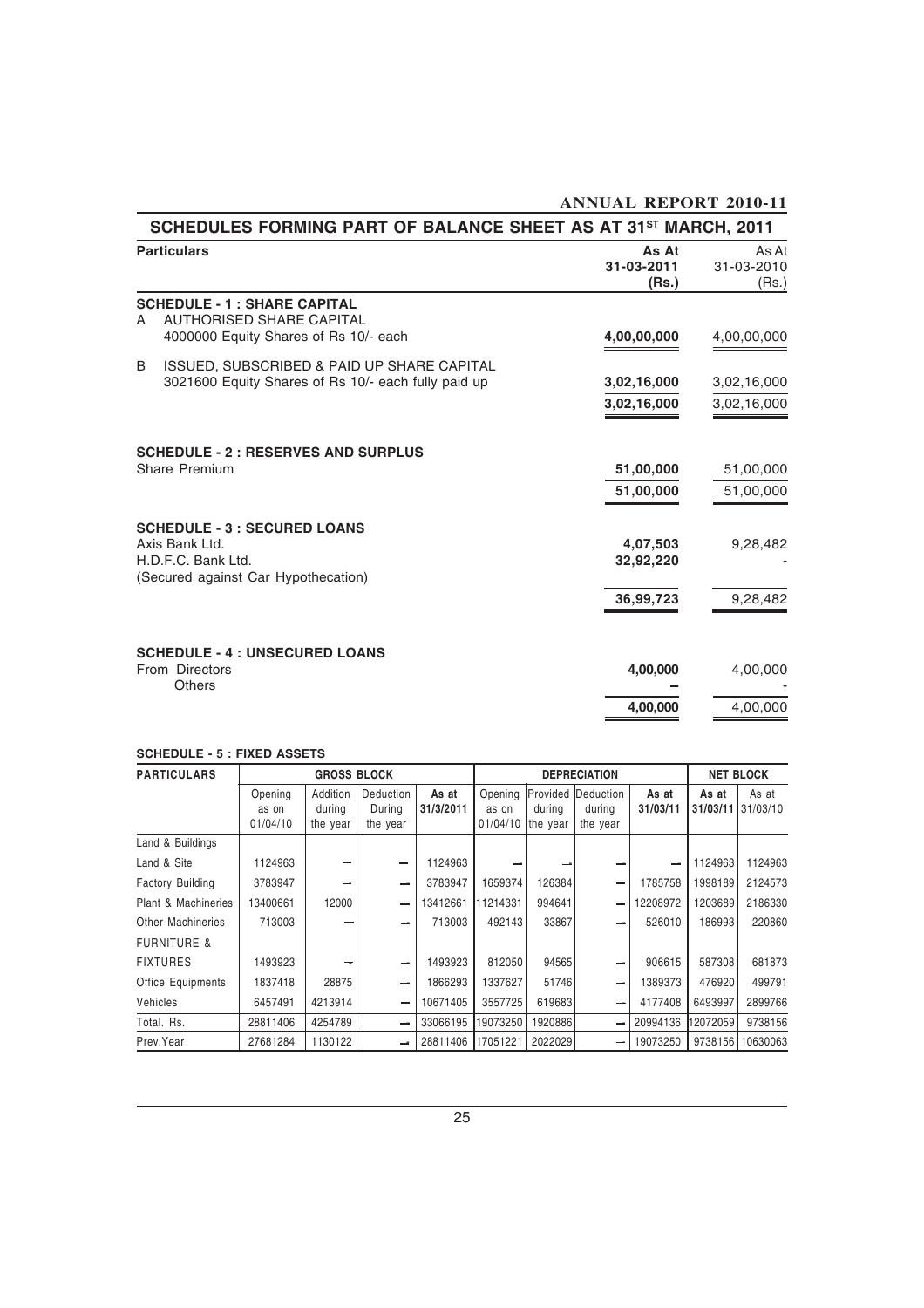|  |  | UU SUPER BAKERS (INDIA) LIMITED |
|--|--|---------------------------------|

| <b>Particulars</b>                                                           | As At               | As At               |
|------------------------------------------------------------------------------|---------------------|---------------------|
|                                                                              | 31-03-2011<br>(Rs.) | 31-03-2010<br>(Rs.) |
| <b>SCHEDULE - 6 : INVESTMENTS</b>                                            |                     |                     |
| Quoted                                                                       |                     |                     |
| Unquoted (valued at cost)                                                    |                     |                     |
| 100 Shares of Sardar Sahkari Udyog Nagar (FV Rs. 10 Fully paid up)           | 1,000               | 1,000               |
| National Saving Certificate                                                  | 4,725               | 4,725               |
| 48700 Equity Shares of Pariksit Food Products Ltd. (FV Rs. 2 Fully paid up)  | 97,400              | 97,400              |
| 100 Sindh Merc. Co.op. Bank Ltd.-Shares (FV Rs. 10 Fully paid up)            | 1,000               | 1,000               |
|                                                                              | 1,04,125            | 1,04,125            |
| <b>SCHEDULE - 7 : INVENTORIES</b>                                            |                     |                     |
| (Valued at lower of cost or market value)                                    |                     |                     |
| Raw Materials                                                                | 7,07,440            | 27,03,581           |
| Packing Materials                                                            | 7,05,548            | 12,12,255           |
| Spare Parts & Consumable Stores                                              | 7,87,574            | 8,49,385            |
| <b>Finished Goods</b>                                                        | 20,61,270           | 38,42,953           |
|                                                                              | 42,61,832           | 86,08,174           |
| <b>SCHEDULE - 8 : SUNDRY DEBTORS</b>                                         |                     |                     |
| (Unsecured, Considered good)                                                 |                     |                     |
| Outstanding for the period more than six months                              | 16,45,238           | 15,06,813           |
| <b>Others</b>                                                                | 73,85,857           | 95,05,952           |
|                                                                              | 90,31,095           | 1,10,12,765         |
| <b>SCHEDULE - 9: CASH AND BANK BALANCES</b>                                  |                     |                     |
| With Scheduled Banks in Current A/c                                          | 36,37,086           | 5,27,990            |
| <b>With Other Banks</b><br>Cash on hand                                      | 10,38,462           | 4,58,675            |
|                                                                              | 46,75,548           | 9,86,665            |
|                                                                              |                     |                     |
| <b>SCHEDULE - 10 : LOANS AND ADVANCES</b>                                    |                     |                     |
| (Recoverable in cash or in kind or for the value to be received)<br>Advances | 15,36,883           | 14,01,655           |
| Deposits                                                                     | 38,85,622           | 37,69,286           |
| <b>Prepaid Expenses</b>                                                      | 50,487              | 46,475              |
| <b>Tax Deducted at Sources</b>                                               | 9,89,784            | 7,47,257            |
| <b>Advance FBT</b>                                                           |                     | 1,10,470            |
| Advance Tax (MAT) / Income Tax                                               | 2,83,140            | 3,64,800            |
| Income Tax - Block Assessment                                                | 31,95,000           | 31,95,000           |
| Insurance Claim receivable                                                   | 49,20,401           | 49,20,401           |
|                                                                              | 1,48,61,317         | 1,45,55,344         |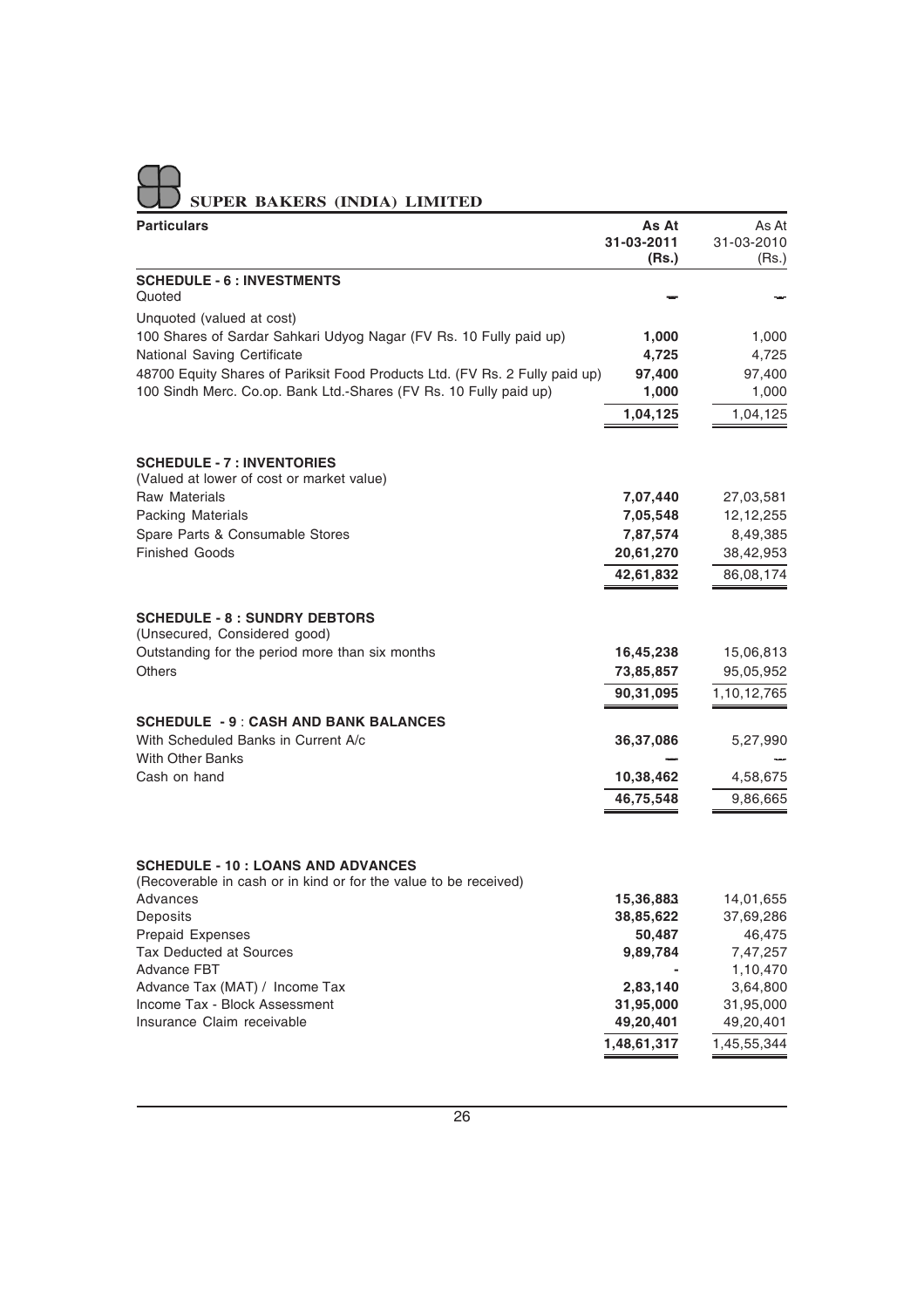| <b>Particulars</b>                                     | As At<br>31-03-2011<br>(Rs.) | As At<br>31-03-2010<br>(Rs.) |
|--------------------------------------------------------|------------------------------|------------------------------|
| <b>SCHEDULE - 11: CURRENT LIABILITIES</b>              |                              |                              |
| Sundry Creditors - Micro, Small and Medium Enterprise* |                              |                              |
| <b>Sundry Creditors</b>                                |                              |                              |
| For Capital Goods                                      |                              |                              |
| For Goods                                              | 22,38,793                    | 68,98,878                    |
| For Expenses                                           | 39,67,380                    | 25,20,551                    |
| <b>Advances from Customers</b>                         | 1,421                        | 1,421                        |
| Deposits from Agents                                   | 10,608                       | 18,001                       |
| <b>Outstanding Liabilities</b>                         | 9,46,862                     | 9,35,869                     |
| Tax Deducted at Source                                 | 83,465                       | 17,474                       |
|                                                        | 72,48,529                    | 1,03,92,194                  |
| <b>SCHEDULE - 12 : PROVISIONS</b>                      |                              |                              |
| Gratuity                                               | 2,93,108                     | 2,61,198                     |
| Leave Encashment                                       | 15,000                       | 15,000                       |
| <b>Bonus</b>                                           | 50,000                       | 50,000                       |
| Income Tax                                             | 6,90,000                     | 6,35,000                     |
| Fringe Benefit Tax                                     |                              | 1,10,000                     |
|                                                        | 10,48,108                    | 10,71,198                    |

**ANNUAL REPORT 2010-11**

\* As per the information given by the assessee that the company has not received information from vendors regarding their status under the Micro, Small and Medium Enterprises Development Act, 2006 and hence disclosure relating to amounts unpaid as at the year end together with interest paid / payable under this Act have not been given.

### **SCHEDULES FORMING PART OF PROFIT AND LOSS ACCOUNT** FOR THE YEAR ENDED ON 31<sup>ST</sup> MARCH, 2011

|                                                                     | 2010-11       | 2009-10      |
|---------------------------------------------------------------------|---------------|--------------|
|                                                                     | (Rs.)         | (Rs.)        |
| <b>SCHEDULE - 13 : OTHER INCOME</b>                                 |               |              |
| Other Income                                                        |               |              |
| Income from lease rent                                              | 4,80,000      | 4,80,000     |
|                                                                     | 4,80,000      | 4,80,000     |
| <b>SCHEDULE - 14 : INCREASE / (DECREASE) IN STOCK</b>               |               |              |
| <b>Closing Stock</b>                                                | 20,61,270     | 38,42,953    |
| Less: Opening Stock                                                 | 38,42,953     | 46,18,071    |
|                                                                     | (17, 81, 683) | (7, 75, 118) |
| <b>SCHEDULE - 15 : OTHER PURCHASES &amp; MANUFACTURING EXPENSES</b> |               |              |
| Freight & Octroi                                                    | 16,73,512     | 36,77,345    |
| <b>Production Expenses</b>                                          | 52, 17, 753   | 32,81,557    |
| Power Consumption                                                   | 52,43,208     | 52,75,349    |
| Other Manufacturing Expenses                                        | 3,83,153      | 1,13,331     |
| <b>Delivery Expenses</b>                                            | 39,61,426     | 3,69,890     |
|                                                                     | 1,64,79,052   | 1,27,17,472  |
|                                                                     |               |              |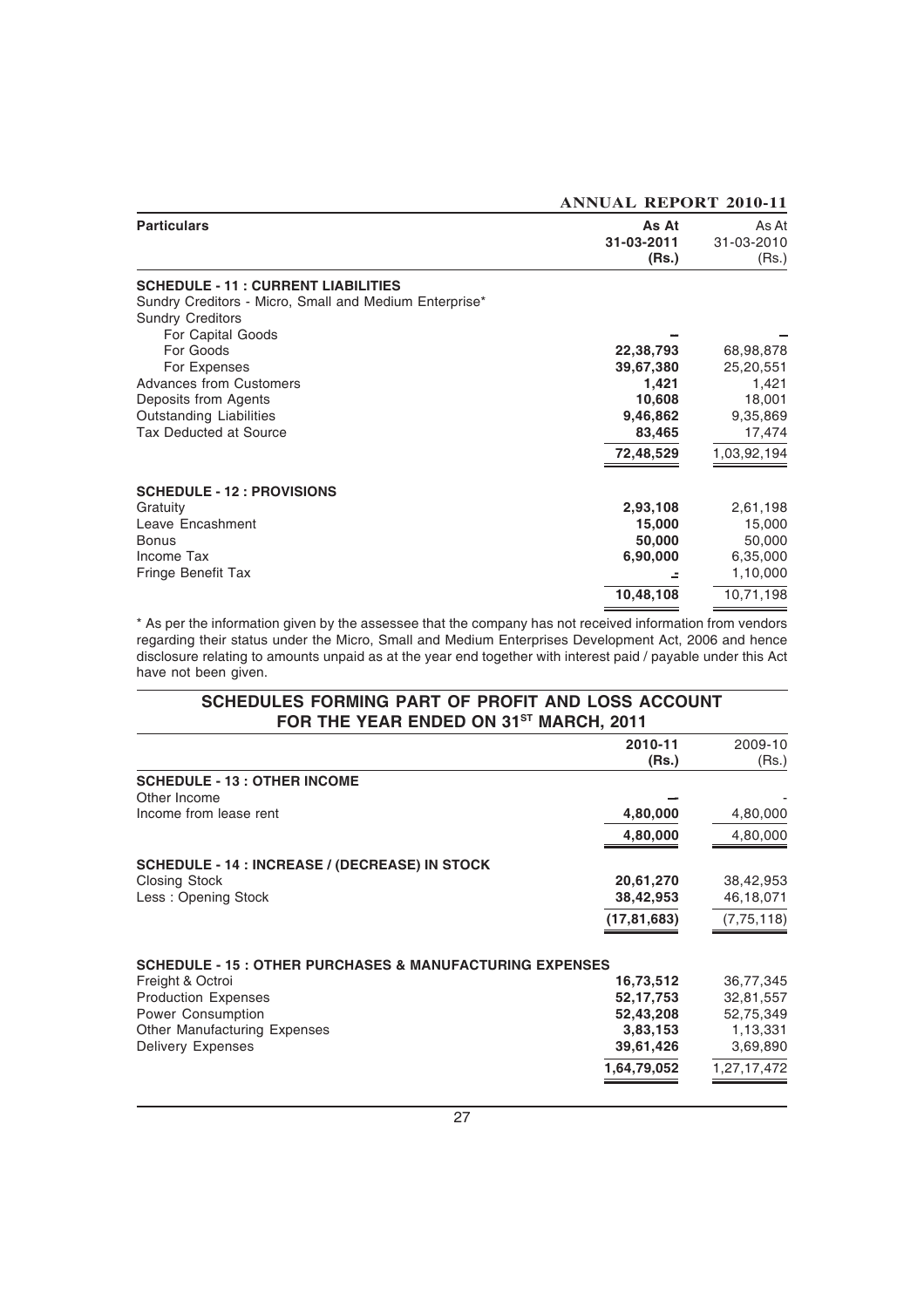|  |  | SUPER BAKERS (INDIA) LIMITED |
|--|--|------------------------------|

| Particulars                                                           | 2010-11   | 2009-10            |
|-----------------------------------------------------------------------|-----------|--------------------|
|                                                                       | (Rs.)     | (Rs.)              |
| <b>SCHEDULE - 16 : EXPENSES ON EMPLOYEES</b>                          |           |                    |
| Salary                                                                | 4,39,232  | 3,21,243           |
| Wages                                                                 | 6,28,000  | 5,54,267           |
| <b>Staff Welfare</b>                                                  | 0         | 249                |
| <b>Bonus</b>                                                          | 78,064    | 86,915             |
| <b>Gratuity Expenses</b>                                              | 31,910    | 78,691             |
| <b>Provident Fund</b>                                                 | 49,871    | 43,861             |
| Pension Fund                                                          | 74,031    | 69,315             |
|                                                                       | 13,01,108 | 11,54,541          |
|                                                                       |           |                    |
| <b>SCHEDULE - 17 : ADMINISTRATIVE, SELLING &amp; GENERAL EXPENSES</b> |           |                    |
| Postage & Telephone Expenses                                          | 3,01,035  | 2,71,719           |
| <b>Stationery &amp; Printing Expenses</b>                             | 1,51,012  | 96,515             |
| Petrol Expenses                                                       | 1,88,240  | 2,17,702           |
| <b>Electric Expenses</b>                                              | 2,28,666  | 2,00,459           |
| Subscriptions & Membership Fees                                       | 67,474    | 73,791             |
| <b>Advertisement Expenses</b>                                         | 27,543    | 32,062             |
| Travelling & Conveyance Expenses                                      | 3,38,475  | 1,54,668           |
| <b>Brokerage</b>                                                      | 1,01,720  | 2,64,328           |
| Director Remuneration                                                 | 5,40,000  | 5,40,000           |
| Insurance Premium                                                     | 1,08,222  | 1,01,809           |
| Rebate & Discount                                                     | 8,31,380  | 19,72,384          |
| Repairs and Maintenance:                                              |           |                    |
| To Building                                                           | 5,08,082  | 1,70,342           |
| To Plant & Machinery                                                  | 4,10,251  | 2,91,209           |
| <b>To Others</b>                                                      | 2,30,746  | 1,48,787           |
| Audit & Professional Expenses                                         | 3,21,538  | 3,35,102           |
| Other Miscellaneous Expenses                                          | 4,69,614  | 4,91,598           |
| Lease Rent                                                            | 6,12,000  | 6,12,000           |
|                                                                       | 54,35,998 | 59,74,475          |
| <b>SCHEDULE - 18 : FINANCIAL CHARGES</b>                              |           |                    |
| Interest to others                                                    | 28,417    |                    |
| Bank Charges / Interest                                               | 1,45,360  | 1,04,589           |
| Car Ioan Financial Charges                                            | 74,173    | 11,331<br>1,09,411 |
|                                                                       | 2,47,950  | 2,25,331           |
|                                                                       |           |                    |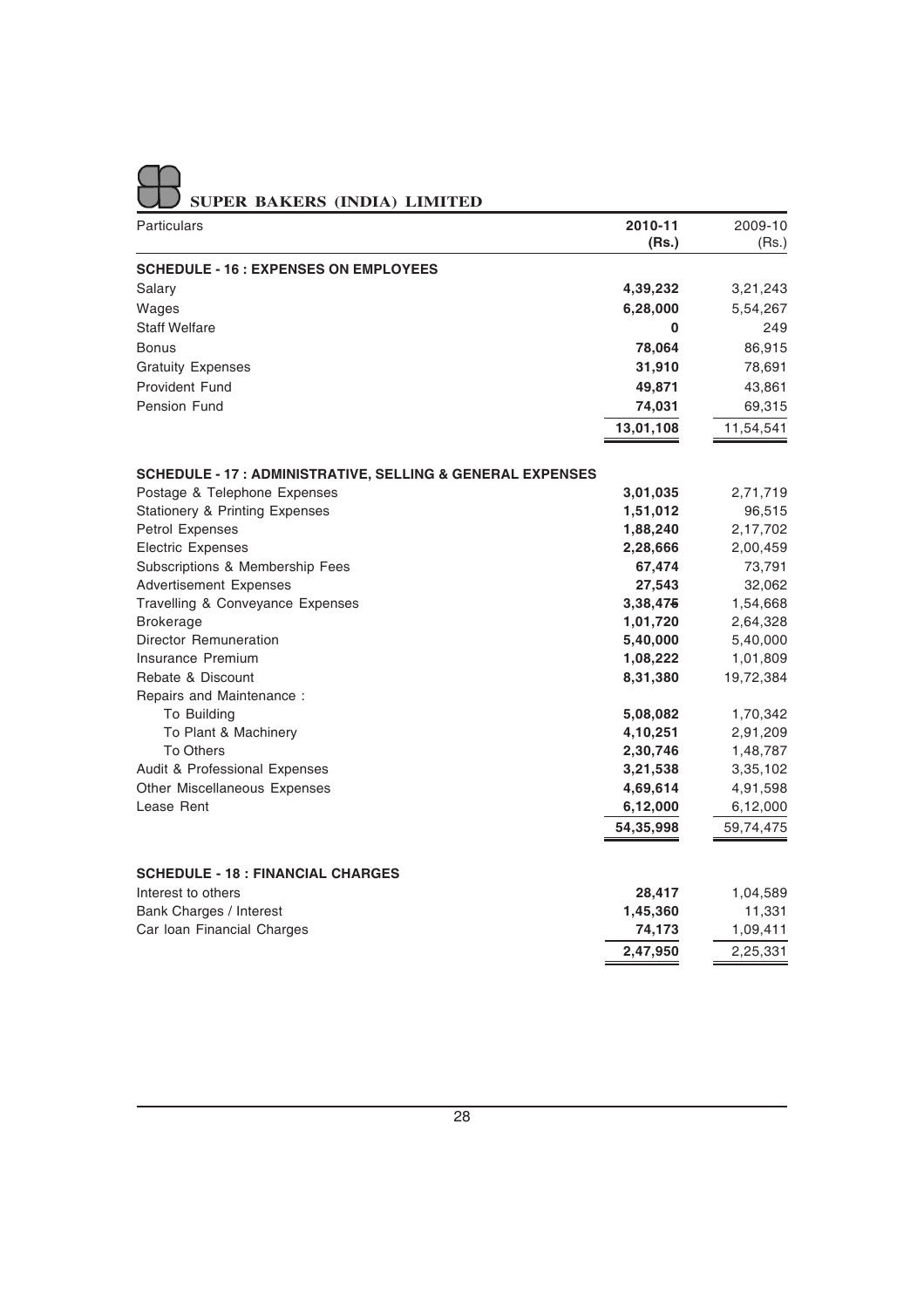### **SCHEDULE - 19 : SIGNIFICANT ACCOUNTING POLICIES AND NOTES ON ACCOUNTS**

### **A. Significant Accounting Policies**

### **(1) Basis of Accounting Preparation :**

The financial statements are prepared on mercantile basis, under the historical cost convention in accordance with the generally accepted accounting principles in India and as per the requirements of the Companies Act, 1956.

### **(2) Use of Estimates :**

The preparation of financial statements requires the management of the company to make estimates and assumptions that effect the reported balances of assets and liabilities and disclosures relating to the contingent liabilities as at the date of the financial statements and reported amounts of income and expenses during the year, Example of such estimates include provisions for doubtful debts, employee benefits, provision for income taxes, accounting for contract costs expected to be incurred to complete software development and the useful lives of fixed assets.

### **(3) Fixed Assets and Depreciation :**

Fixed Assets are stated at historical cost of acquisition less accumulated depreciation. Cost includes related expenditure incurred for bringing the asset to its working condition for its intended use.

Depreciation on fixed assets has been provided on Straight Line Method at the rates prescribed in Schedule XIV of The Companies Act, 1956.

Depreciation on assets acquired and put to use during the year is provided on pro-rata basis.

### **(4) Impairment of Assets :**

Impairment loss is charged to the Profit & Loss account in the period in which, assets is identified as impaired. The impairment loss recognised in the prior accounting periods is revised if there has been a change in the estimate of recoverable amount.

#### **(5) Inventories :**

- 1) Raw materials are stated at cost or net realizable value whichever is lower. Cost includes expenses for procuring the same and is computed on First In First Out basis.
- 2) Stock of finished goods and materials in process have been valued at cost or net realizable value whichever is lower. The cost includes direct cost and attributable overheads.
- 3) Packing materials, stores and spares are stated at cost or net realizable value whichever is lower. Cost is computed on First in first out basis.

### **(6) Investments :**

Long term investments are stated at cost less provision for other than temporary diminution in value.

### **(7) Events occurring after the Balance Sheet Date :**

Events occurring after the Balance sheet date have been considered in the preparation of financial statements.

### **(8) Revenue Recognition :**

Sales are recorded net of returns, trade discounts, rebates and sales taxes.

Lease Rent Income is recognised on the basis of terms of agreement.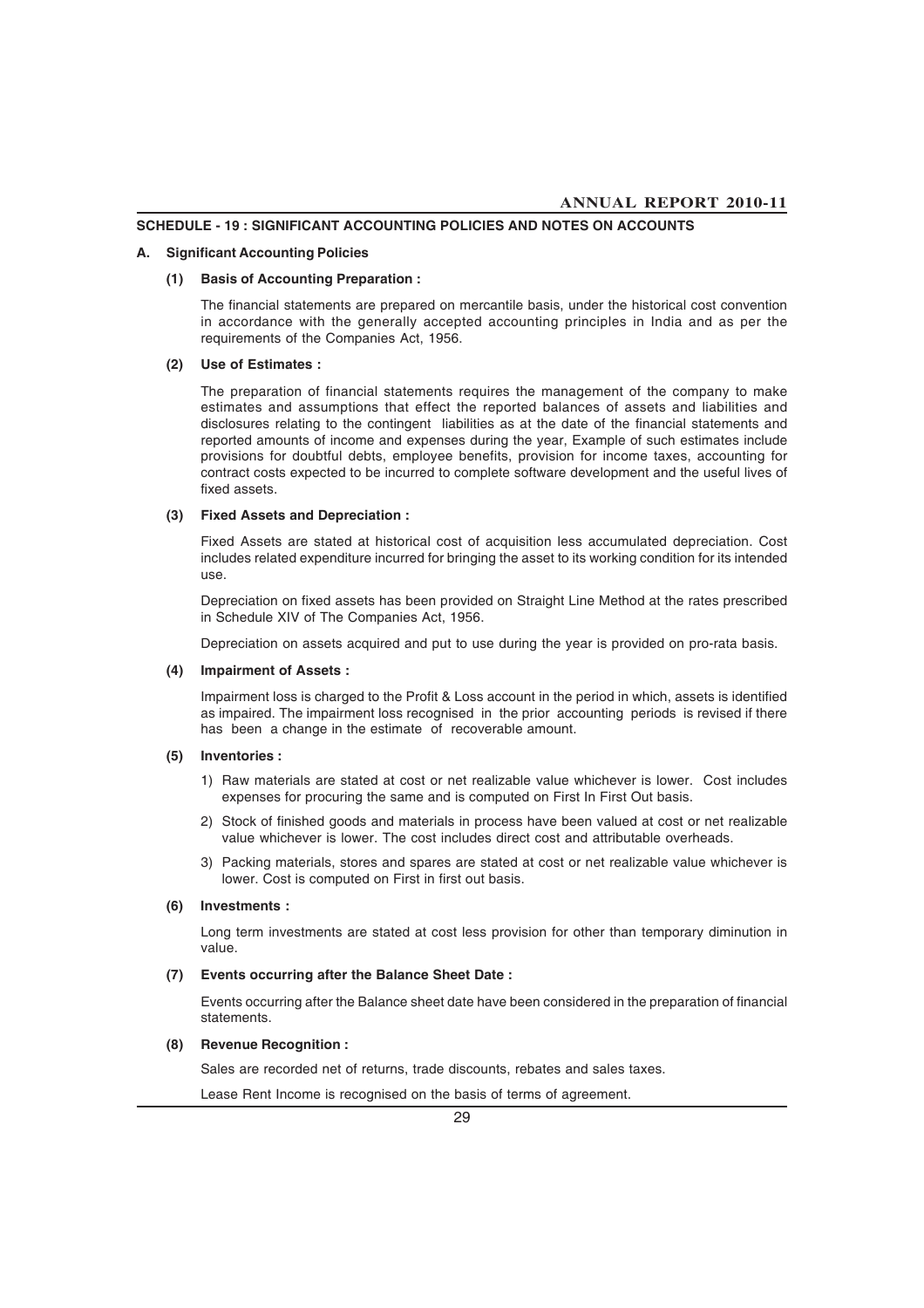### **(9) Retirement Benefits :**

The Company makes the contributions to Provident Fund at the prescribed rates and accounts the same on basis of actual liability.

The Present value of the defined benefit obligation and the related current service cost were measured for Gratuity with actuarial valuation being carried out at the year end which was Rs. 31,910/- the necessary effect of the same given.

Leave encashment are not ascertained actuarially but provided for at the gross undiscounted amount payable, the effect of which on accounts is not material.

### **(10) Borrowing Costs :**

Borrowing costs that are attributable to the acquisition or construction of qualifying assets are capitalized as part of the cost of such assets. A qualifying asset is one that necessarily takes substantial period of time to get ready for intended use. All other borrowing costs are charged to revenue.

### **(11) Business Segment and Operations :**

In the context of Accounting Standard - 17 on "Segment Reporting" issued by The Institute of Chartered Accountants of India, management considers its operations to constitute primary segments namely "MANUFACTURING OF DIFFERENT TYPES OF FLOURS. The Plastic Unit of the Company has been leased out and business is discontinued.

**(12)** In respect of the Plastic unit, the company has Lease arrangements which are in respect of Operating leases mainly for the factory premises (including office & godown). Generally, these lease arrangements are for a period less than a year and are renewable by mutual consent, on mutually agreeable/predetermined terms. The aggregate Lease rentals are credited to the Profit and Loss Account.

| l Details           | March 31, 2011 | March 31, 2010 |
|---------------------|----------------|----------------|
| I Lease Rent Income | Rs. 4,80,000/- | Rs. 4,80,000/- |

### **(13) Taxation :**

The Company provides for Income Tax on estimated taxable income and based on expected outcome of assessments/appeals, in accordance with the provisions of the Income Tax Act, 1961 and rules framed thereunder.

Consequent to the issuance of the Accounting Standard 22 - "Accounting for Taxes on Income" by the Institute of Chartered Accountants of India which states that deferred tax should be recognised based on timing differences between the accounting income and the estimated taxable income for the year and quantify the same using the tax rates and laws enacted or substantively enacted as at the Balance Sheet date. Deferred tax assets are recognised and carried forward to the extent there is a virtual certainity that sufficient future taxable income will be available against which such deferred tax assets can be realized.

### **B. Notes on accounts**

- 1. Balances of Sundry Debtors, Creditors, Banks and Loans and Advances are subject to confirmation and reconciliation.
- 2. In the opinion of the Board of Directors, the current assets, loans and advances are approximately of the value stated, if realized in the ordinary course of business.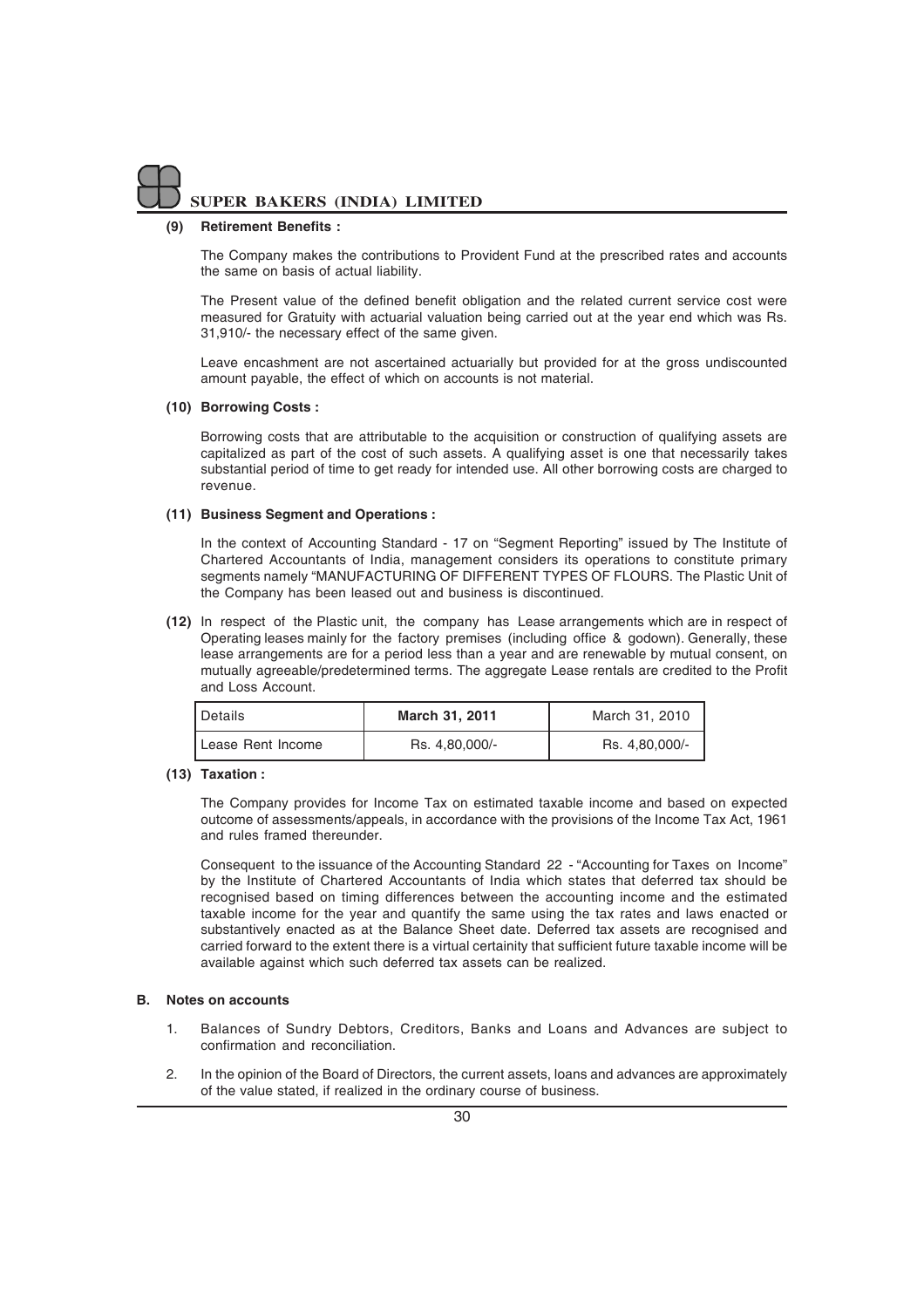### **ANNUAL REPORT 2010-11**

3. During the year, the company has entered into transactions with Govt. of Gujarat (Civil Supply Department) under the scheme of AAY and ICDS. The Govt. under the said scheme doesn't pay for the milling charges; however the predefined quantity of Wheat Flour is made available to the company. The effect of quantity of Wheat Flour made available towards Milling Charges has been taken in the Purchases / Sales at the prevailing tender rate.

4. Managerial Remuneration Rs.5,40,000 (Previous year Rs.5,40,000)

|    |                          | 2010-11      | 2009-10      |
|----|--------------------------|--------------|--------------|
| 5. | Auditors Remuneration:   |              |              |
|    | <b>Audit Fees</b>        | Rs. 60,000/- | Rs. 60,000/- |
|    | <b>For Other Matters</b> | Rs. 10,000/- | Rs. 10,000/- |

6. Quantitative information in respect of goods manufactured, sold and closing stock at the end of the year are furnished hereunder: (In M.T.)

| CAPACITY:                |             | Flour Mill Unit | <b>Plastic Packing Unit</b> |         |  |
|--------------------------|-------------|-----------------|-----------------------------|---------|--|
|                          | 2010-11     | 2009-10         | 2010-11                     | 2009-10 |  |
| Licenced Capacity        | N.A.        | N.A.            | <b>N.A.</b>                 | N.A.    |  |
| Installed capacity       | <b>N.A.</b> | N.A.            | <b>N.A.</b>                 | N.A.    |  |
| <b>Actual Production</b> | 19037.54    | 15872.86        | <b>N.A.</b>                 | N.A.    |  |

|     |                                       | 2010-11               |                   | 2009-10               |                   |  |
|-----|---------------------------------------|-----------------------|-------------------|-----------------------|-------------------|--|
|     |                                       | Qty.<br>(In Quintals) | Amt.<br>(In Lacs) | Qty.<br>(In Quintals) | Amt.<br>(In Lacs) |  |
|     | (A) Turnover :                        |                       |                   |                       |                   |  |
|     | Maida                                 | 15522.58              |                   | 55427.52              |                   |  |
|     | Sooji                                 | 4805.25               |                   | 4892.26               |                   |  |
|     | Atta                                  | 5784.33               |                   | 10922.11              |                   |  |
|     | <b>Bran</b>                           | 13597.33              |                   | 29109.74              |                   |  |
|     | Besan & Fada                          |                       | 786.52            | ۰                     | 1437.92           |  |
|     | <b>Plastic Bags</b>                   |                       |                   | ٠                     |                   |  |
|     | Scrap                                 |                       |                   | ۰                     |                   |  |
|     | Resale                                |                       |                   |                       |                   |  |
| (B) | <b>Raw Materials Consumed:</b>        |                       |                   |                       |                   |  |
|     | Wheat                                 | 35680.04              | 446.66            | 99899.08              | 1173.02           |  |
|     | Custom Milling of<br>Govt. of Gujarat | 154695.41             |                   | 58829.54              |                   |  |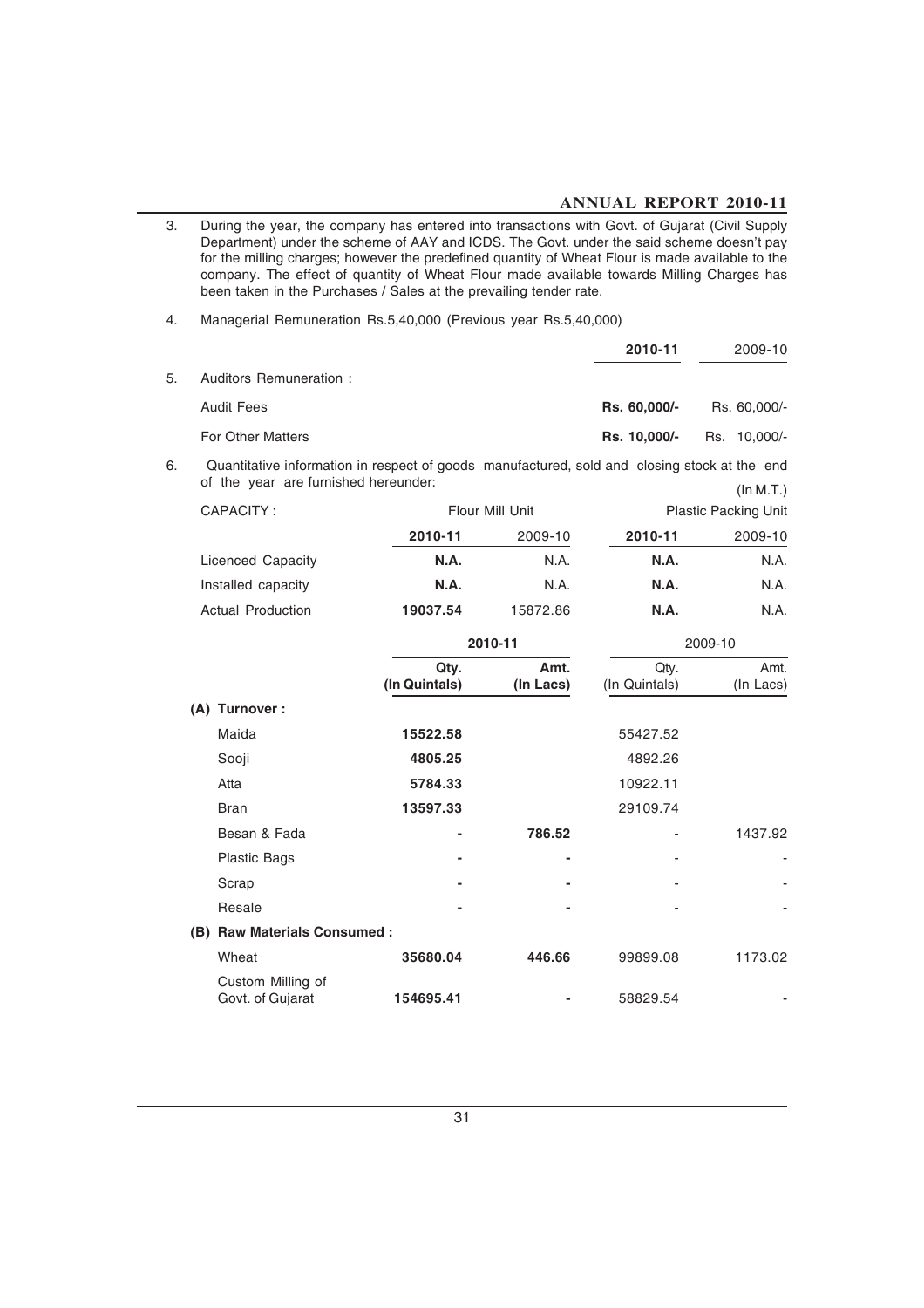|                              | 2010-11               |                   |                       | 2009-10           |
|------------------------------|-----------------------|-------------------|-----------------------|-------------------|
|                              | Qty.<br>(In Quintals) | Amt.<br>(In Lacs) | Qtv.<br>(In Quintals) | Amt.<br>(In Lacs) |
| <b>Closing Stock:</b><br>(C) |                       |                   |                       |                   |
| Raw Materials:               |                       |                   |                       |                   |
| Wheat                        | 592.00                | 7.074             | 2162.00               | 27.035            |
| Custom Milling of            |                       |                   |                       |                   |
| Govt. of Gujarat             | 4064.53               |                   | 1747.35               |                   |
| Finished Products:           |                       |                   |                       |                   |
| Maida                        | 479.00                | 7.75              | 1218.50               | 18.06             |
| Sooji                        | 219.25                | 3.76              | 301.25                | 4.71              |
| Atta                         | 315.50                | 4.80              | 399.50                | 5.16              |
| <b>Bran</b>                  | 434.10                | 4.30              | 1081.50               | 10.50             |
| <b>Retail Pack</b>           |                       | ---               |                       | ---               |
| <b>Packing Material</b>      |                       | 7.06              |                       | 12.12             |
| Spares & Stores              |                       | 7.88              |                       | 8.49              |

7. Value of imports on CIF Basis Rs. Nil (Previous Year Rs. Nil).

8. Foreign Exchange Expenditure Rs. Nil (Previous Year Rs. Nil).

9. Provision for taxation Rs. 4,50,000/- (Previous year Rs. 2,40,000/-).

| 10. | Earning Per Share (EPS):                                                     | 2010-11   | 2009-10   |
|-----|------------------------------------------------------------------------------|-----------|-----------|
|     | (a) Weighted average number of shares at<br>the begining and end of the year | 30,21,600 | 30,21,600 |
|     | (b) Net profit (loss) after tax avilable<br>for the Equity Shareholders      | 5,81,648  | 1,17,452  |
|     | (c) Basic and Diluted EPS                                                    | 0.19      | 0.04      |

11. In accordance with the Accounting Standard 22 - "Accounting for Taxes on Income" issued by the Institute of Chartered Accountants of India and followed by the company, a sum of Rs. 185387/- deferred tax credit was drawn from Deferred Tax Liability Account and credited to the Profit and Loss Account and at the year end net Deferred Tax Asset was created.

The break-up of deferred tax assets and liabilities into major components at the year end is as below:

|                                                  | 2010-11  | 2009-10  |
|--------------------------------------------------|----------|----------|
| Opening Balance DTL                              | 38,821   | 2,47,689 |
| Less: Adj. for change in I.T. Rate               |          |          |
| Less: Deferred Tax Assets for:                   |          |          |
| Depreciation                                     | 1,75,527 | 1,89,984 |
| Disallowance under I. T. Act<br>(for provisions) | 9,860    | 18.885   |
|                                                  | 1,85,387 | 2,08,868 |
| Closing Balance DTL                              |          | 38,821   |
| Closing Balance DTA                              | 1,46,566 |          |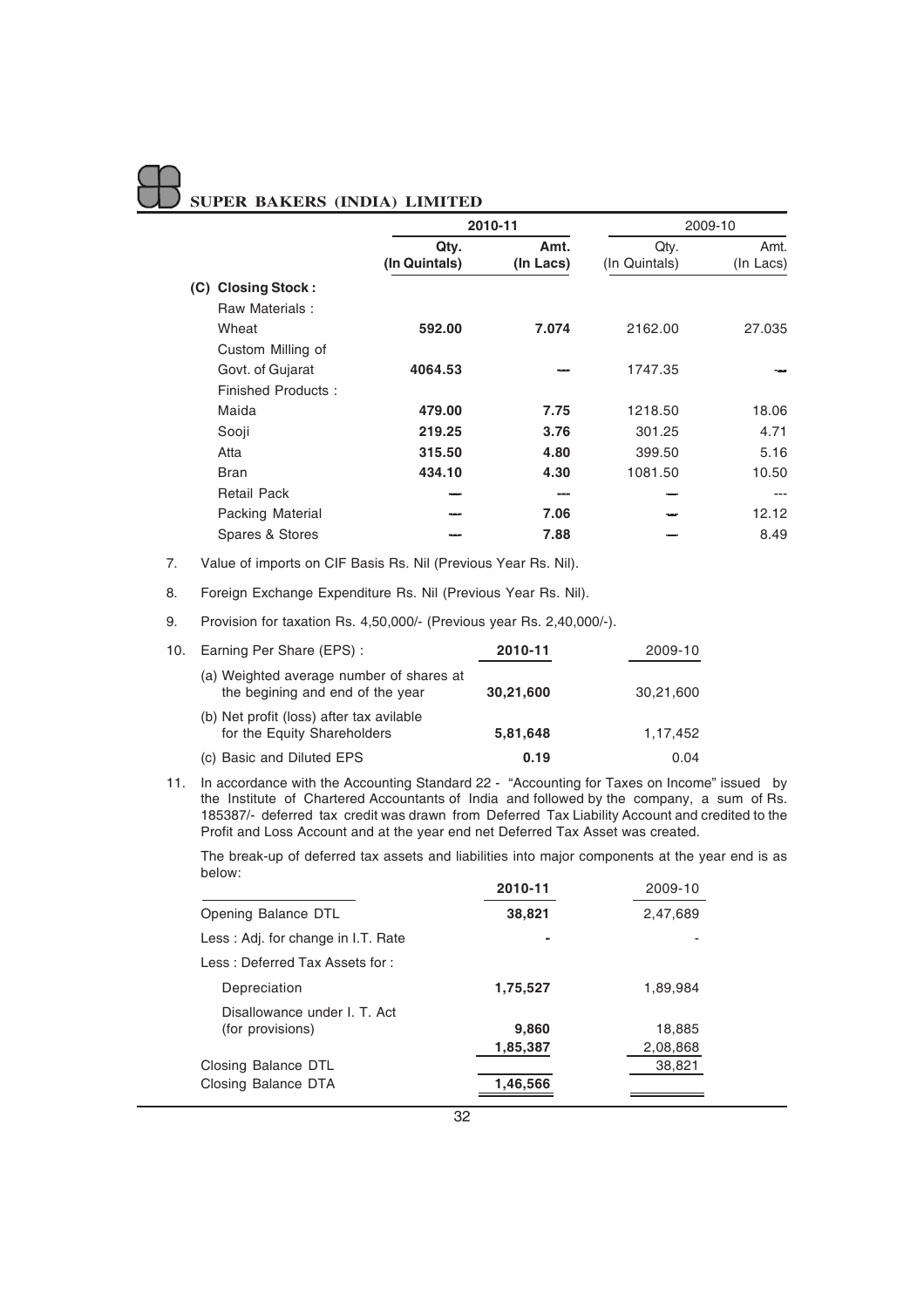12. Contingent Liabilities :

Search and Seizure operation were carried out by the Income-Tax authorities in the year 1997. The demand raised against the Block Assessment Order passed U/s. 158BC of the Income-tax Act, was disputed by the company and the matter was referred to Income Tax Appellate Tribunal. The ITAT has passed the order setting aside certain additions. As informed the effect of the order of ITAT is yet to be given by the Assessing Officer.

13. Related Party Disclosures :

Disclosures with regard to related party (as identified by the company) transactions as per the Accounting Standard 18 - "Related Party Disclosures" are as under:

|  | (A) List of Related Parties with whom Transactions have taken place and relationship: |  |  |  |  |  |  |
|--|---------------------------------------------------------------------------------------|--|--|--|--|--|--|
|--|---------------------------------------------------------------------------------------|--|--|--|--|--|--|

| Sr.No.         | Name of the Related Parties                 | Nature of relationship with the Company |
|----------------|---------------------------------------------|-----------------------------------------|
|                | Aabad Foods Pvt. Ltd., Ahmedabad            | Associates                              |
| $\overline{2}$ | M/s. Super Bakers (India), Ahmedabad        | Associates                              |
| 3              | M/s. Super Bakers (India), Baroda           | Associates                              |
| 14             | M/s. Royal Foods, Baroda                    | Associates                              |
| 5              | M/s. Sidral Foods Pvt. Ltd., Baroda         | Associates                              |
| 6              | M/s. Popular Bread Factory, Ahmedabad       | Associates                              |
|                | M/s. Super Bakers (India), Poly Unit Baroda | Associates                              |
| 8              | M/s. Pariksit Food Products Ltd.            | Associates                              |
| 9              | Mr. Anil S. Ahuja                           | Key Managerial Personnel                |
|                |                                             |                                         |

(B) Transactions during the year with related parties : (In Rupees)

|       |                              | F. Y. 2010-11    |                                           | F. Y. 2009-10     |             |                             |                   |
|-------|------------------------------|------------------|-------------------------------------------|-------------------|-------------|-----------------------------|-------------------|
| Sr. I | Nature of<br>No.I Transation | <b>Associate</b> | <b>Key Managerial</b><br><b>Personnel</b> | Total<br>(Rupees) | Associate   | Key Managerial<br>Personnel | Total<br>(Rupees) |
| 1.    | Purchases                    |                  |                                           | -                 |             |                             |                   |
| 2.    | Sales (Net)                  | 4,41,371         |                                           | 5,14,767          | 1,21,42,651 |                             | 1,21,42,651       |
| 3.    | Lease Rent                   | 6,12,000         |                                           | 6,12,000          | 6,12,000    | ۰.                          | 6,12,000          |
| 4.    | Lease Rent Income            | 4,80,000         |                                           | 4,80,000          | 4,80,000    |                             | 4,80,000          |
| 5.    | Remuneration                 | -                | 5,40,000                                  | 5,40,000          |             | 5,40,000                    | 5,40,000          |

14. The company has Lease arrangements which are in respect of Operating leases mainly for the factory premises (including office & godown). Generally, these lease arrangements are for a period less than a year and are renewable by mutual consent, on mutually agreeable/ predetermined terms. The aggregate Lease rentals are charged as "Lease Rent" in Schedule 17 to the Profit and Loss Account.

| <b>Details</b> | <b>March, 2011</b> | March, 2010      |  |
|----------------|--------------------|------------------|--|
| Lease Rentals  | Rs. 6,12,000/-     | Rs. 6, 12, 000/- |  |

15. The Revenue Expenses incurred which are wholly and exclusively for the purpose of the business of the Company have been charged to Profit and Loss Account, though in certain cases like electricity etc., the bills are not in the name of the Company.

16. Previous year's figures have been regrouped / reclassified / wherever necessary.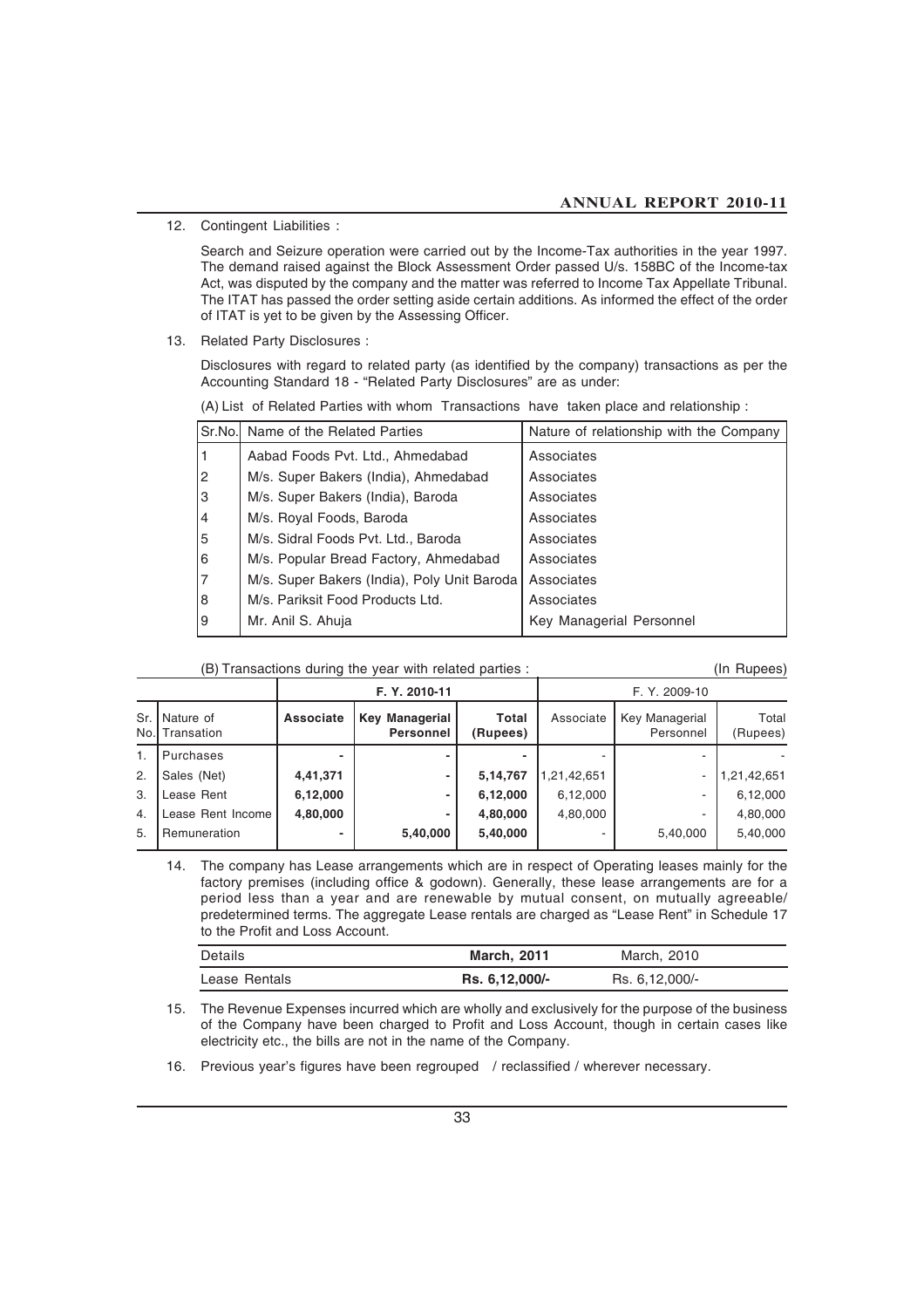### **17. ADDITIONAL INFORMATION PURSUANT TO PART IV OF THE SCHEDULE VI TO THE COMPANIES ACT, 1956.**

### **BALANCE SHEET ABSTRACT AND COMPANY'S GENERAL BUSINESS PROFILE**

| a.                                                              | <b>Registration details</b>                                       |                  |                                                                                      |            |
|-----------------------------------------------------------------|-------------------------------------------------------------------|------------------|--------------------------------------------------------------------------------------|------------|
|                                                                 | Registration No.                                                  | 21521            | State Code                                                                           | 04         |
|                                                                 | <b>Balance Sheet Date</b>                                         | $31 - 03 - 2011$ |                                                                                      |            |
| b.                                                              | <b>Capital Raised During the Year(Amount in Rupees)</b>           |                  |                                                                                      |            |
|                                                                 | Public Issue                                                      | <b>NIL</b>       | <b>Bonus Issue</b>                                                                   | <b>NIL</b> |
|                                                                 | Right Issue                                                       | <b>NIL</b>       | <b>Private Placements</b>                                                            | NIL        |
| C.                                                              | Position of Mobilisation and Deployment of Funds (Amount in Lacs) |                  |                                                                                      |            |
|                                                                 | <b>Total Assets</b>                                               | 394.15           | <b>Total Liabilities</b>                                                             | 394.15     |
|                                                                 | SOURCES OF FUNDS                                                  |                  |                                                                                      |            |
|                                                                 | Paid up Capital                                                   | 302.16           | Reserves and Surplus                                                                 | 51.00      |
|                                                                 | Secured Loans                                                     | 3.69             | <b>Unsecured Loans</b>                                                               | 4.00       |
|                                                                 | Deferred Tax Liability (Net)                                      | <b>NIL</b>       | Share Application Money                                                              | NIL        |
|                                                                 | <b>APPLICATION OF FUNDS</b>                                       |                  |                                                                                      |            |
|                                                                 | <b>Net Fixed Assets</b>                                           | 120.72           | <b>Net Current Assets</b>                                                            | 245.45     |
|                                                                 | Investments                                                       | 1.04             | <b>Accumulated Losses</b>                                                            | 25.46      |
|                                                                 | Misc. Expenditure                                                 | 0                |                                                                                      |            |
| d.                                                              | <b>Performance of Company (Amount in Lacs)</b>                    |                  |                                                                                      |            |
|                                                                 | Turnover                                                          | 786.52           | <b>Total Expenditure</b>                                                             | 764.92     |
|                                                                 | <b>Profit Before Tax</b>                                          | 8.57             | <b>Profit After Tax</b>                                                              | 5.95       |
|                                                                 | Earning Per shares in Rs.                                         | 0.20             | Dividend rate (%)                                                                    | <b>NIL</b> |
| е.                                                              |                                                                   |                  | General Name of Three Principal Products/services of Company (as per monetary terms) |            |
|                                                                 | Item code No. (ITC Code)<br>(i)                                   |                  | 110100                                                                               |            |
|                                                                 | <b>Product Description</b>                                        |                  | <b>Wheat Flour</b>                                                                   |            |
| NATURES TO SCHEDULES '1' TO '19' AND BALANCE SHEET ARSTRACT AND |                                                                   |                  |                                                                                      |            |

SIGNATURES TO SCHEDULES '1' TO '19' AND BALANCE SHEET ABSTRACT AND COMPANY'S GENERAL BUSINESS PROFILE

| As per our Report of even date<br>For T. K. TEKWANI & CO.<br><b>Chartered Accountants</b> | for and on behalf of the Board                       |                                                  |  |  |
|-------------------------------------------------------------------------------------------|------------------------------------------------------|--------------------------------------------------|--|--|
| (TULSIRAM TEKWANI)<br>Proprietor<br>(Membership No. 33551)<br>[FRN No.: 110851W]          | <b>SHANKAR T. AHUJA</b><br>Chairman                  | <b>ANIL S. AHUJA</b><br><b>Managing Director</b> |  |  |
| Place: Ahmedabad<br>Date: 30th May, 2011                                                  | Place: Ahmedabad<br>Date: 30 <sup>th</sup> May, 2011 |                                                  |  |  |
|                                                                                           | 34                                                   |                                                  |  |  |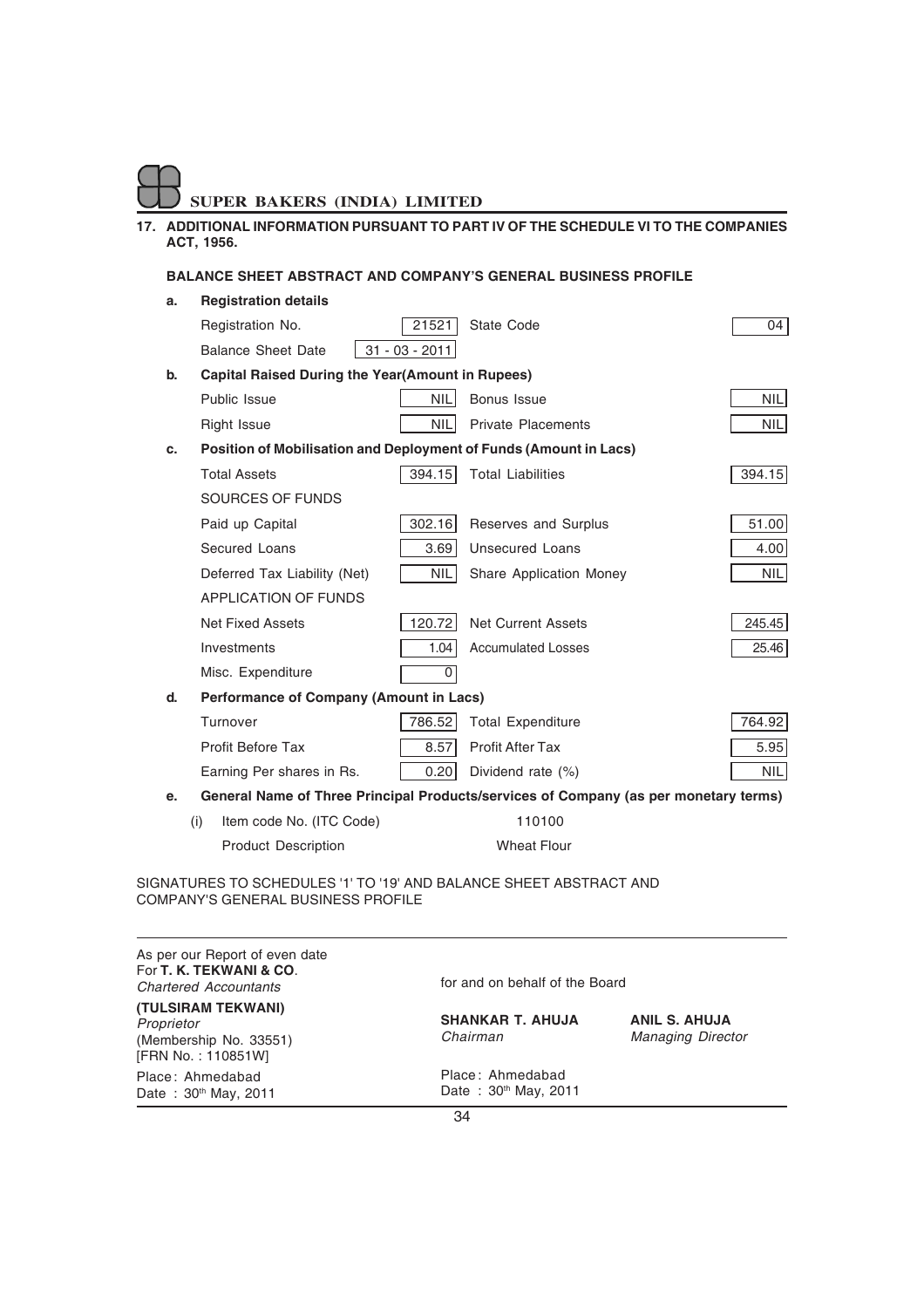**Registered Office** : Near Bank of Baroda, Anil Starch Mill Road, Naroda Road, Ahmedabad - 380 025.

### 17<sup>th</sup> Annual General Meeting **ATTENDANCE SLIP**

Saturday, the  $17<sup>th</sup>$  September, 2011 at 1.00 p.m.

Place: At the Conference Hall of Ahmedabad Textile Mills' Association, Ashram Road, Navrangpura, Ahmedabad - 380 009.

Signature of Member/ Proxy attending the meeting

### **Notes:**

- 1. This meeting is only for members. Please, therefore, do not bring person in the meeting who is not a member.
- 2. Please bring this attendance slip duly signed and hand it over to the representative of the Company at the entrance of the meeting place.

### ---------------------**SUPER BAKERS (INDIA) LIMITED**

**Registered Office** : Near Bank of Baroda, Anil Starch Mill Road, Naroda Road, Ahmedabad - 380 025.

### **FORM OF PROXY**

| I/We                                          |                                                                                                                                                                                                                                      |                                                                                                              |  |  |
|-----------------------------------------------|--------------------------------------------------------------------------------------------------------------------------------------------------------------------------------------------------------------------------------------|--------------------------------------------------------------------------------------------------------------|--|--|
| оf                                            | in the district of                                                                                                                                                                                                                   |                                                                                                              |  |  |
|                                               |                                                                                                                                                                                                                                      | being member/s of the above named Company hereby appoint                                                     |  |  |
| of                                            | in the district of                                                                                                                                                                                                                   |                                                                                                              |  |  |
|                                               |                                                                                                                                                                                                                                      |                                                                                                              |  |  |
| of<br><u> 1990 - Johann Barbara, martin a</u> | in the district of <b>with the set of the set of the set of the set of the set of the set of the set of the set of the set of the set of the set of the set of the set of the set of the set of the set of the set of the set of</b> |                                                                                                              |  |  |
|                                               |                                                                                                                                                                                                                                      | as my/our Proxy to attend and vote for me/us on my/our behalf at the 17 <sup>th</sup> Annual General Meeting |  |  |
|                                               |                                                                                                                                                                                                                                      | of the Company, to be held on Saturday, the $17th$ September, 2011 and at any adjournment thereof.           |  |  |
|                                               |                                                                                                                                                                                                                                      |                                                                                                              |  |  |
| Signature                                     | Affix<br>Revenue<br>Stamp                                                                                                                                                                                                            |                                                                                                              |  |  |

**N.B.:** This Proxy must be deposited at the Registered Office of the Company not less than 48 hours before the time fixed for holding the meeting.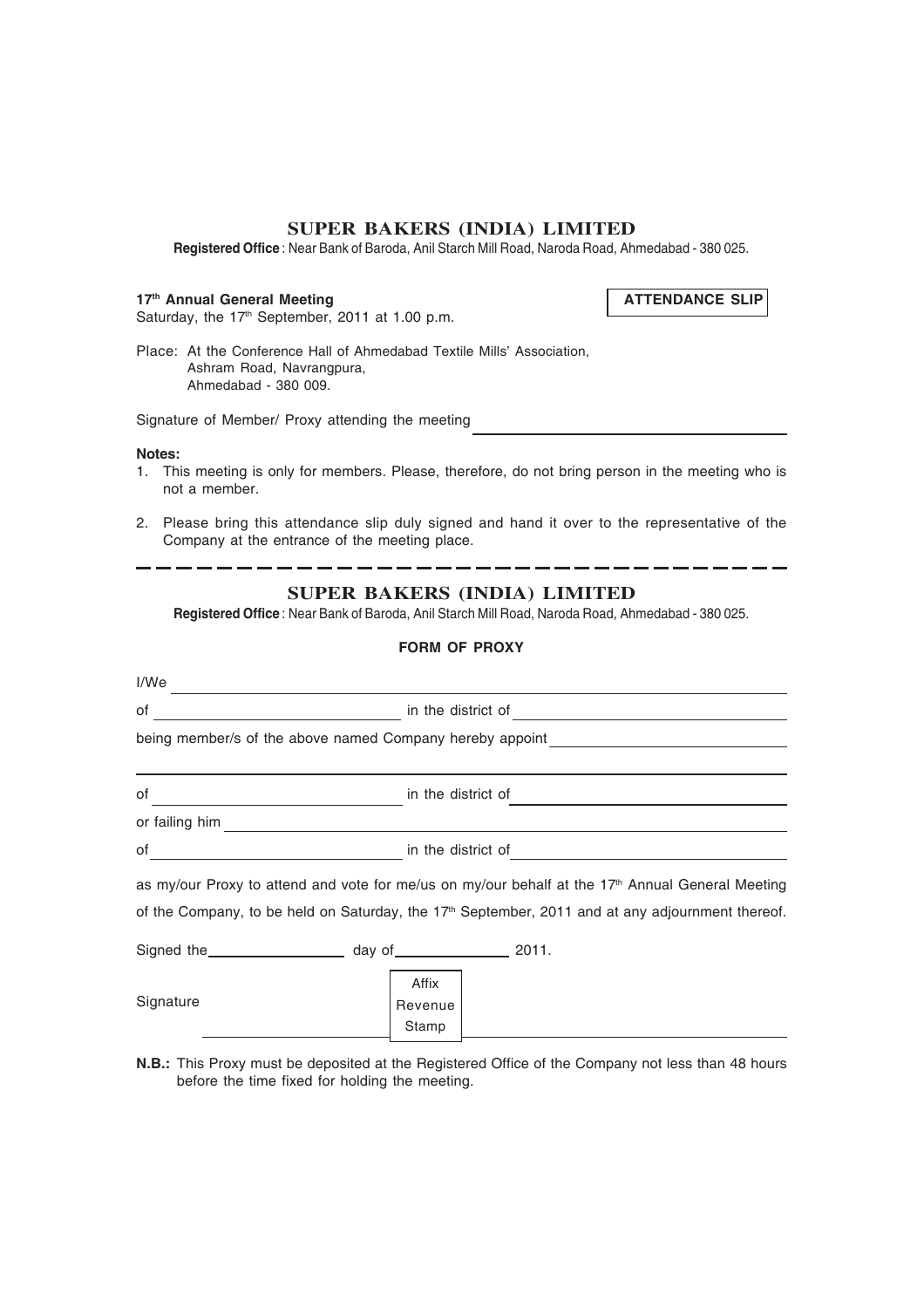**BOOK-POST PRINTED MATTER**

To,

*If undelivered, please return to :* **SUPER BAKERS (INDIA) LIMITED Regd. Office :** Near Bank of Baroda, Anil Starch Mill Road, Naroda Road, Ahmedabad - 380 025.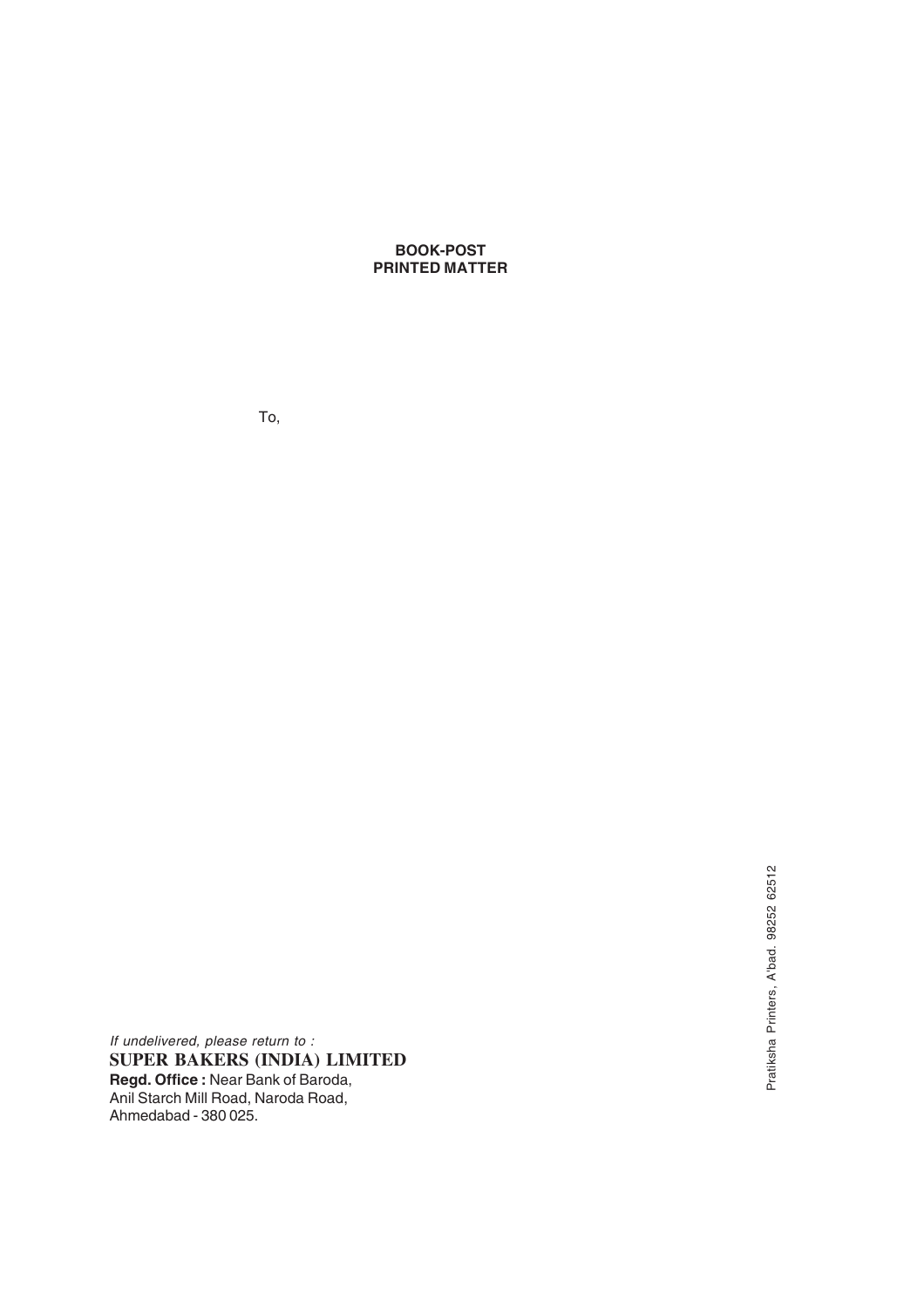### **SEVENTEENTH ANNUAL REPORT 2010-11**

### **BOARD OF DIRECTORS**

Shri Shankar T. Ahuja *Chairman* Shri Anil S. Ahuja *Managing Director* Shri Prakash B. Ahuja *Director* Shri Sunil S. Ahuja *Director* Shri Ishwarlal B. Dewani *Director* Ms. Karuna Advani *Director*

#### **BANKERS**

AXIS Bank Limited Central Bank of India

### **AUDITORS**

M/s. T. K. Tekwani & Co. *Chartered Accountants,* Ahmedabad

**INTERNAL AUDITORS** M/s. Harish V. Gandhi & Co. *Chartered Accountants,* Ahmedabad

### **COMPANY LAW CONSULTANT**

Shri Kashyap R. Mehta *Company Secretary,* Ahmedabad

### **REGISTERED OFFICE**

Near Bank of Baroda Anil Starch Mill Road, Naroda Road, Ahmedabad-380 025

### **FLOUR MILL UNIT**

Plot 1 & 2, Ambica Industrial Estate, Post : Iyava, Taluka-Sanand, Dist : Ahmedabad - 382 110

### **REGISTRAR & SHARE TRANSFER AGENTS**

M/s. Link Intime India Private Limited 211, Sudarshan Complex, Nr. Mithakhali Under Bridge, Navrangpura, Ahmedabad - 380 009.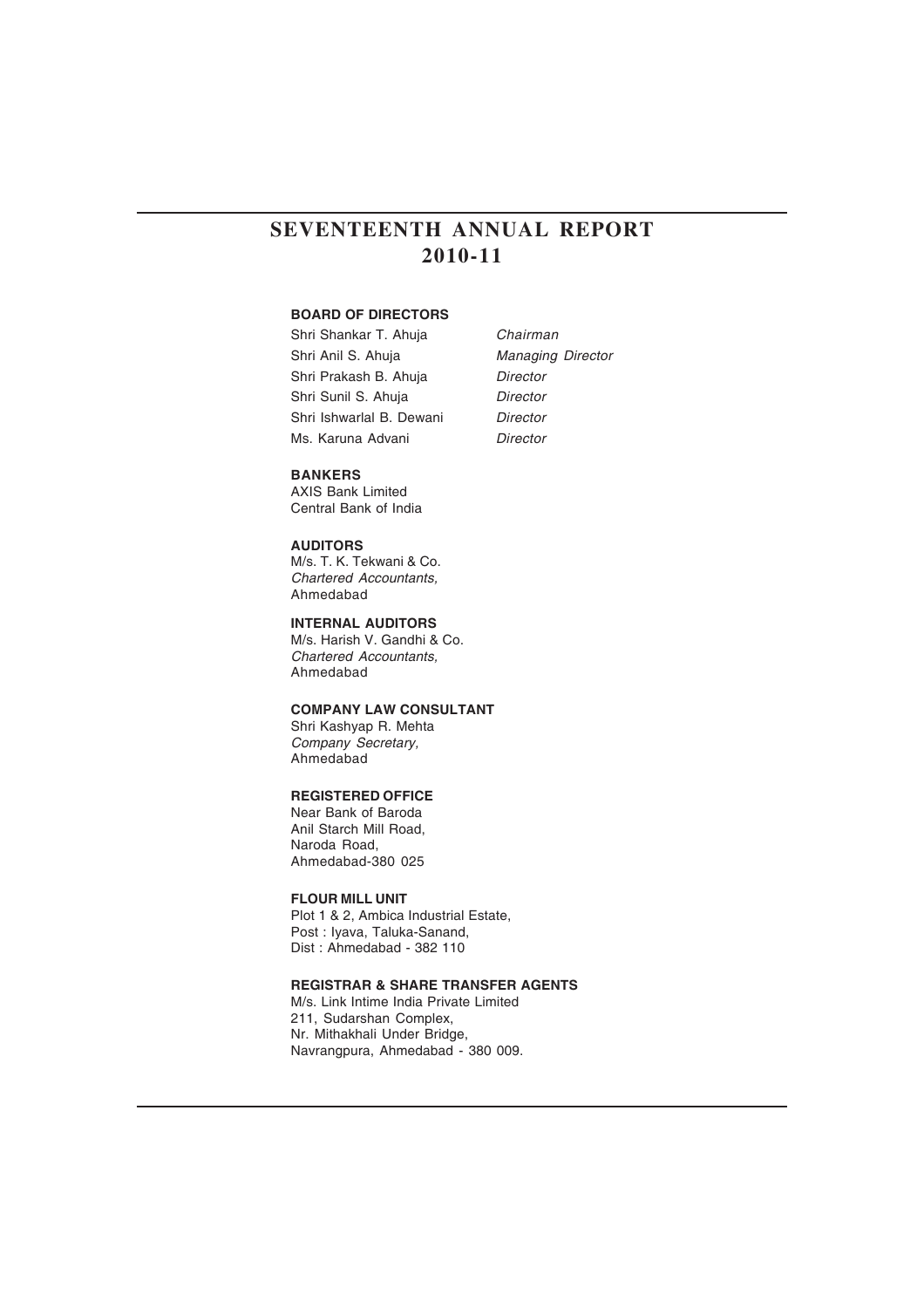### *Dear Members,*

*As you know, the Ministry of Corporate Affairs has undertaken a 'Green Initiative in Corporate Governance' by allowing paperless compliances by companies through electronic mode, vide its Circular Nos. 17/2011 & 18/2011 dated 21st April, 2011 and 29th April, 2011, respectively.*

*Your Company proposes to deliver electronically various communication/documents such as Notice of General Meeting, Annual Reports, Postal Ballot documents and such other necessary communication/ documents from time to time to the Members, who have provided their email address to their Depository Participant (DP). Members holding shares in physical form and who are desirous of receiving the communication/documents in electronic form, are required to inform their email address to the Registrar and Transfer Agent of the Company.*

*Email addresses as registered in your respective DP accounts in the records of the Depositories viz. National Securities Depository Limited (NSDL) and Central Depository Services (India) Limited (CDSL) which will be periodically downloaded, will be deemed to be your registered email address for serving the necessary communication/documents. Thus, the necessary communication would be sent in electronic form to the registered email address. Members, who wish to inform any updations/changes of their email address, are requested to promptly update the same with their DP/the Registrar and Transfer Agent of the Company, as the case may be, from time to time.*

*As a member of the Company, you will be furnished, free of cost, a printed copy of the Annual Report of the Company, upon receipt of the requisition from you.*

*We request you to support this initiative and opt for the electronic mode of communication by submitting your email address to your DP or to the Company, as the case may be, in the interest of the environment.*

| <b>CONTENTS</b>                    | <b>PAGE NO.</b> |
|------------------------------------|-----------------|
| Notice                             | $1 - 2$         |
| Directors' Report                  | 3-6             |
| Corporate Governance Report        | 7-12            |
| Management Discussion and Analysis | 13              |
| Compliance Certificate             | $14 - 17$       |
| Auditors' Report                   | 18-21           |
| <b>Balance Sheet</b>               | 22              |
| Profit and Loss Account            | 23              |
| Cash Flow Statement                | 24              |
| Schedules                          | 25-28           |
| Notes on Accounts                  | 29-33           |
| Balance Sheet Abstract             | 34              |